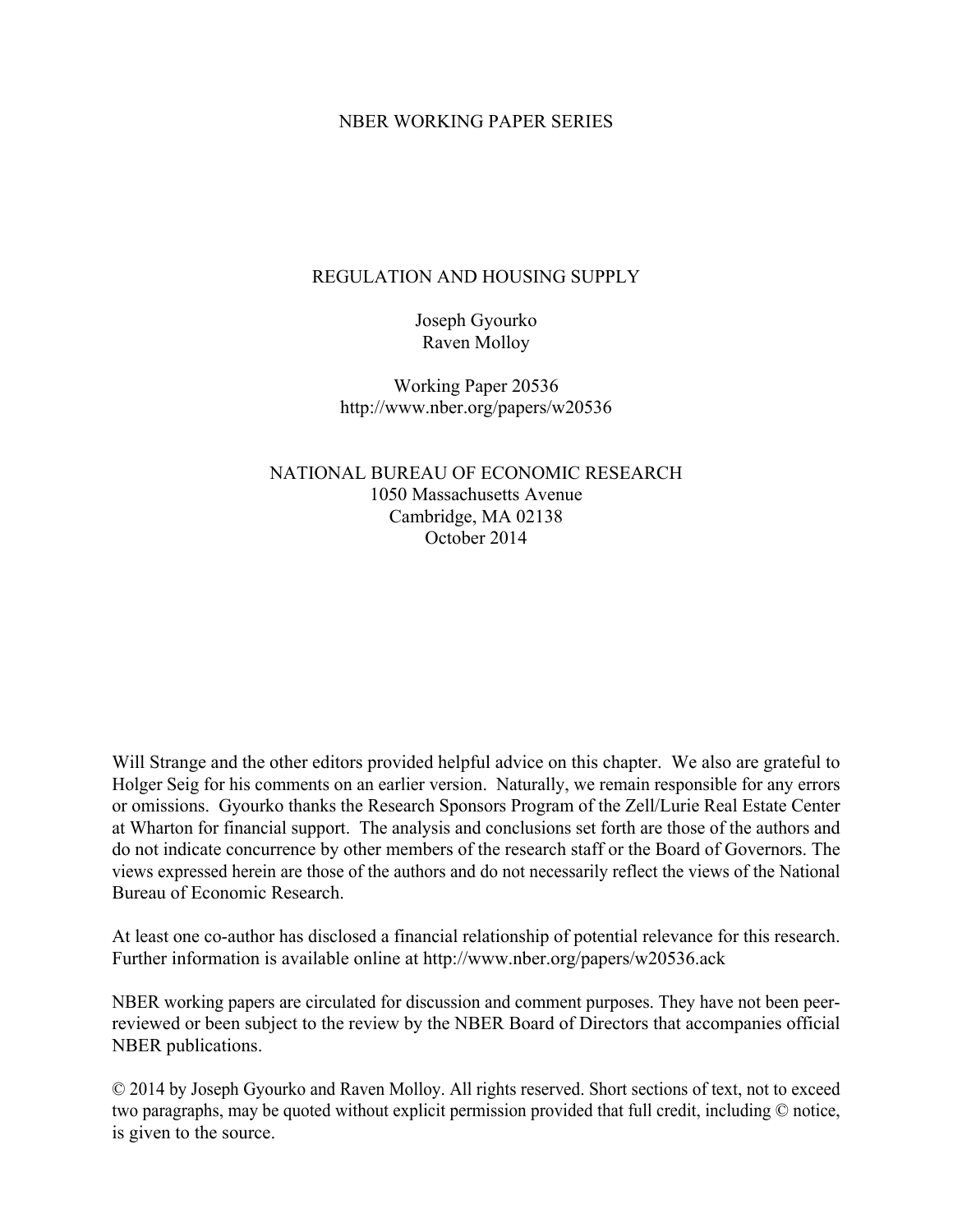Regulation and Housing Supply Joseph Gyourko and Raven Molloy NBER Working Paper No. 20536 October 2014 JEL No. H70,R10,R14,R31

# **ABSTRACT**

A wide array of local government regulations influences the amount, location, and shape of residential development. In this chapter, we review the literature on the causes and effects of this type of regulation. We begin with a discussion of how researchers measure regulation empirically, which highlights the variety of methods that are used to constrain development. Many theories have been developed to explain why regulation arises, including the role of homeowners in the local political process, the influence of historical density, and the fiscal and exclusionary motives for zoning. As for the effects of regulation, most studies have found substantial effects on the housing market. In particular, regulation appears to raise house prices, reduce construction, reduce the elasticity of housing supply, and alter urban form. Other research has found that regulation influences local labor markets and household sorting across communities. Finally, we discuss the welfare implications of regulation. Although some specific rules clearly mitigate negative externalities, the benefits of more general forms of regulation are very difficult to quantify. On balance, a few recent studies suggest that the overall efficiency losses from binding constraints on residential development could be quite large.

Joseph Gyourko University of Pennsylvania Wharton School of Business 3620 Locust Walk 1480 Steinberg-Dietrich Hall Philadelphia, PA 19104-6302 and NBER gyourko@wharton.upenn.edu

Raven Molloy Federal Reserve Board of Governors 20th and C Streets NW Washington, DC 20551 raven.s.molloy@frb.gov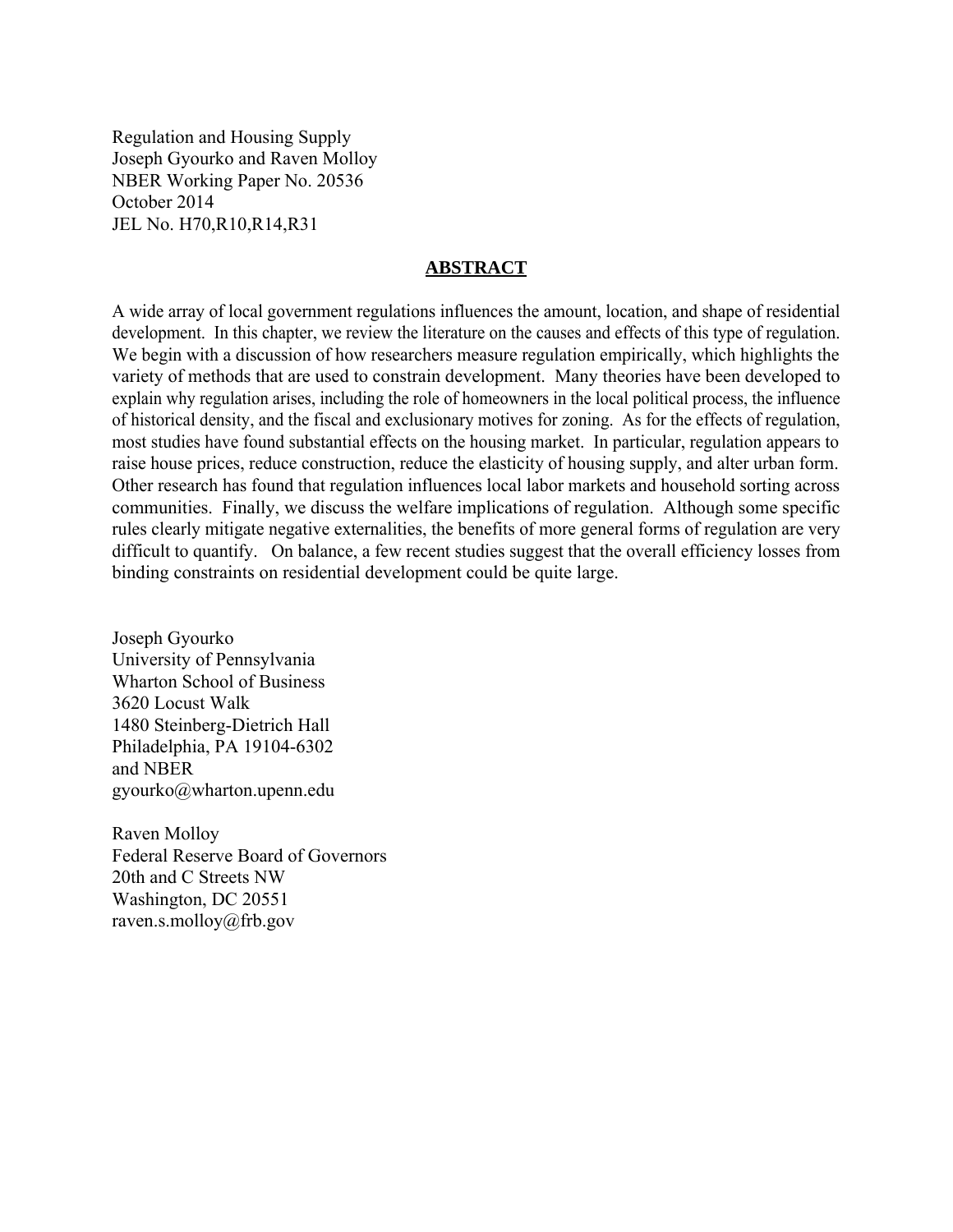### **I. Introduction**

This chapter discusses the causes and consequences of local regulations that restrict land use or otherwise limit the supply of housing. Researchers studying housing, urban economics, and local public finance have devoted much attention to this topic because regulation appears to be the single most important influence on the supply of homes. In contrast, the homebuilding sector appears to require a relatively low cost of entry, as various Economic Censuses consistently report that there are well over 100,000 companies in the single family construction business. Moreover, residential construction is not an industry dominated by a few large entities because the vast majority of firms do less than \$10 million in business per year. Hence, economists typically abstract from industrial organization-type considerations when modeling the housing supply.

 Labor and material costs also do not appear to act as a major constraint on residential development. Some markets are unionized, while others are not, generating differences in the level of the labor component of construction costs across locations. More generally, Gyourko and Saiz (2006) document a large degree of heterogeneity in structure production costs across local markets, which is correlated with a number of supply shifters including the extent of construction worker unionization, the level of local wages, local topography as reflected in the presence of high hills and mountains, and the local regulatory environment as measured by an index of Internet chatter on construction regulations. Nevertheless, their data are consistent with the conclusion that supply of structures is competitive in the sense that the production of any particular part of a house is a constant returns to scale activity that can be conducted at virtually any volume.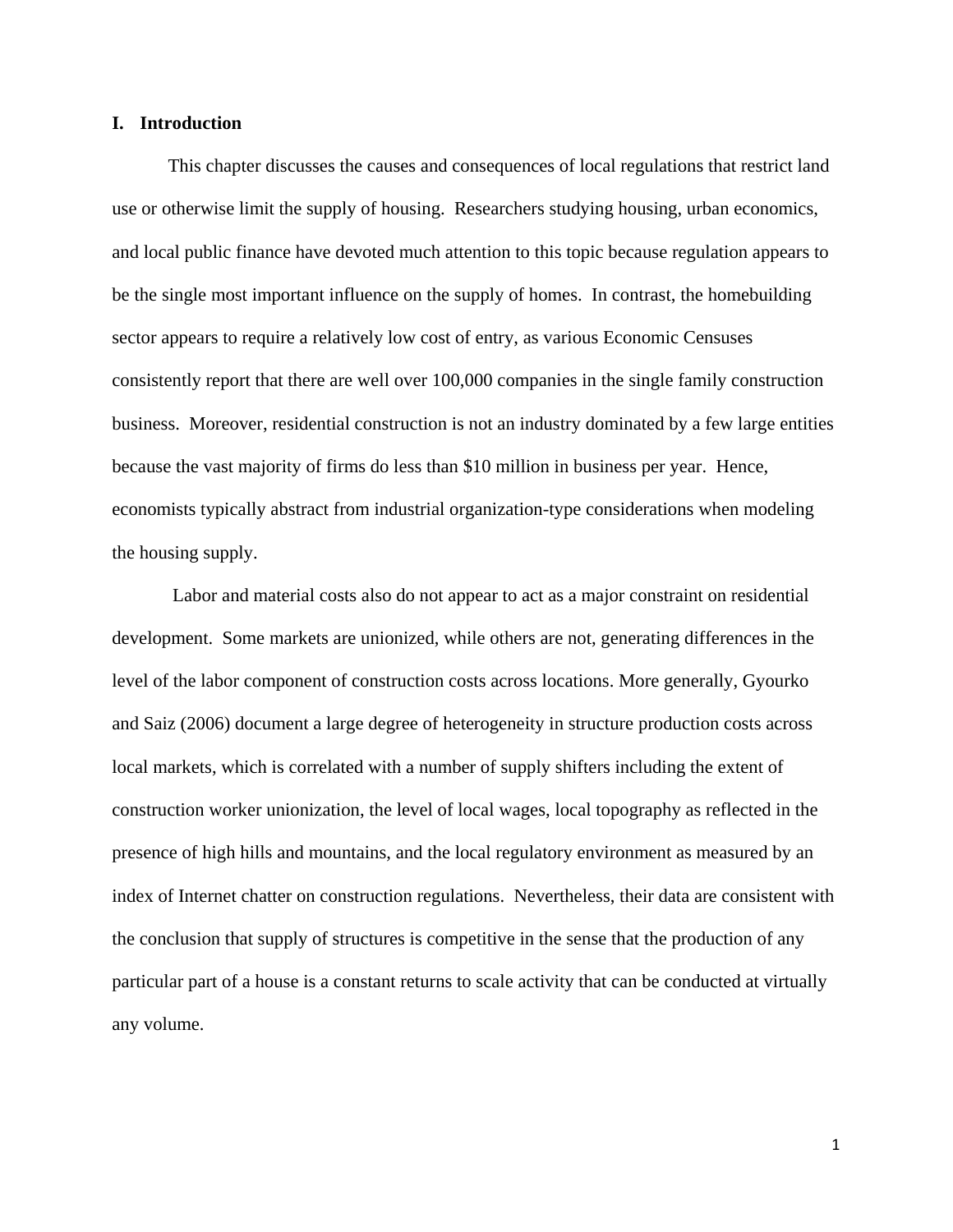The light line in Figure 1 shows further evidence on materials and labor costs by plotting the evolution of real construction costs from 1980 to 2013. Specifically, it depicts the construction costs, including all materials and labor costs, involved in putting up the physical structure associated with a modest quality single-family housing unit that meets all relevant building code requirements. While there is local market variation around this aggregate time series, construction costs have been essentially flat in real terms over the past thirty years. This trajectory is consistent with the idea that any inelasticity of housing does not have at its root an inelasticity of the supply of the structure component of homes.<sup>1</sup>

**Figure 1: Real Construction Costs and House Prices Over Time** 



Note. Construction costs are the cost of an Economy Quality home from R.S. Means Company deflated by the Consumer Price Index. House prices are the repeat-sales index published by CoreLogic deflated by the price index for personal consumption expenditures excluding housing services. The deflator was calculated by the authors from data published by the Bureau of Economic Analysis.

<sup>&</sup>lt;sup>1</sup> Figure 1 plots index values. In levels, real construction costs for an economy quality home are about \$85 per square foot. Costs are roughly twice that amount for the highest quality home for which the data provider, the R.S. Means Company, reports consistent information. Hence, the structure for a modest-quality 2,000 square foot home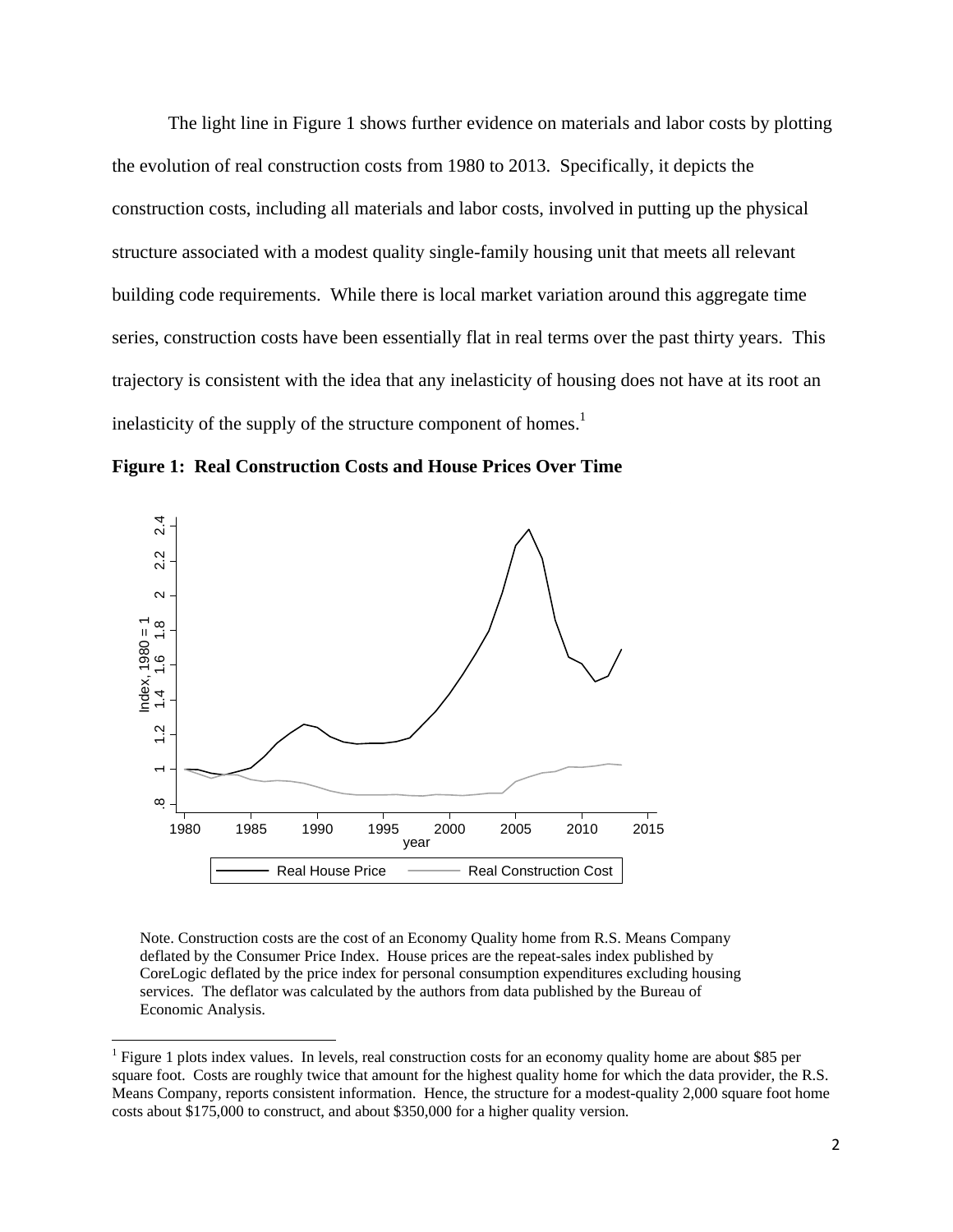The land market is a very different story. In theory, the availability of buildable land might not constrain the supply of housing units if housing could be constructed as densely as necessary to meet demand. But in most places in the U.S.—and indeed around the world—local land use policy imposes limits on residential development that restrict the size and type of housing units that can be built on a given amount of land. These restrictions add extra costs to a construction project, creating a wedge between the sales price of a house and the cost of buying the land and building the structure. The difference between the dark and light lines in Figure 1 measures the difference between house prices and the cost of materials and labor, with the dark line depicting the evolution of real house prices based on CoreLogic's repeat sales price index.<sup>2</sup> Even after the recent collapse of house prices, this index was still about 60 percent higher in the 2000s than it was in the early 1980s. The growing wedge between house prices and construction costs illustrates that the price of land has been trending upward over time. Although a portion of the increase in land prices undoubtedly owes to geographic constraints (a topic to which we will return later), man-made constraints also must play an important role. Otherwise, valuable land would be built out at a far-higher density than currently exists (Glaeser and Gyourko, 2003).<sup>3</sup>

Interest in how local land use regulation might have influenced the elasticity of housing supply has increased over the past few decades. This attention is at least partly due to a suspicion that the local residential land use regulatory environment has grown stricter and become more binding over time, particularly in areas facing strong demand for entry. Gyourko, Mayer and Sinai (2013) report evidence consistent with the hypothesis that new housing construction in local markets generally was not constrained prior to the 1970s, as during that period high house price growth almost always was accompanied by a large amount of residential

<sup>&</sup>lt;sup>2</sup> The deflator for this series is that of consumption expenditures excluding housing.

 $3$  Not all man-made constraints are regulatory in nature. For example, Brooks and Lutz (2012) show that in urban Los Angeles, frictions related to assembling contiguous parcels of land restrict development.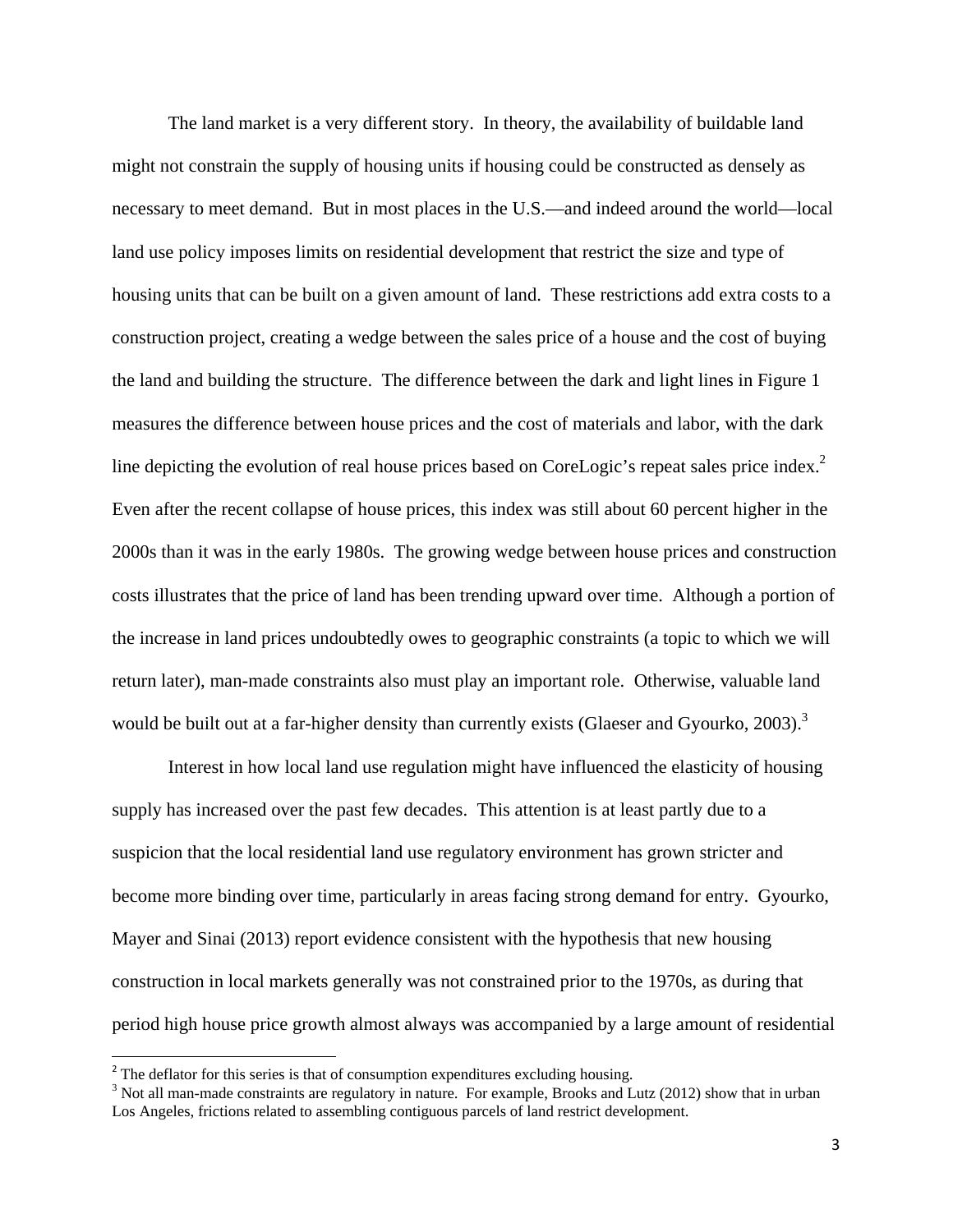construction. In later decades, house price increases coincided with much less construction, pointing to constraints on the housing supply. The idea that supply constraints began to bite after the 1970s also is consistent with Frieden (1979), who was among the first to argue that what we now call NIMBYism was one factor behind the rise of environmental impact rules to slow or stop development.

Modern-day land use regulation in the United States began with zoning laws in the 1910s with the intention of separating different types of land use, thereby limiting the negative externalities associated with certain types of industrial or commercial use (Quigley and Rosenthal 2005, Fischel 2004). By and large, land use in the United States is controlled by local governments. The U.S. Constitution did not grant the federal government authority to regulate land, and the states have generally left this power with local governments.<sup>4</sup> The fact that land use is controlled by local governments has contributed to the heterogeneity of regulations. Over time the types of regulations have expanded and now include urban growth boundaries, minimum lot sizes, density restrictions, and height restrictions, among many others.

In this chapter we review the research on regulation to date and highlight a number of promising areas for future exploration. We restrict our discussion to rules and laws imposed by any form of government that restricts the number, location, quality, or shape of residential development. We do not discuss actions by private organizations such as homeowners associations, or regulations pertaining to commercial development because those topics would require a much longer review.

Despite the growing body of literature on housing supply regulation, there is still much that we do not understand. As we discuss more fully in the next section, research on this topic has been hampered by a lack of direct evidence on regulation. The degree of local land use

 $4$  Some European countries like the U.K. and France do have national planning guidelines.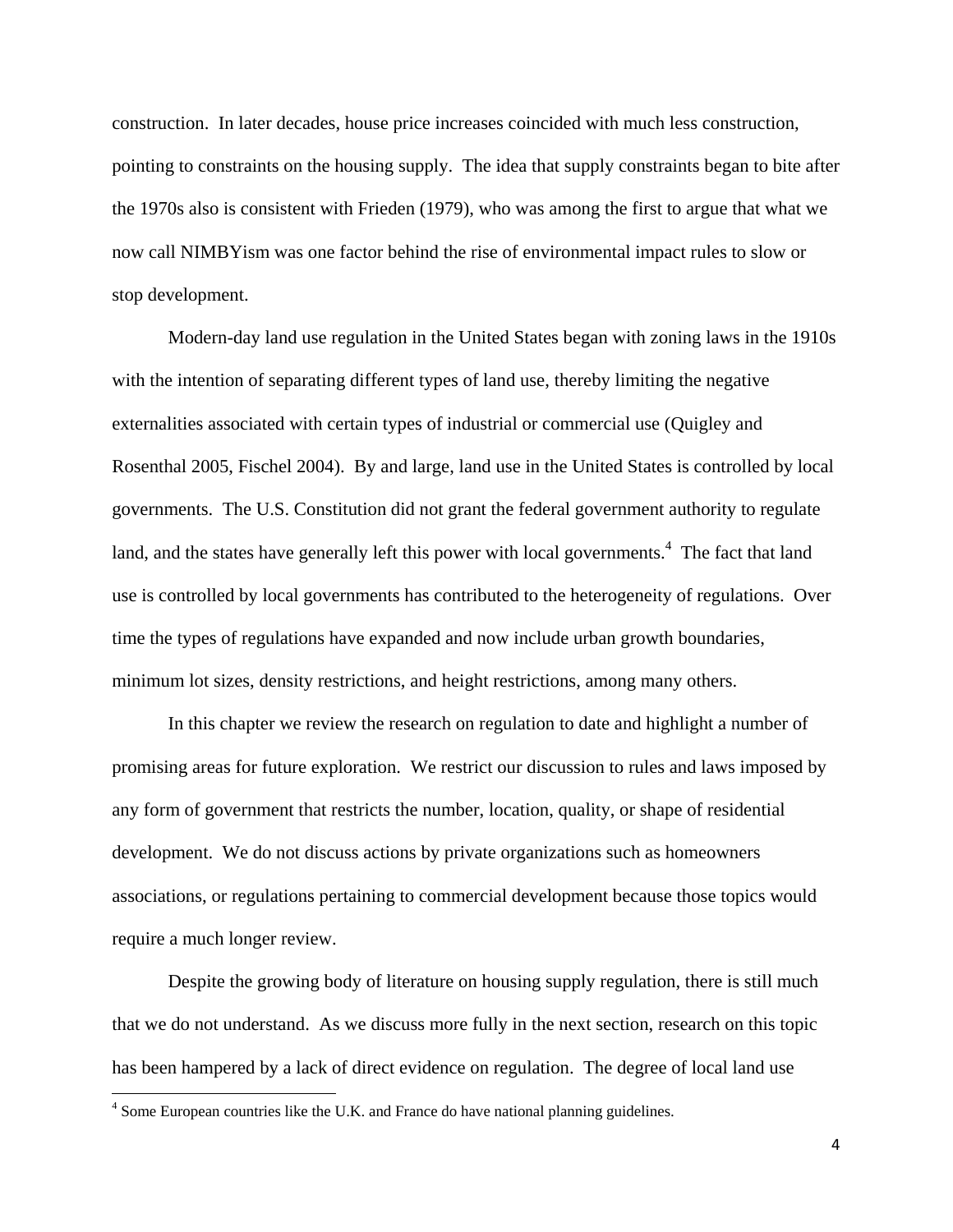restrictiveness is challenging to define because constraints can come in so many different forms. The best information on regulation comes from surveys. Some surveys collect data from a large number of jurisdictions within a single metropolitan area, while others collect data from a few jurisdictions in a large number of metropolitan areas. Either way, it is then up to the researcher to combine the results in order to depict most accurately the strength of regulation. Not surprisingly, this is a difficult task because the relative importance of different types of regulations is not well understood. A second major empirical problem is that we do not have good time series with which to measure changes in regulation. With only cross-sectional evidence, it is very difficult to disentangle the causes and effects of regulation from local demographic and socioeconomic characteristics that might be correlated with regulation. A third challenge is that many of the predicted determinants of regulation are likely to have independent effects on housing market outcomes even in the absence of regulation. Thus, even with the benefit of time series data it is challenging to identify the effects of regulation.

After discussing issues related to the measurement of regulation and reviewing a number of data collection efforts, we turn to research on the determinants of regulation. Many theories have modeled the role of homeowners as the primary supporters of these regulations because they have a clear incentive to block development in order to protect the value of their property. We also discuss the effect that a limited supply of vacant land, stemming either from geographic constraints or past development, may have in encouraging regulation. A third important strand of the literature considers the fiscal and exclusionary motives for zoning.

We then examine the consequences of regulation, the vast majority of which have focused on effects in the housing market. The simplest models predict that regulation will reduce the elasticity of housing supply, resulting in larger house price increases and slower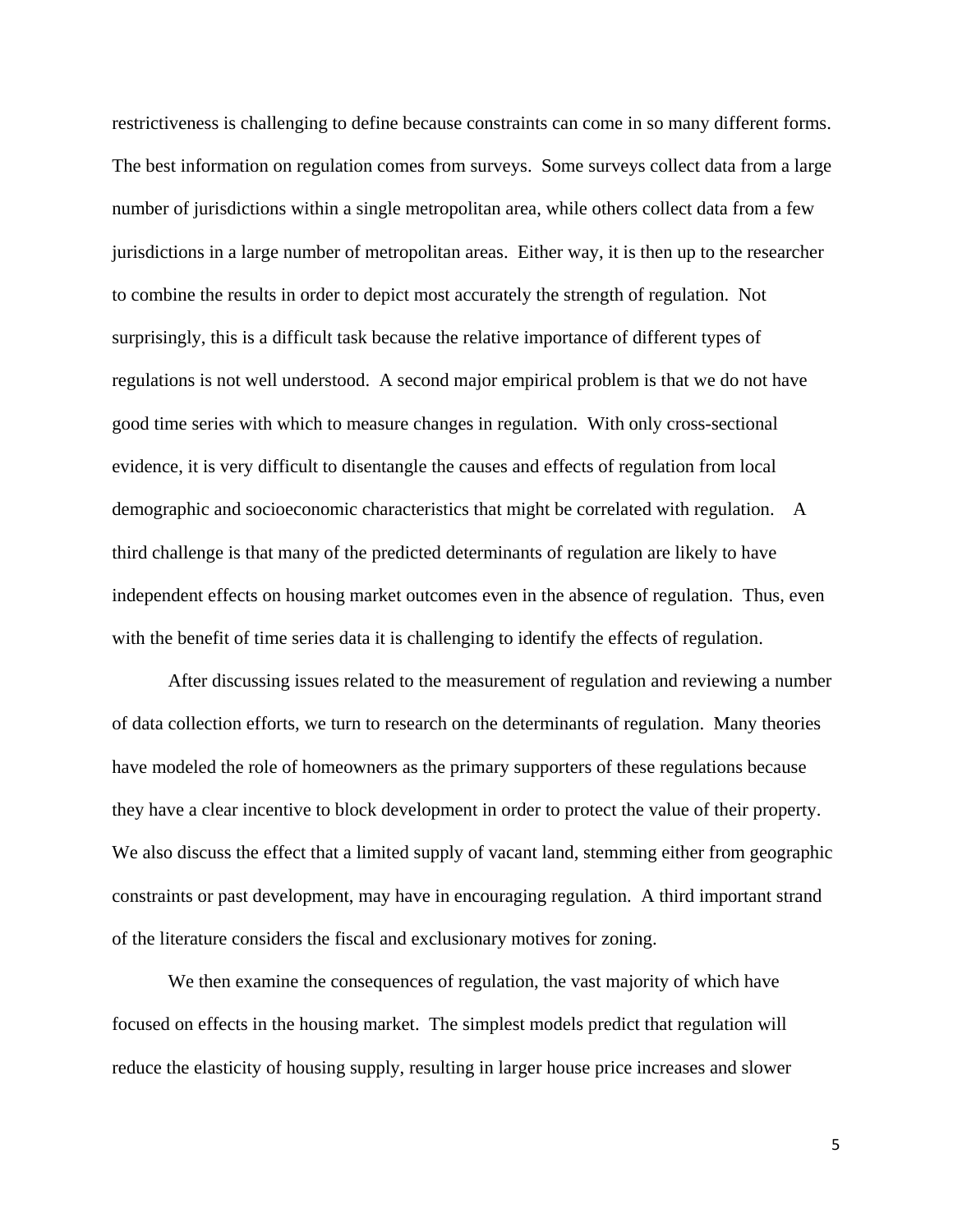growth in the quantity of housing as demand increases. Measurement issues notwithstanding, most papers do find a strong positive relationship between regulation and house prices, and a strong negative relationship between regulation and construction. Regulation also appears to reduce the responsiveness of the housing supply to demand shocks, as well as influence the size of metropolitan areas and the type of structures that are built. There has been much less research examining the effects of regulation beyond housing markets. A few papers have found that regulation is associated with households sorting by income or other demographic characteristics, while others have found that regulation reduces the elasticity of labor supply by altering the migration patterns of workers.

The penultimate section reviews work on the welfare consequences of local land use regulation. Government intervention can have both costs and benefits, so one cannot presume that regulation in this area is inefficient *per se*. Some regulations such as building codes banning asbestos in insulation materials or requiring fire retardant roofing products almost certainly have benefits that exceed their costs, and consequently they seem favored by most of society. More general zoning regulations are challenging to evaluate. For example, Hamilton (1978) showed conceptually that zoning could help local jurisdictions provide efficient levels of public services and allow homebuilders to sort so that housing consumption was efficient, too. However, Barseghayan and Coate (2013) recently showed that this conclusion does not hold in a dynamic context in which existing structures are exempted from any new zoning regulation. In that case, it is possible for there to be 'over-zoning' in which housing consumption is inefficiently high (although public service provision need not be). Much remains to be done on this important topic, but recent empirically-oriented research suggests that the overall efficiency losses from binding constraints on residential development could be quite large (Glaeser, Gyourko and Saks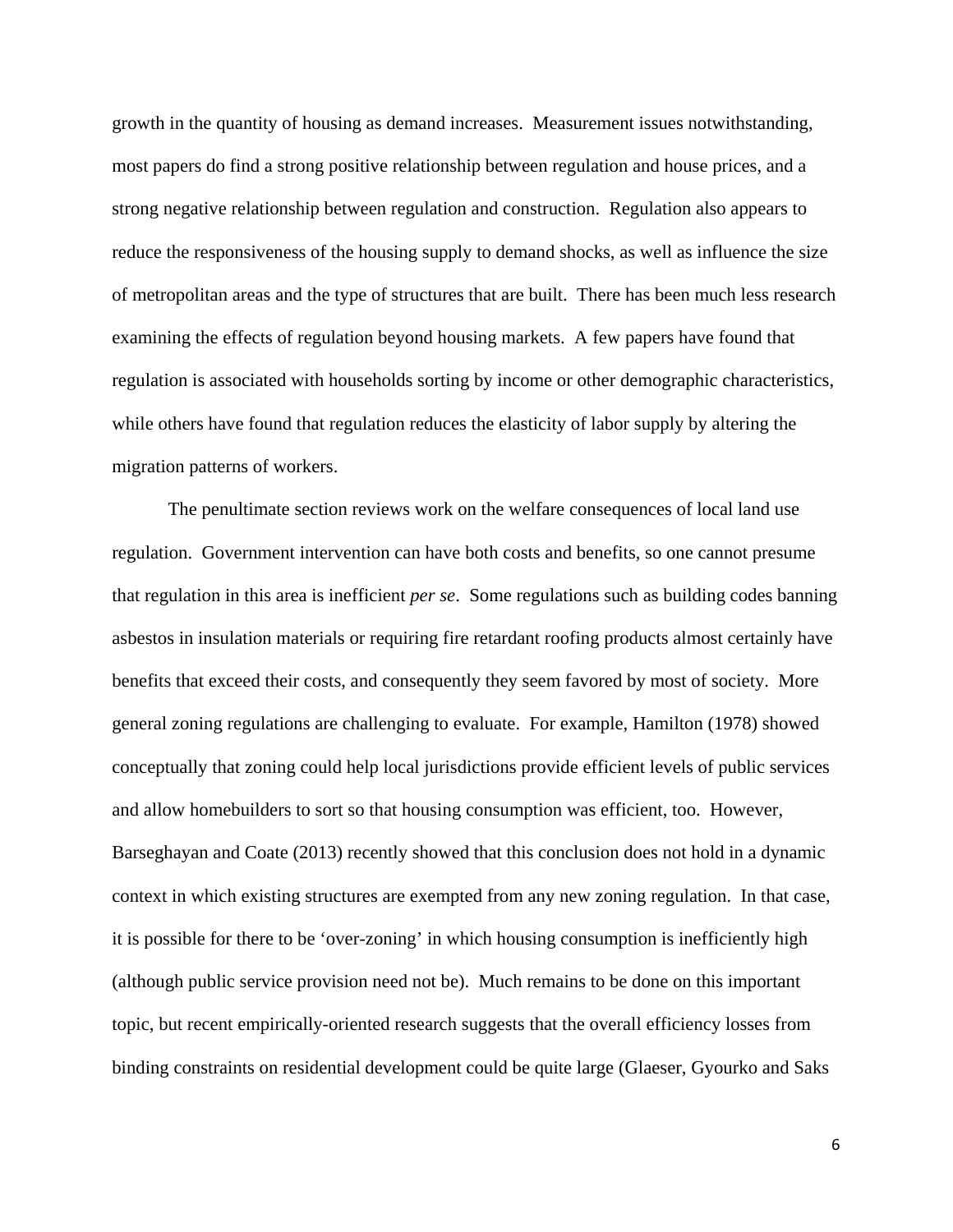2005, Turner, Haughwout and van der Klaauw 2013). In the final section of this article, we discuss some areas where more research would be particularly beneficial.

# **II. Data: Old and New**

Data collection and measurement have lagged behind theory and modeling from the beginning. Perhaps the most important reason is that development can be affected in a myriad of ways. The heterogeneity of regulations is well illustrated by one of the earliest surveys of land use regulation, a survey of hundreds of communities in California by Glickfeld and Levine (1992) that collected information on fourteen different controls and regulations as well as two catch-all 'other' categories. They found that interventions were wide-ranging in nature and included infrastructure requirements (which are called exactions in some more recent surveys), height restrictions, caps on the number of housing units built or permitted, population growth limits, urban boundaries or green zones, restrictions on rezoning for a less intense land use, restrictions on upzoning to a more intense land use (including requiring voter approval), and supermajority rules for a zoning board or city council to approve zoning requests.<sup>5</sup> Subsequent researchers have asked about additional regulations such as minimum lot size requirements, as well as delays in local government decision-making (often called 'approval lags').

There is no agreement among scholars or practitioners upon a single definition of the degree by which development in a local land market is constrained. Nor is there a consensus that one particular regulation or subset of constraints is most important. In the absence of a common understanding, it should not be surprising that empirical work has focused on aggregate measures of regulation, often indexes of individual rules. If communities use different types of regulation as substitutes, then measuring only one type could provide a misleading picture of the locations

 $<sup>5</sup>$  The typical jurisdiction in the Glickfeld and Levine (1992) survey had at least two of the above interventions. All</sup> types of regulation existed in multiple jurisdictions. See Table 2 of their paper for more detail.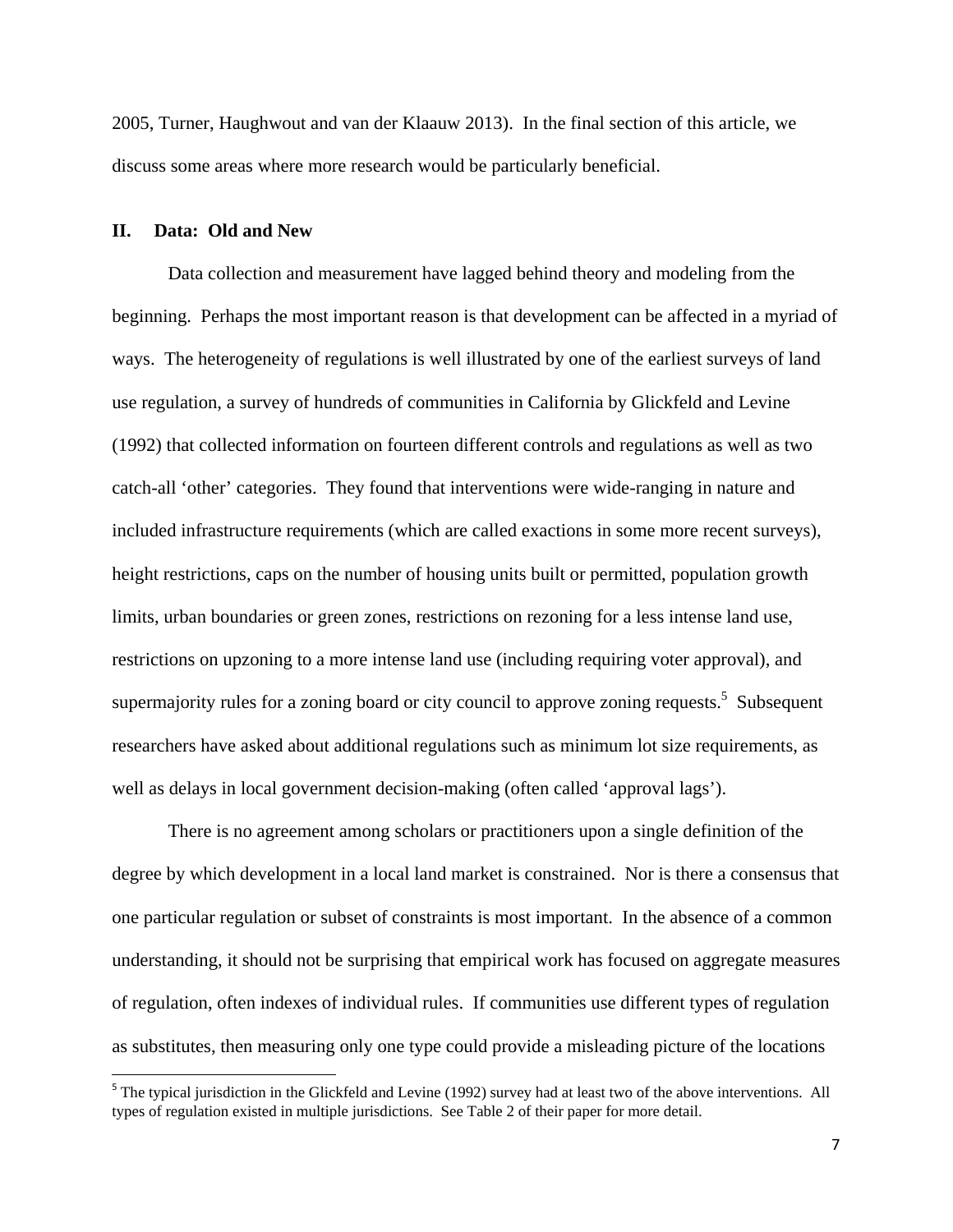where regulation is generally stricter. But it is difficult to collect accurate data on the wide variety of regulations in place, not to mention to compare the stringency of one type of regulation with another.

### **II.1. Indirect Measurement**

One way to bypass the difficulty of accurately measuring complex local land use environments is to impute the presence of binding restrictions using simple economic analysis. Regardless of whether binding local constraints on housing supply exist, standard neoclassical theory implies that price equals average cost as long as the market is sufficiently competitive. Glaeser, Gyourko and Saks (2006) argue that a large gap between prices and marginal constructions costs is a clear signal that a market is tightly regulated. It is worth noting that the housing supply can be slow to adjust to changes in demand, so prices can deviated from costs in the short run even in an unregulated market. Thus, the fact that the dramatic rise and fall of house prices in the late 2000s does not appear to be correlated with observable measures of regulation, as observed by Davidoff (2013), does not conflict with the idea that *persistent* deviations of prices from costs reflects regulation.

Glaeser, Gyourko and Saks (2006) apply their argument to the market for Manhattan condominiums, where in the absence of regulation, building heights should rise to the point where the marginal cost of adding an extra floor equals average cost. Regardless of restrictions on building size, free entry of builders still should keep price equal to average cost. Assuming that the marginal cost function is increasing, as seems plausible because it is more challenging to build up, regulation implies that both prices and average costs will be above marginal costs. Consequently, Glaeser, Gyourko and Saks (2006) use the difference between market price and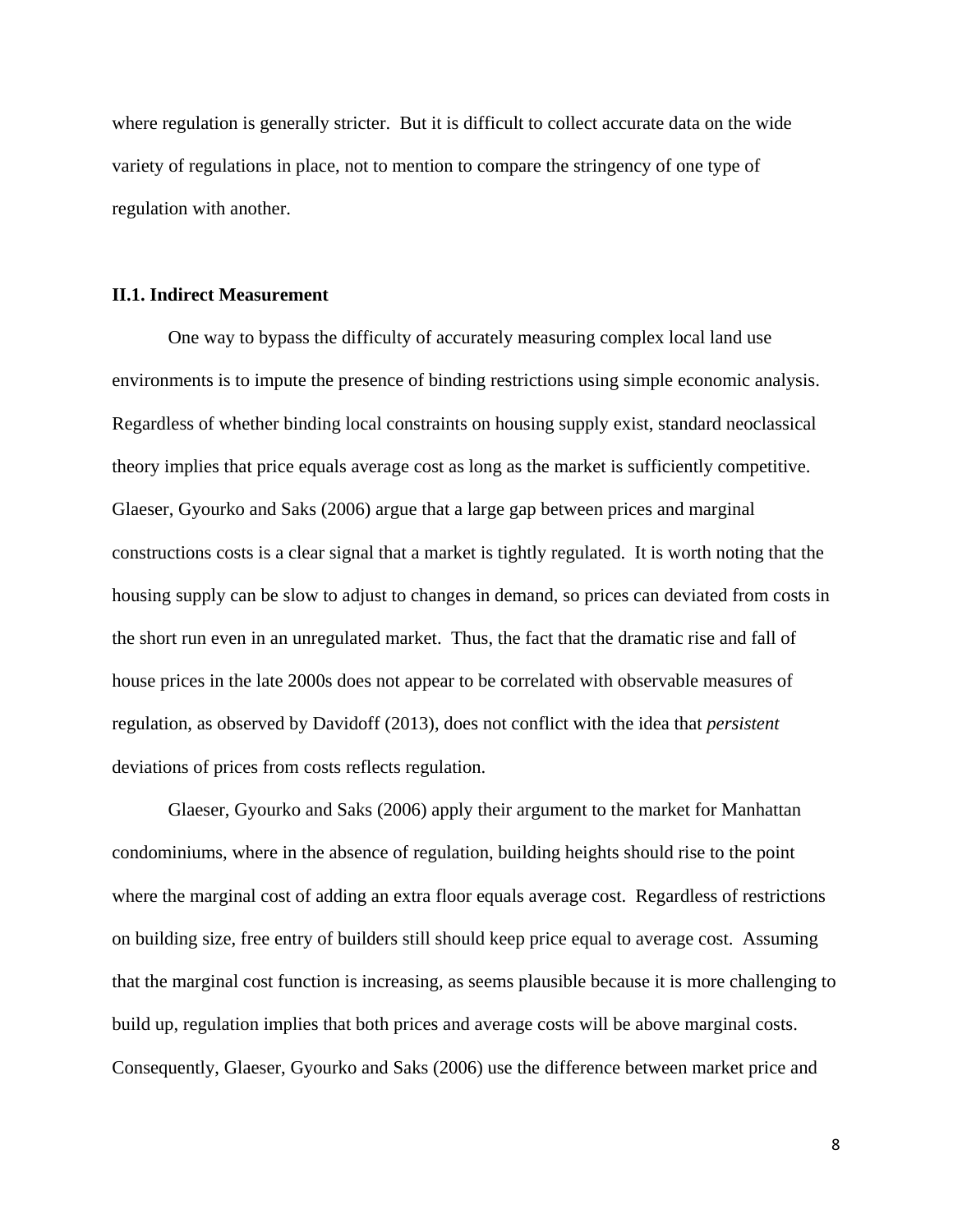the marginal cost of building an additional floor to proxy for the extent of housing supply restrictions.<sup>6</sup> They label this gap a 'regulatory tax' and conclude that it caused Manhattan condominium prices in the beginning of the 2000s to be at least 50 percent higher than would the case under a completely free development policy.

Glaeser and Gyourko (2003) and Glaeser, Gyourko and Saks (2006) perform a similar analysis for single family housing markets across the nation. While the underlying economic logic is the same, empirical implementation is more difficult for this sector because one needs to know the free market price of land in order to determine the marginal cost of supplying an extra home. Unfortunately, there are relatively few observations on sales of vacant land, especially in densely-occupied areas.<sup>7</sup> Various statistical techniques involving hedonics can be used, but estimation error of the regulatory tax is likely to be larger in the single-family sector than in a market dominated by high-rises.<sup>8</sup> That caveat aside, Glaeser, Gyourko and Saks (2006) report a wide range of 'regulatory tax' estimates for single family markets across the country as of 1999- 2000, ranging from zero in Birmingham, Cincinnati, and Houston to nearly 20% of total house value in Boston, over 30% in Los Angeles, and upwards of 50% in the San Francisco Bay Area.

Not only does one not need detailed information on the local regulatory environment with this approach, it also provides a natural way to summarize the strength of regulations across a heterogeneous set of laws that affect land use. The downside, of course, is that the evidence is indirect, so it cannot provide insight into the impact of any specific policy. Moreover, for most

<sup>&</sup>lt;sup>6</sup> Consulting engineers can provide fairly precise estimates of this cost because additional land is not needed to build up.

 $7^{7}$  Recently, some researchers have used data on land sales collected by the CoStar group. See, for example, Turner, Haughwout and van der Klaauw (2014) and Nichols, Oliner and Mulhall (2013).

<sup>&</sup>lt;sup>8</sup> The recent house price cycle provides a helpful illustration of how incorporating land prices matters for calculating the regulatory tax. Davidoff (2013) shows that the magnitude of the recent boom and bust in house prices across metropolitan areas is uncorrelated with the degree of regulation. However, one should not conclude that the regulatory tax is uncorrelated with regulation because land prices rose and fell sharply in the same areas where the house price cycle was most pronounced (Nichols, Oliner and Mulhall 2013).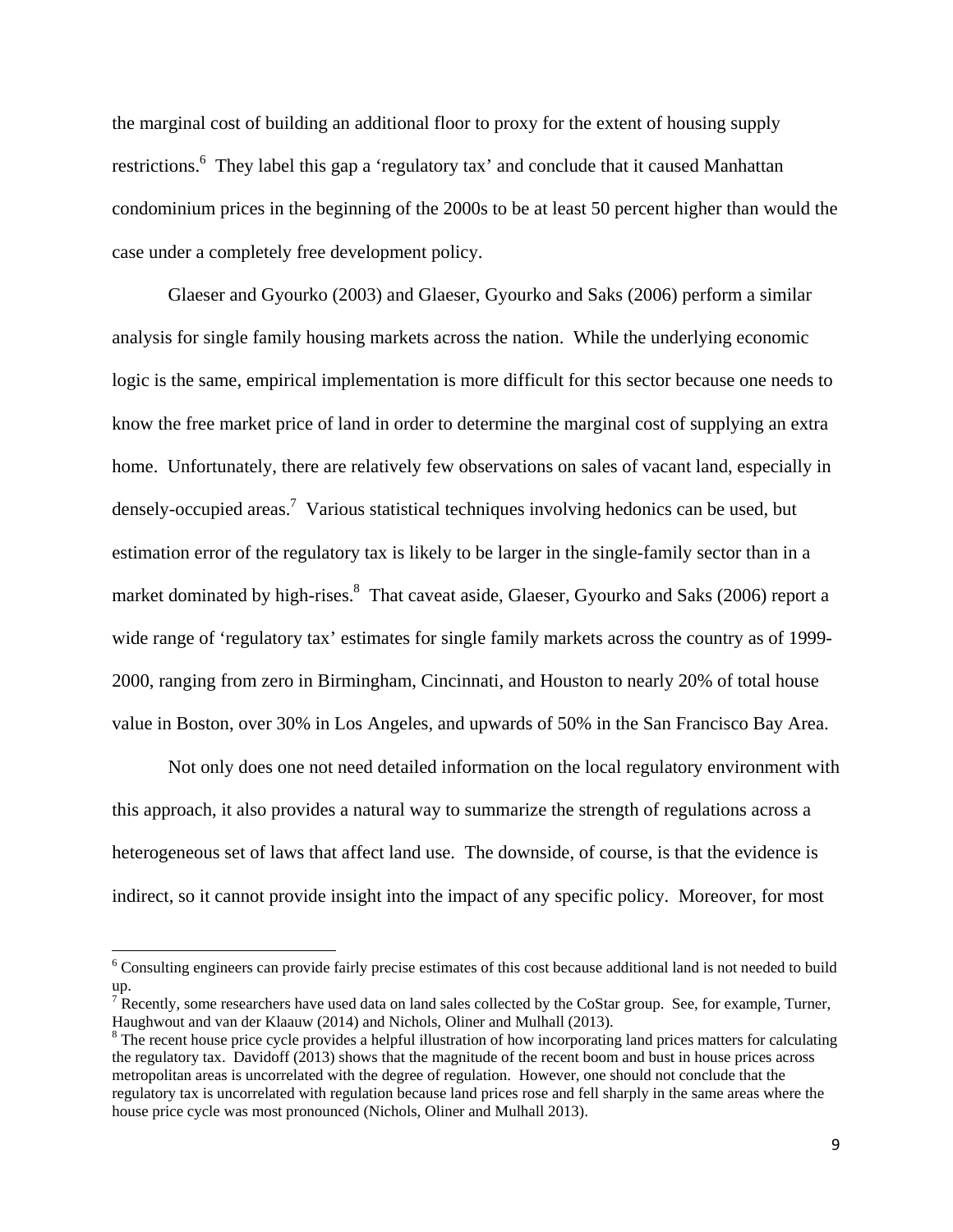housing markets it requires an assessment of the marginal price of vacant land, which is not easy to measure. Given the difficulty in measuring land prices and the dependence of this approach on certain assumptions, it seems wise to conclude that local regulatory restrictions are binding and economically important only when the estimated 'regulatory tax' is large.  $9$  Even so, the available research suggests this tax is quite large for many markets, which indicates that it is worthwhile for researchers to invest in examining specific regulations in different locations across the nation.

### **II.2. Building Codes**

 Among the first empirical efforts to collect data on housing supply regulation were those that looked into the role of building codes, which are regulations with the stated purpose of assuring the safety and sanitation of homes and limiting the negative externalities associated with low-quality construction. These regulations tend to raise the cost of construction by restricting the types of materials used or the method of construction, but they do not directly limit the quantity of housing that can be built on any given amount of land.

Noam (1983) is an early example of research on this topic, which used data collected by the City Managers Association for 1,100+ cities and towns to create an index of strictness of the local building code based on fourteen traits or code provisions.<sup>10</sup> We discuss empirical studies of the impact of regulation in Section 4, but suffice it to say that Noam (1983) reported a statistically significant correlation between local house prices and building code strictness in a cross sectional regression of price on code strictness index and other covariates. As noted in the

<sup>9</sup> Housing is heterogeneous in nature, so small differences between prices and costs could reflect measurement error in either variable. See Glaeser, Gyourko and Saks (2006) for a discussion of other relevant assumptions, the most important being a competitive supply of homebuilders.

 $10$  See Colwell and Kau (1982) and Oster and Quigley (1977) for other early analysis using data on building codes.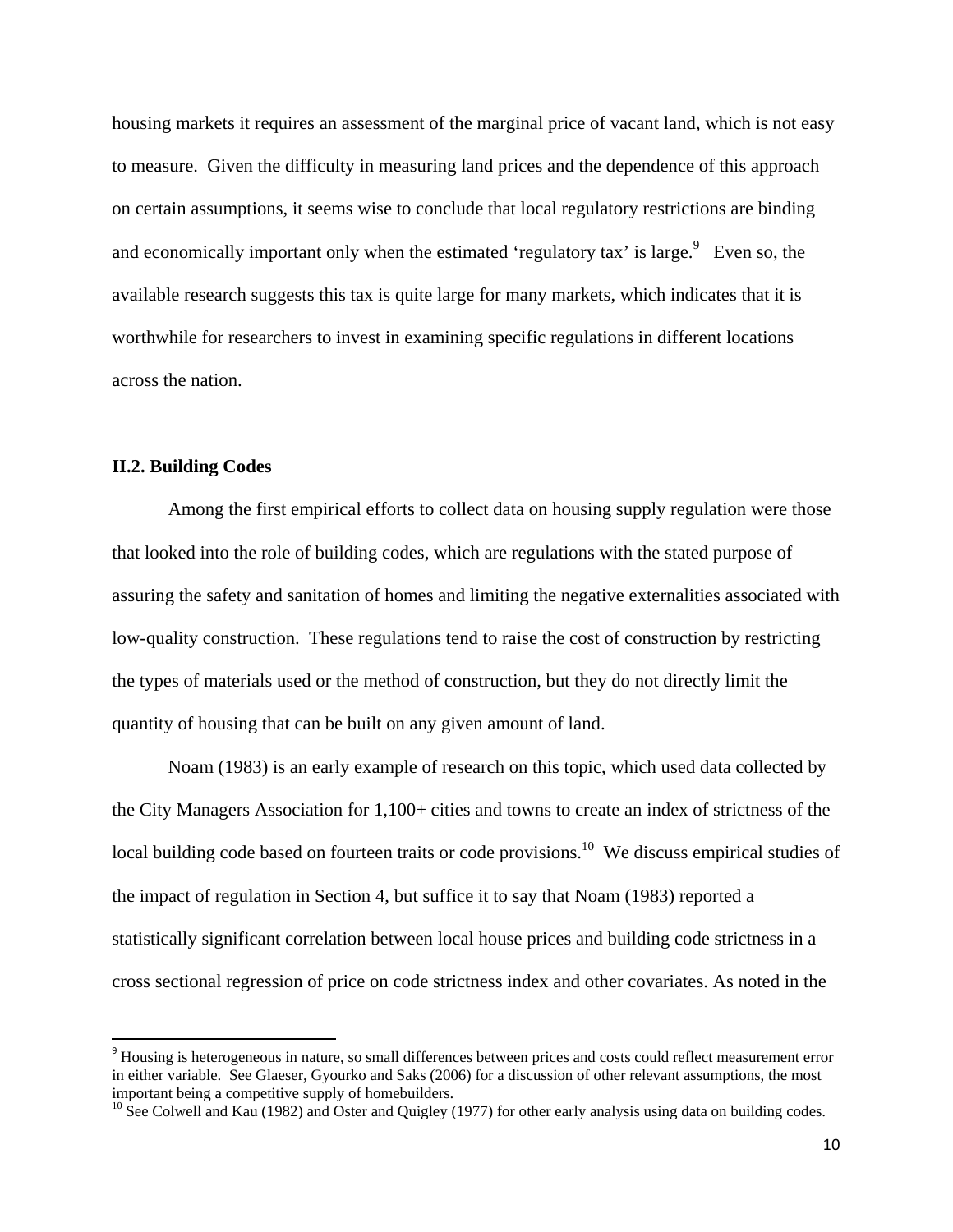Introduction, the higher price well may be worth the cost, so no welfare conclusions can be drawn from this correlation. Moreover, as we will discuss in Section III and IV, building codes may be more common in high-priced areas so the simple correlation between regulation and house prices likely overstates the true causal effect.

While building codes appear to be correlated with housing prices, they likely raise the price of the housing structure rather than the land that the housing unit occupies. As we showed above, it appears to be land prices that are the root of high and rising house prices in the United States. This conclusion is confirmed by other research showing that land prices have been rising for the nation in aggregate for some time, in contrast to real construction costs (e.g., Davis and Heathcote 2004, Davis and Palumbo 2008, and Nichols, Oliner and Mulhall 2013). As land has become a larger share of the total price of a home, it is perhaps not surprising that a growing amount of effort has turned to measuring local land use restrictions rather than the regulations that affect the quality of residential structures..

## **II.3. Land Use Controls**

The first studies of land use regulation generally involved narrowly targeted data collection efforts to analyze a specific issue. In a study of how growth controls affect house price growth, Segal and Srinivasn (1985) asked staff members of local and regional planning agencies across 51 metropolitan areas to estimate the percentage of land removed from development out of otherwise developable suburban land. Katz and Rosen (1987) were even more targeted, using information from a mail and phone survey conducted by the Center for Real Estate and Urban Economics at the University of California-Berkeley on growth management programs in cities and towns throughout the San Francisco Bay area. A community was deemed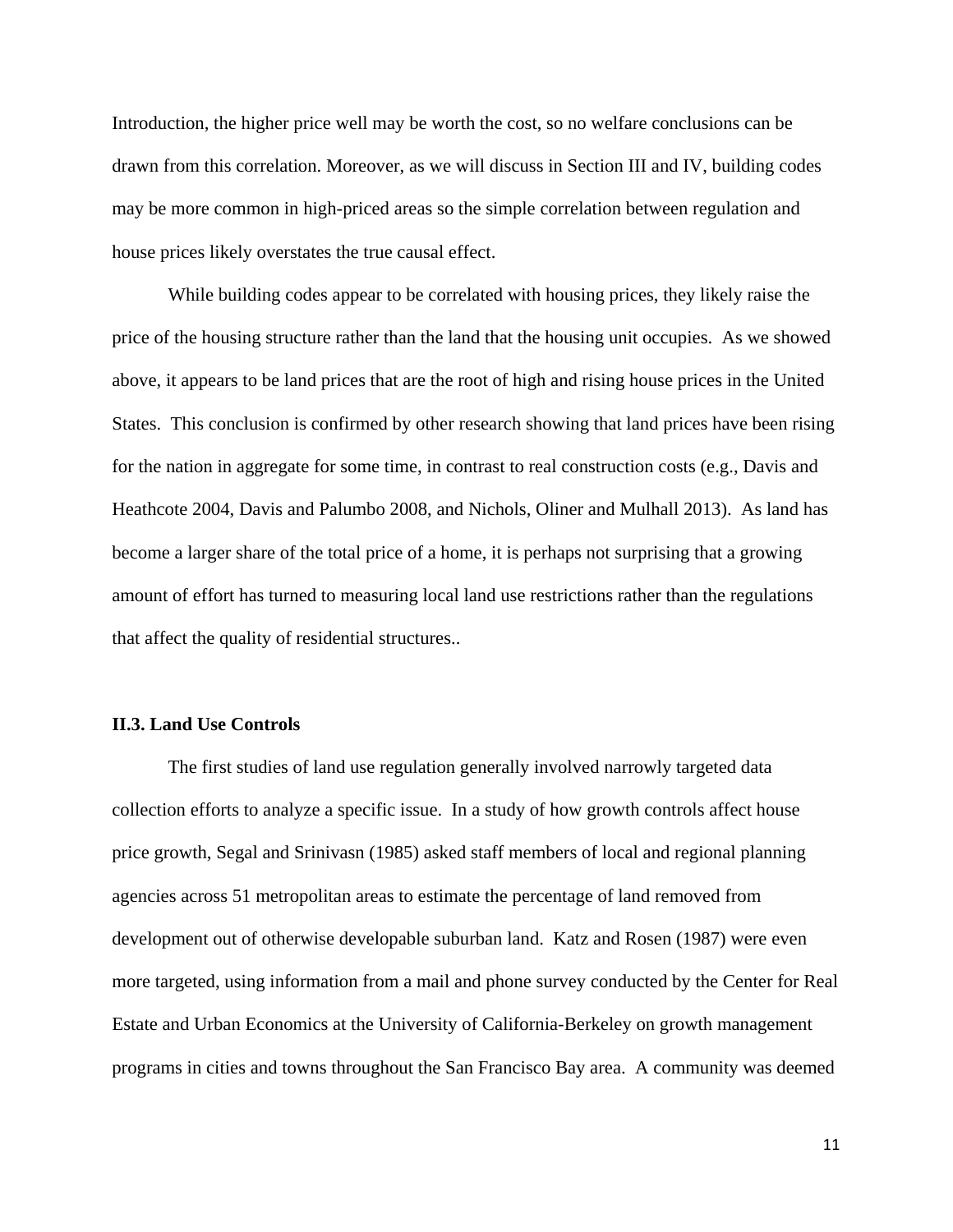to operate under a growth management program if it had a specific cap on the number of building permits that could be issued in any given year between 1973 and 1979. A simple OLS regression of local house prices on a dichotomous indicator for the presence of a growth management program found that prices were 17 percent to 38 percent higher in communities with such programs.<sup>11</sup> Of course, as we will discuss below this cross-sectional correlation probably gives a biased estimate of the effect of regulation because communities with growth management programs are different from other communities in many ways that likely affect house prices.

Such an economically large relationship piqued interest in the role of local land use constraints, and helped stimulate the development of broader indexes of regulatory control. Among those that followed were Linneman, et. al. (1990), Glickfeld and Levine (1992), Levine (1999), Evenson and Wheaton (2003), Foster and Summers (2005), Quigley and Rosenthal (2005), Pendall, Puentes and Martin (2006), Glaeser, Schuetz and Ward (2006), Gyourko, Summers and Saiz (2008), Glaeser and Ward (2009), and Saiz (2010). Space limitations prevent us from reviewing each data collection effort in detail. Fortunately, the range of efforts, including their strengths and weaknesses, can be illustrated by contrasting three recent empirical efforts: Glaeser, Schuetz and Ward (2006), Gyourko, Summers and Saiz (2008), and Saiz (2010).

The first question faced by data collectors in this area is precisely what to measure. Perhaps the most straightforward way is to place a numerical cap on new quantity—the type of

<sup>&</sup>lt;sup>11</sup> Other early data collection efforts include a 1984 survey on economic development conducted by the International City Management Association. This survey was sent to the chief administrative officer of various cities and contained four questions pertaining to constraints on construction. See Clark and Goetz (1994) for more on this survey. At the state level, the American Institute of Planners conducted a survey of the types of land use planning activity undertaken by each of the fifty states. Those results were published in a 1976 book *Survey of State Land Use Planning Activity*.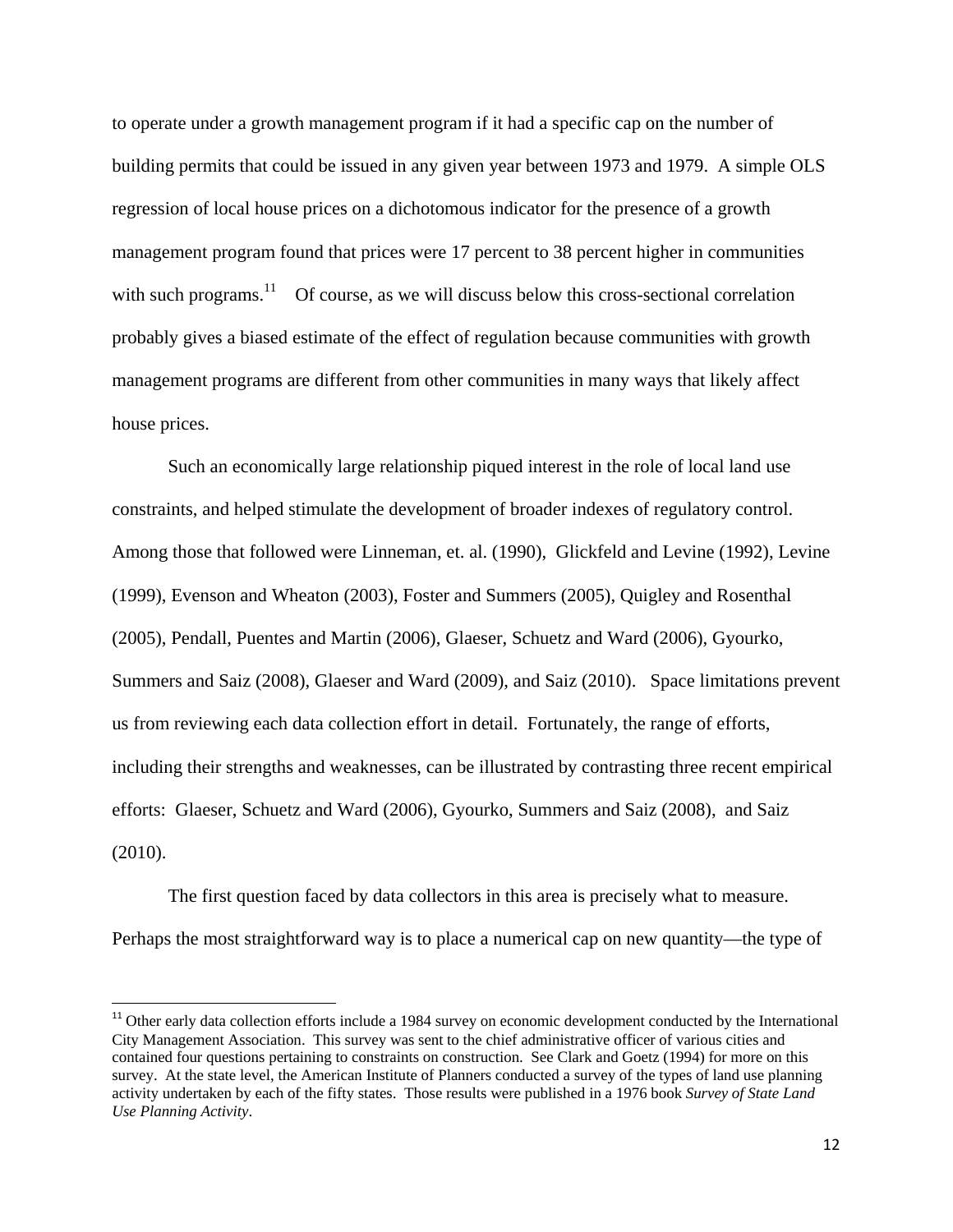restriction catalogued and studied by Katz and Rosen (1987). But the supply of housing can be limited in many other ways including minimum lot sizes, height restrictions, setback requirements, and open space designations. Regulations that affect the cost of construction can also influence the supply of housing, as indicated by Noam's (1983) analysis of local building codes. Even these examples do not come close to capturing the range of efforts devised by communities to influence housing supply. Creativity on the part of local governments appears to know virtually no bounds in this instance.

Heterogeneity in land use restrictions across localities is so extensive that it is almost impossible to describe the full complexity of the local regulatory environment. One strategy is to focus on a small set of locations and collect as detailed data as possible on all aspects of the regulatory environment in those places. Glaeser, Schuetz, and Ward (GSW, hereafter; 2006) do so for a subset of the Boston metropolitan area. Their detailed analysis of local zoning provisions allowed them to compute fairly precise estimates of the potential housing supply in all localities in their sample. However, the enormity of that effort prevents it from being easily replicated in many other markets.

Whereas GSW (2006) reflect a "deep but narrow" approach to studying regulation, an alternative strategy is to go "shallow but wide." A good example of this latter approach is Gyourko, Saiz, and Summers (GSS, hereafter; 2008), who estimate indexes of the stringency of the local land use environment for 2,611 communities across the nation, of which approximately three-quarters are in 293 distinct metropolitan areas spread across all fifty states. They achieve this breadth of coverage at the cost of detailed knowledge of the environment.

GSS (2008) construct their regulatory index based on the answers to three sets of questions. The first inquired about the general characteristics of the regulatory process: who is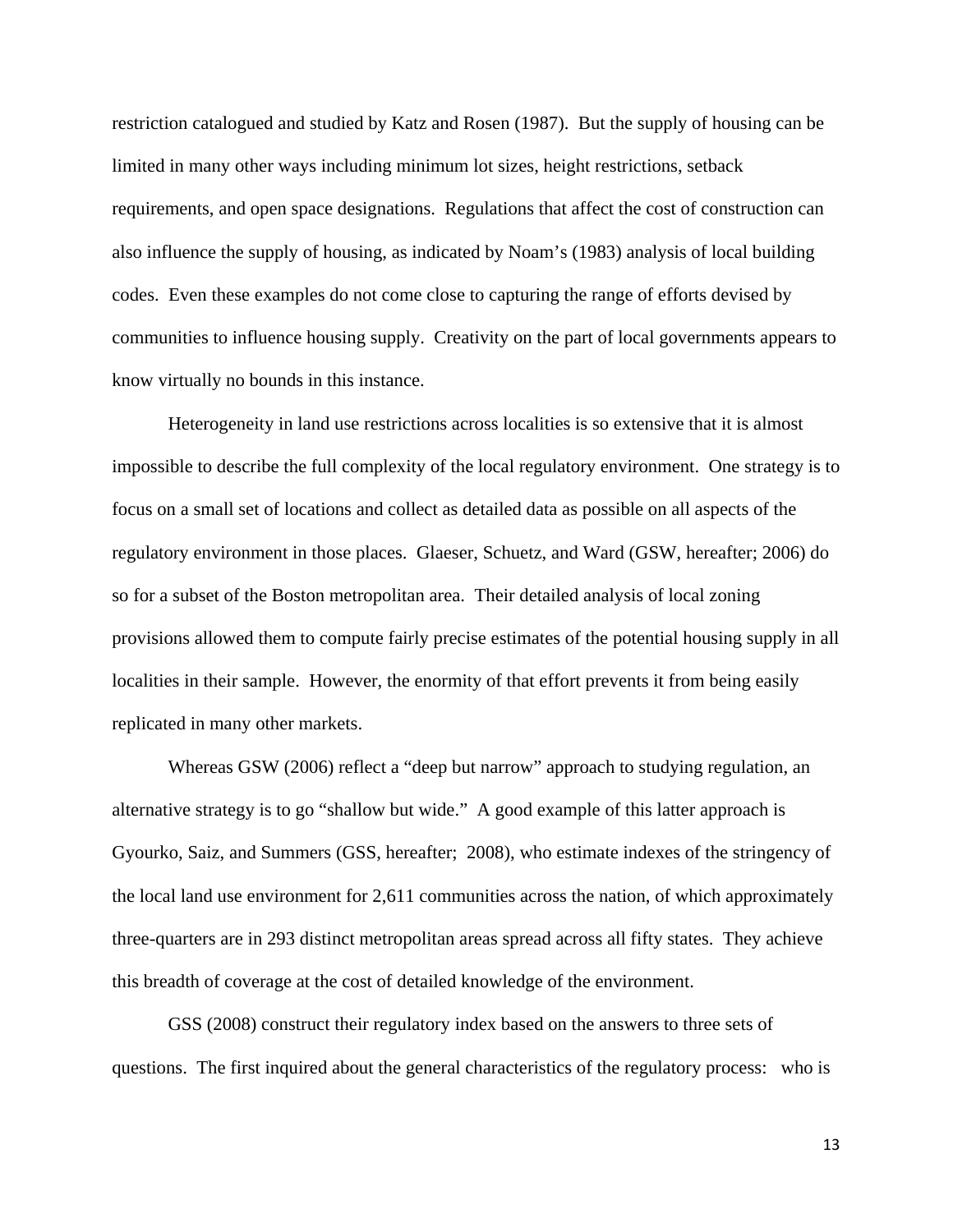involved in that process (e.g., states, localities, councils, legislatures, courts, etc.) and who can approve or veto zoning or rezoning requests. A second set of questions pertained to the local rules: were there binding limits on quantities supplied? minimum lot size requirements? affordable housing requirements? development exactions of various types? The final set of survey questions asked about changes in the cost of lot development and in the review time for a typical project over the previous ten years.<sup>12</sup>

The answers to these questions were used to create an aggregate measure of the stringency of the local land use regime which GSS called the Wharton Residential Land Use Regulation Index (WRLURI). Specifically, they used factor analysis to create this summary metric from eleven subindexes which described different aspects of the local regulatory environment, with the results standardized to have a sample mean of zero and a standard deviation of one.<sup>13</sup> The index is increasing in the restrictiveness of regulation. Table 1 reproduces Table 11 from GSS (2008) which reports average WRLURI values for the 47 metropolitan areas in their sample that had more than ten communities responding to the survey.

 $12$  GGS (2008) supplemented their survey responses with data from two other sources. One was the state-level analysis of the nature of legal, legislative and executive actions pertaining to land use policy that was conducted by Foster and Summers (2005). The other was a measure of community pressure using information on environmental and open-space ballot initiatives. The interested reader should see GSS (2008) for more on these data.

<sup>&</sup>lt;sup>13</sup> More specifically, the principal component of each subindex was used to create the community-wide index. The eleven subindexes include a Local Political Pressure Index, State Political Involvement Index, State Court Involvement Index, Local Zoning Approval Index, Local Project Approval Index, Local Assembly Index, Supply Restrictions Index, Density Restrictions Index, Open Space Index, Exactions Index, and Approval Delay Index. The literature has not reflected on how to aggregate across individual regulations, but it certainly would be beneficial to consider what an optimal weighting scheme might look like.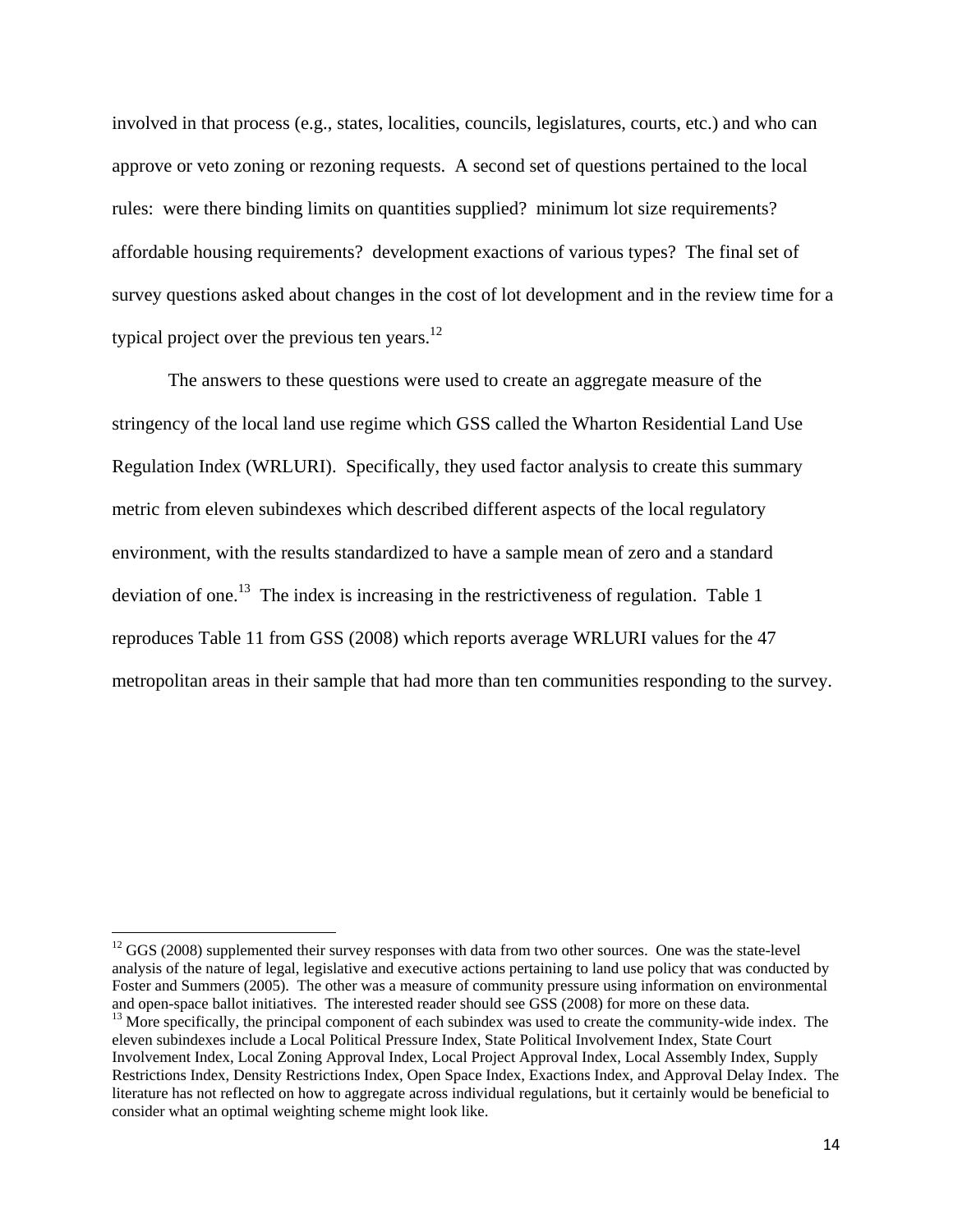| Table 1: Average WRLURI Values for Metropolitan Areas with Data on Ten or Local Jurisdictions |               |                                         |                                         |               |                                  |
|-----------------------------------------------------------------------------------------------|---------------|-----------------------------------------|-----------------------------------------|---------------|----------------------------------|
| <b>Metropolitan Area</b>                                                                      | <b>WRLURI</b> | <b>Number of</b><br><b>Observations</b> | <b>Metropolitan Area</b>                | <b>WRLURI</b> | Number of<br><b>Observations</b> |
| 1. Providence-Fall River-Warwick, RI-MA                                                       | 1.79          | 16                                      | 25. Milwaukee-Waukesha, WI              | 0.25          | 21                               |
| 2. Boston, MA-NH                                                                              | 1.54          | 41                                      | 26. Akron, OH                           | 0.15          | 11                               |
| 3. Monmouth-Ocean, NJ                                                                         | 1.21          | 15                                      | 27. Detroit, MI                         | 0.12          | 46                               |
| 4. Philadelphia, PA                                                                           | 1.03          | 55                                      | 28. Allentown-Bethlehem-Easton, PA      | 0.10          | 14                               |
| 5. Seattle-Bellevue-Everett, WA                                                               | 1.01          | 21                                      | 29. Chicago, IL                         | 0.06          | 95                               |
| 6. San Francisco, CA                                                                          | 0.90          | 13                                      | 30. Pittsburgh, PA                      | 0.06          | 44                               |
| 7. Denver, CO                                                                                 | 0.85          | 13                                      | 31. Atlanta, GA                         | 0.04          | 26                               |
| 8 Nassau-Suffolk, NY                                                                          | 0.80          | 14                                      | 32. Scranton-Wilkes-Barre-Hazelton, PA  | 0.03          | 11                               |
| 9. Bergen-Passaic, NJ                                                                         | 0.71          | 21                                      | 33. Salt Lake City-Ogden, UT            | $-0.10$       | 19                               |
| 10. Fort Lauderdale, FL                                                                       | 0.70          | 16                                      | 34. Grand Rapids-Muskegon-Holland, MI   | $-0.15$       | 16                               |
| 11. Phoenix-Mesa, AZ                                                                          | 0.70          | 18                                      | 35. Cleveland-Lorain-Elyria, OH         | $-0.16$       | 31                               |
| 12. New York, NY                                                                              | 0.63          | 19                                      | 36. Rochester, NY                       | $-0.17$       | 12                               |
| 13. Riverside-San Bernardino, CA                                                              | 0.61          | 20                                      | 37. Tampa-St. Petersburg-Clearwater, FL | $-0.17$       | 12                               |
| 14. Newark, NJ                                                                                | 0.60          | 25                                      | 38. Houston, TX                         | $-0.19$       | 13                               |
| 15. Springfield, MA                                                                           | 0.58          | 13                                      | 39. San Antonio, TX                     | $-0.24$       | 12                               |
| 16. Harrisburg-Lebanon-Carlise, PA                                                            | 0.55          | 15                                      | 40. Fort Worth-Arlington, TX            | $-0.27$       | 15                               |
| 17. Oakland, CA                                                                               | 0.52          | 12                                      | 41. Dallas, TX                          | $-0.35$       | 31                               |
| 18. Los Angeles-Long Beach, CA                                                                | 0.51          | 32                                      | 42. Oklahoma City, OK                   | $-0.41$       | 12                               |
| 19. Hartford, CT                                                                              | 0.50          | 28                                      | 43. Dayton-Springfield, OH              | $-0.50$       | 17                               |
| 20. San Diego, CA                                                                             | 0.48          | 11                                      | 44. Cincinnati, OH-KY-IN                | $-0.56$       | 27                               |
| 21. Orange County, CA                                                                         | 0.39          | 14                                      | 45. St. Louis, MO-IL                    | $-0.72$       | 27                               |
| 22. Minneapolis-St. Paul, MN-WI                                                               | 0.34          | 48                                      | 46. Indianapolis, IN                    | $-0.76$       | 12                               |
| 23. Washington, DC-MD-VA-WV                                                                   | 0.33          | 12                                      | 47. Kansas City, MO-KS                  | $-0.80$       | 29                               |
| 24. Portland-Vancouver, OR-WA                                                                 | 0.29          | 20                                      |                                         |               |                                  |

Notes: This table appears as Table 11 in Gyourko, Summers and Saiz (2008). Metropolitan area definitions are based on 1999 boundaries. Consolidated Metropolitan Statistical Areas (CMSAs) are disaggregated into Primary Metropolitan Statistical Areas wherever relevant.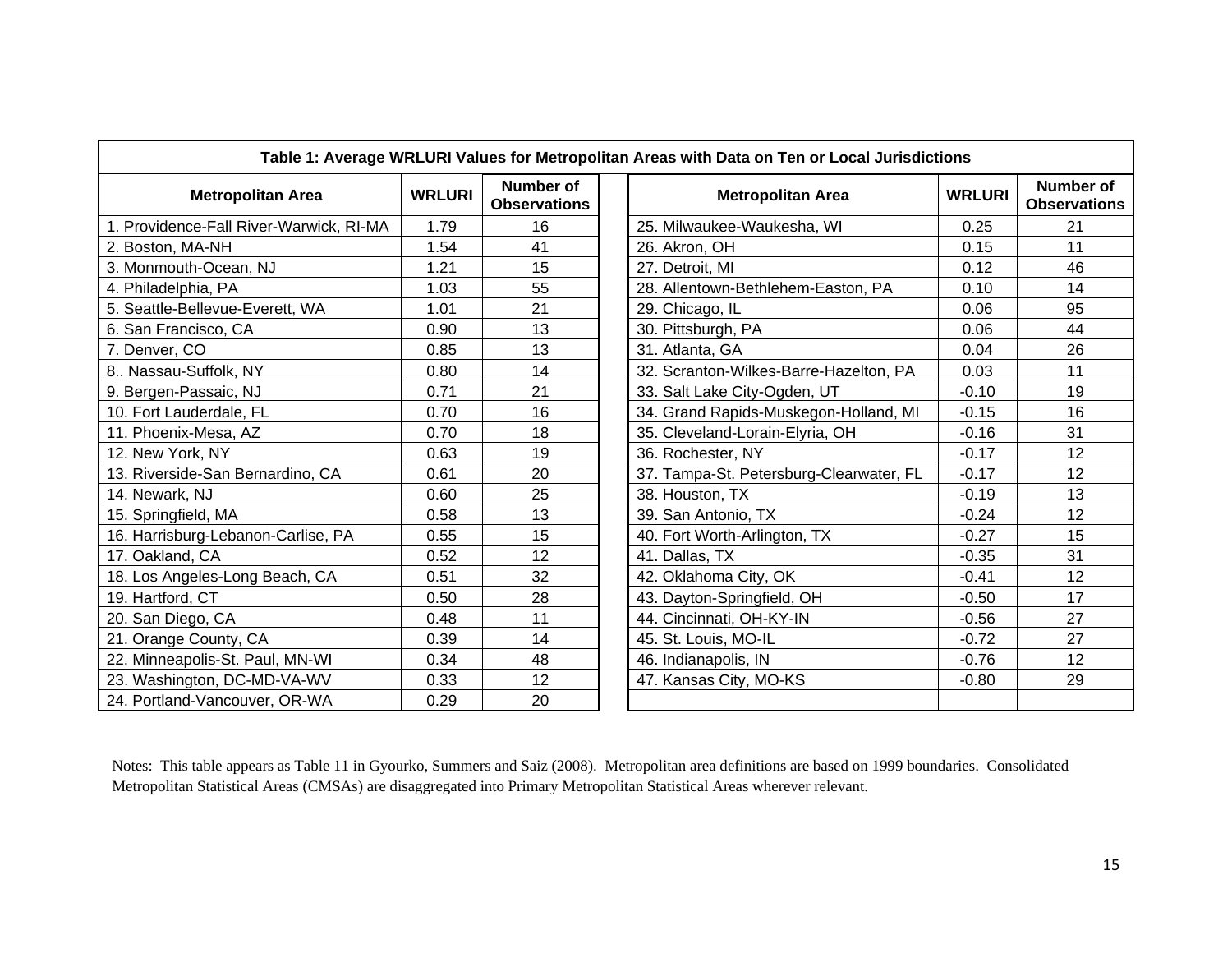The index itself is constructed so as to rank places in terms of the degree of strictness of the local residential land use environment, but the underlying survey data allow us to describe an average community, as well as strongly- and weakly-regulated ones. The typical community in the WRLURI sample can be characterized as follows: (1) two entities (zoning commission, city council, environmental review board, etc.) must approve any project requiring a zoning change; thus, multiple points of approval now are required for projects that cannot be done 'by right'<sup>14</sup>; (2) there is a modest minimum lot size requirement, but for the typical community, it is far less onerous than the one acre minimums seen in highly regulated places; (3) some type of development exactions program exists;<sup>15</sup> and (4) there is about a six month lag between the submission of a permit for a standard project (where standard is defined by the community filling out the survey) and the issuance of that permit.

Dividing the WRLURI communities into thirds and labeling the top third 'highly regulated' and the bottom third 'lightly regulated' allows us to contrast traits across those two groups. One noteworthy distinction is that local and state pressure groups are much more likely to be involved in the regulatory process in the more highly regulated places. Another key distinguishing feature between highly and lightly regulated communities is that more than 50 percent of the highlyregulated communities have a one acre minimum lot size rule in at least one neighborhood, whereas less than a 5 percent of lightly regulated communities have such a rule. Open space requirements and some type of formal development exactions policy are nearly omnipresent in the highly regulated localities, but often are not present in the most lightly regulated areas. In addition, the average delay time between application and approval for a standard project in the

<sup>&</sup>lt;sup>14</sup> A project can be done 'by right' if it meets all published zoning regulations and requires no variances of any kind. <sup>15</sup> Development exactions are monetary or in-kind payments in return for development rights.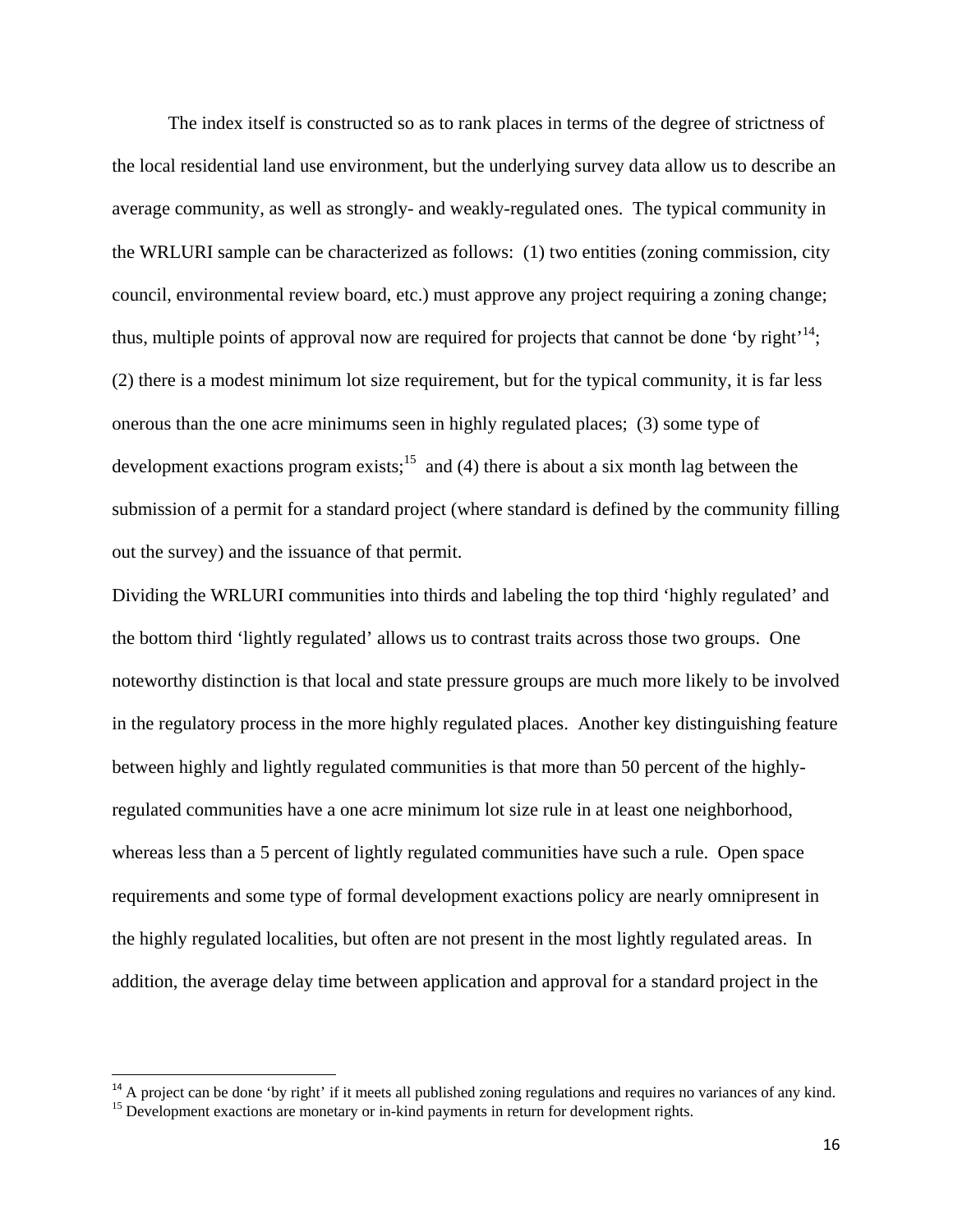highly regulated communities is three times longer than in the lighltly regulated communites (10.2 months versus 3.2 months, respectively).

Another noteworthy feature of the WRLURI is the strong positive correlation across its component indexes. Essentially, if a community is rated as highly regulated on one dimension, it is likely to be highly regulated along other dimensions. This result suggests that surveys covering only a limited set of types of regulation might provide a reasonably accurate picture of the general restrictiveness of the locations in the sample, but further research should examine this conjecture more thoroughly.

In terms of data detail and market coverage, the contrast of GSS (2008) with GSW (2006) is stark. Whereas GSS (2008) only know whether a town had a 1-acre minimum lot size restriction in at least one neighborhood, GSW (2006) know the how every square yard in the entire municipality is zoned. For example, there are 14 municipalities in the GSW sample with minimum lot sizes in excess of 70,000 square feet (over 1.6 acres). Those areas constitute more than 10% of the region's land area, but hold only 4% of the population. More generally, the diversity of minimum lot size restrictions in the Boston area is staggering, with the range running from less than 10,000 square feet to more than 70,000 square feet. The modal minimum lot size restriction is roughly one acre, providing some indication of how stringent the zoning codes are in many of the communities in GSW's sample.

The detailed knowledge of the local regulatory environment amassed by GSW (2006) was collected over a two-year period in which the authors worked with a team of researchers at the Pioneer Institute for Public Policy Research to catalogue the land use regulatory environment in 187 communities that comprise a subset of the Boston metropolitan area. They conducted a survey of over 100 questions, interviewed local officials, and provided those individuals the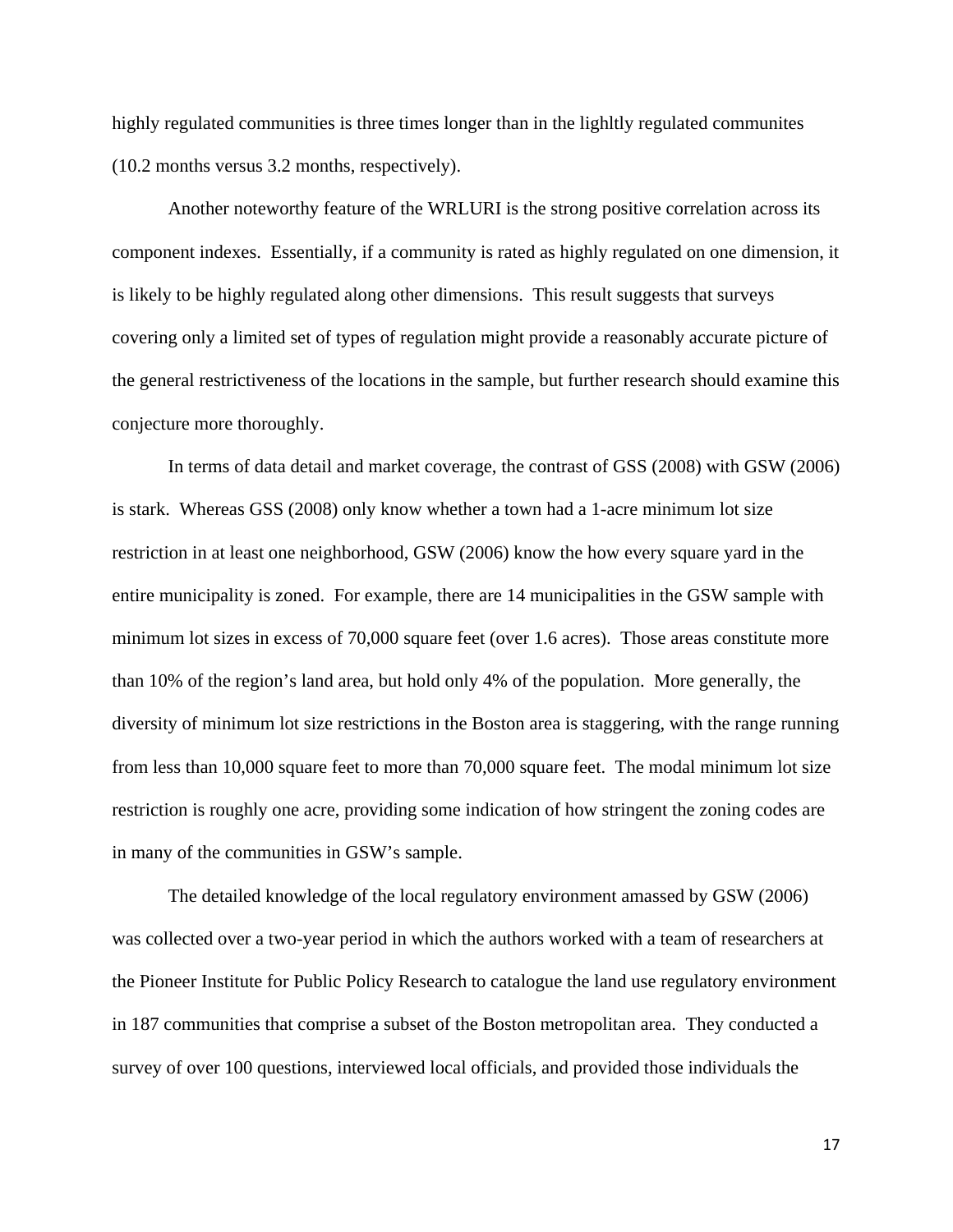opportunity to review the results. Such detail is only possible within a given metropolitan area, and could only be replicated in other regions at high cost.

The benefits are considerable. The Boston metropolitan area is worthy of detailed analysis because key summary statistics suggest it is very tightly regulated. In the midst of high and rising real house prices over time, the number of housing permits has shrunk considerably: from 172,459 in the 1960s to 141,347 in the 1980s and down to 84,105 in the 1990s (GSW, 2006). GSW (2006) recognize the possibility that the reason for the downward trend in construction could be that Boston is running out of land, rather than man-made regulation. However, the authors show that densities outside the urban core are quite low, suggesting that land is still plentiful in the Boston area.<sup>16</sup>

This result leads GSW (2006) to a detailed study of local zoning codes. In doing so, they provide a rare window into the intricacy of these laws. Their survey includes not just the hard caps on growth akin to those studied by Katz and Rosen (1987), but the prohibition of irregularly-shaped lots, extensive wetlands restrictions, septic system regulations, and various subdivision rules. Not all rules are designed to limit supply, as there are also "cluster provisions" and inclusionary zoning provisions, which allow developers to build at higher densities in some places, and age-restricted zoning which typically encourages building for seniors.

GSW (2006) use historical data on permits in their communities (going back to 1910 using decennial Census data) to investigate which of the myriad of regulations really matter in terms of constraining residential construction. They conclude that evidence linking minimum lot size restrictions to new development is especially persuasive. As minimum lot size increased by a quarter acre, roughly 10 percent fewer houses were permitted over time. This negative

<sup>&</sup>lt;sup>16</sup> Moreover, if it were land that really was scarce, the price of a quarter acre of extra land would be the same whether it extends an existing lot or sits under a new home. Glaeser and Gyourko (2003) show this not to be the case for the Boston area.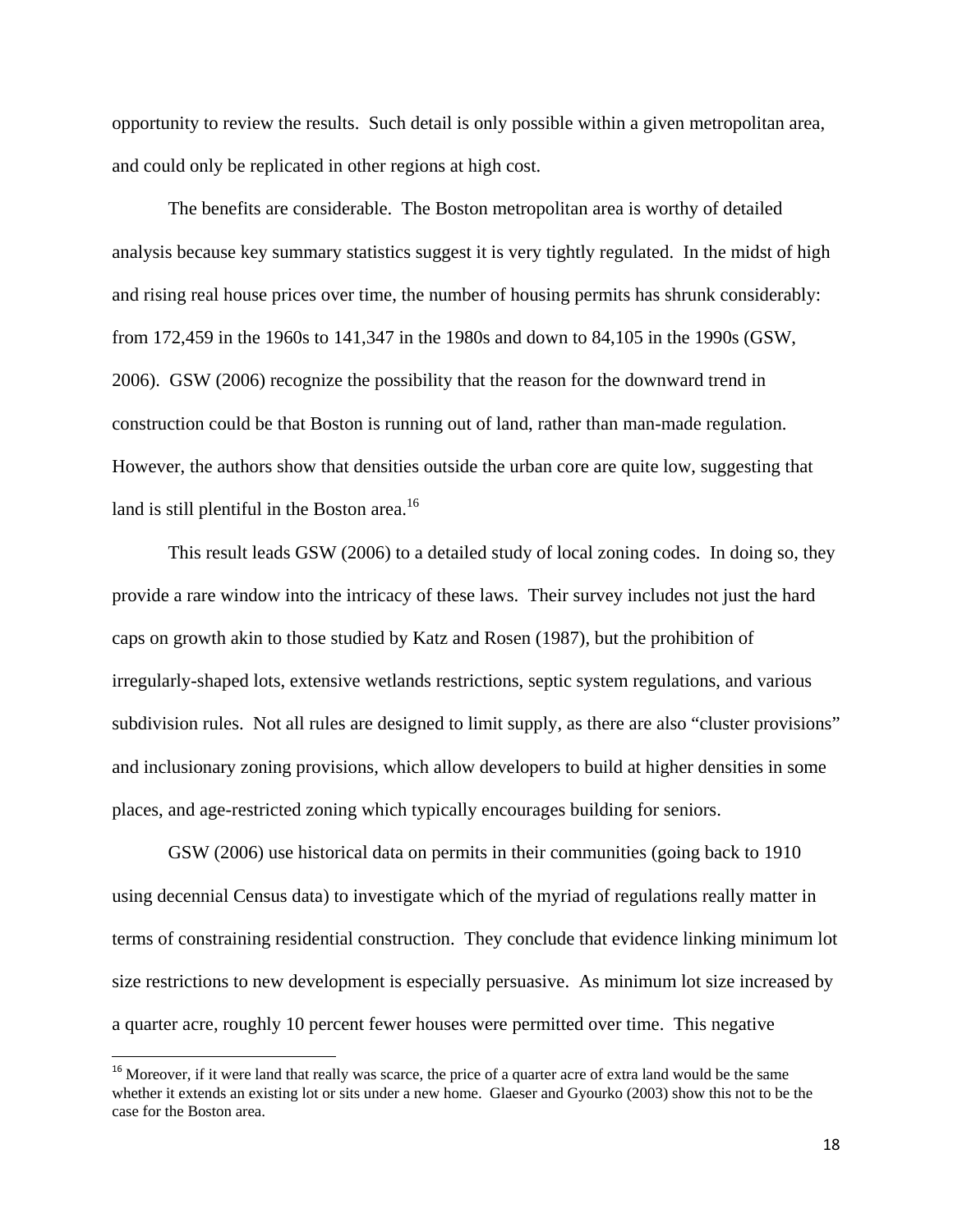relationship between regulation and permits was found even in communities with lower minimums. Relatively strict wetlands regulation also appears to constrain new development in an economically meaningful way. In a follow-up paper (Glaeser and Ward 2009), two of these authors used these data to examine the causes and consequences of regulation in more detail. We will discuss those findings below.

### **II.3. Other Measures**

 Beyond investigating building codes or land use regulation, another method of inferring restrictiveness of supply can be found in Saiz (2010), who incorporates the role of topography to estimate the elasticity of housing supply for nearly 100 metropolitan areas in the United States. His approach uses three separate data sources. First, he employs GIS techniques to compute the area lost to oceans within a 50-kilometer radius of the centroid of a metropolitan area. Second, he uses satellite data from the United States Geological Survey (USGS) to calculate the amount of land lost to internal water bodies and wetlands. Third, under the rationale that anything above a 15 degree slope is extremely challenging and expensive to build on, he uses the USGS Digital Elevation Model to compute the percentage of land area with a slope in excess of 15 degrees. Taken together, these three computations provide an estimate of exogenously undevelopable land in a metropolitan area.

Saiz (2010) then proceeds to investigate links between geography, regulation and urban development. As we will discuss below, he finds a strong statistical link between his estimates of geographical restrictions and the WRLURI index. That is, regulatory restrictiveness tends to be higher in metropolitan areas which have geographic constraints on land development in terms of being coastal, having internal water bodies of some type and/or steep elevations. Based on the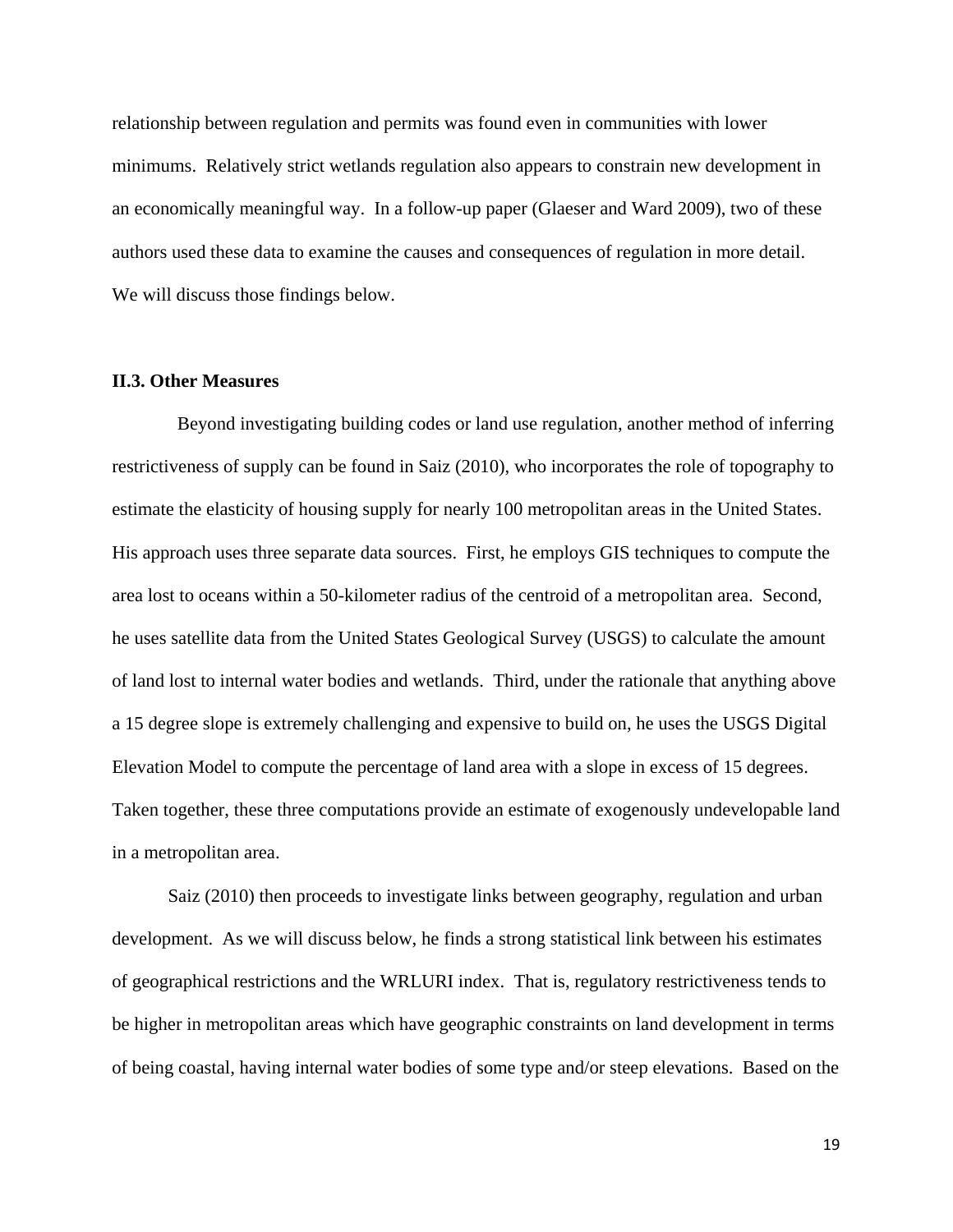geographic constraints and WRLURI, Saiz (2010) estimates the elasticity of housing supply for each of the metropolitan areas in his sample. These estimates have been used by many other researchers to analyze the housing supply as well as to provide exogenous variation in house prices across locations.

### **II.4. Summary of Measurement Issues and Concluding Comments**

 In the past decade or so there have been considerable achievements in the measurement of local land use regulations. Early studies focused on only a single type of regulation within a fairly limited geographic area. By contrast, GSW (2006) provide a very detailed picture of the entire regulatory environment of a single metropolitan area. While it is very costly to amass this type of information, it would be helpful to replicate their survey in other metropolitan areas as often as possible. Combining data from such detailed studies of land use regulation would be even more valuable than examining a single area in isolation.

 More effort has been put into less specific and more general measurement of local land use regulatory environments across a wider range of communities, as reflected in GSS's (2008) survey of more than 1,900 communities in over 290 metropolitan areas. Although this survey does not contain detailed information on all the different ways local governments can constrain residential development, the advantage is in allowing researchers to compare regulation across many more localities and markets.

Beyond surveys, Saiz (2010) illustrates the possibility of using other data to gain insight into the elasticity of housing supply. Using the geography and topography of the land, he documents a connection between geographic constraints and regulatory constraints and provides estimates of housing supply elasticities for nearly 100 metropolitan areas.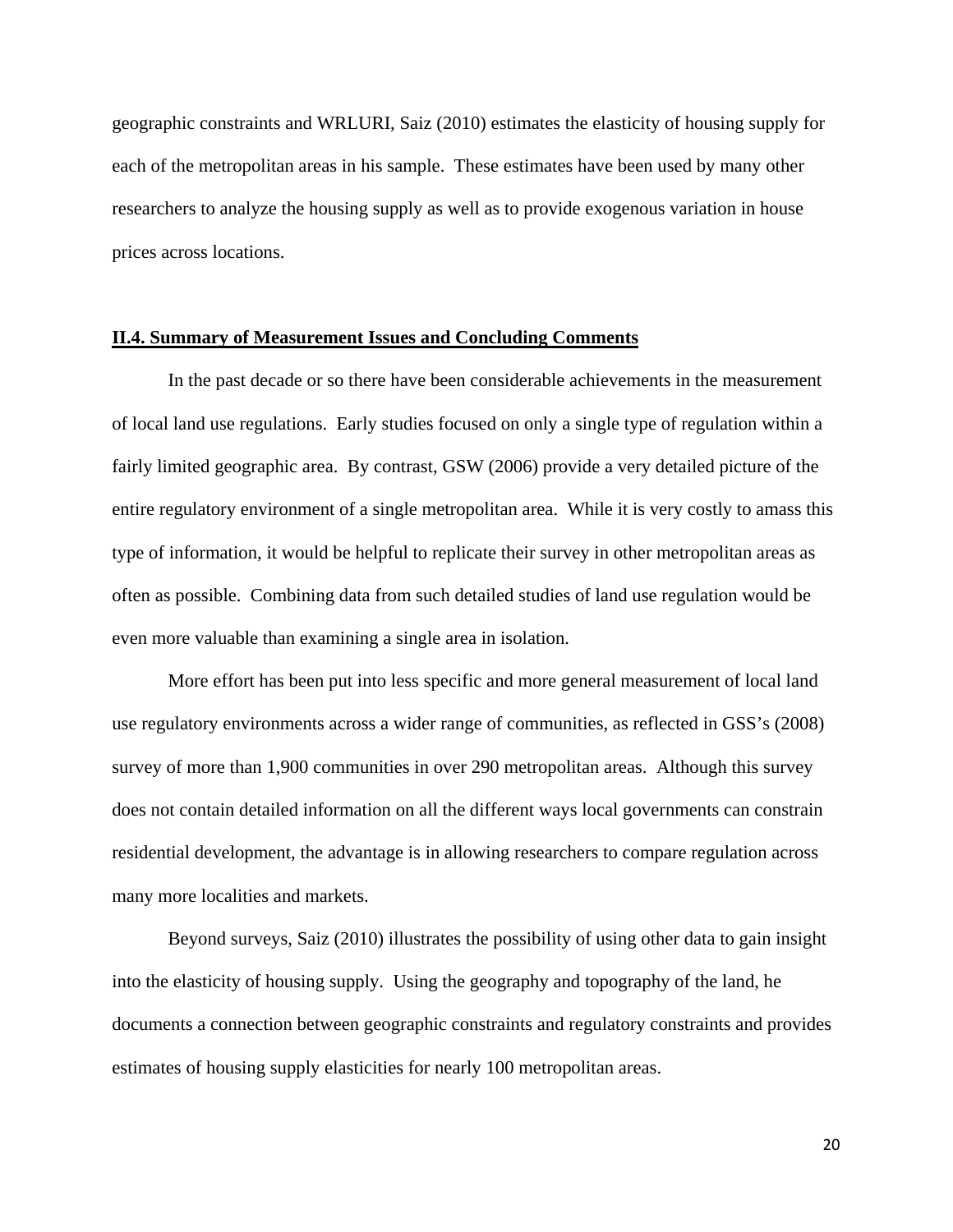Because surveys are so expensive in terms of time and money, researchers should be creative in thinking about other ways to measure regulation using readily-available data. One possibility is to use public records data, which are now routinely collected and sold by a few data providers. These datasets, which cover the vast majority of residential property in the United States, include parcel-by-parcel information on allowed land use. For example, Brooks and Lutz (2014) use land use codes from public records data to analyze zoning and public transit in Los Angeles. Another possibility might be to use data from internet chatter, as in Gyourko and Saiz (2006).

 As will be documented below, measures of local land use restrictiveness have been widely used in subsequent empirical research into the causes and consequences of regulation. However, they are limited in the sense that each is a cross section. Because regulation can be correlated with many other attributes of a location, a single snap shot of the local regulatory environment is not conducive to establishing causality in empirical work. Thus, it is critical that researchers collect new data or otherwise come up with ways to measure changes in regulation over time. For example, Glaeser and Ward (2009) convert the GSW (2006) survey into panel data based on the year that different types of regulation are adopted. Similarly, Jackson (2014) converts the Glickfeld and Levine (1992) survey into a panel of regulations in California.<sup>17</sup> Besides panel data, another helpful approach would be to examine changes in a particular regulation using a difference-in-difference strategy. A few examples are Zhou, McMillen and McDonald (2008), who analyze the effect of an amendment to the Chicago Zoning Ordinance, Cunningham (2007), who analyzes the adoptions of an Urban Growth Boundary in Seattle, Kahn, Vaughn and Zasloff (2010), who analyze the creation of a coastal boundary zone in

 $17$  Although these efforts are clearly a vast improvement over cross-sectional data, they do not account for regulations that no longer existed at the time of the survey. Thus, if cost were not an issue, repeated surveys would be a better method of constructing panel data than using the implementation date of existing regulations.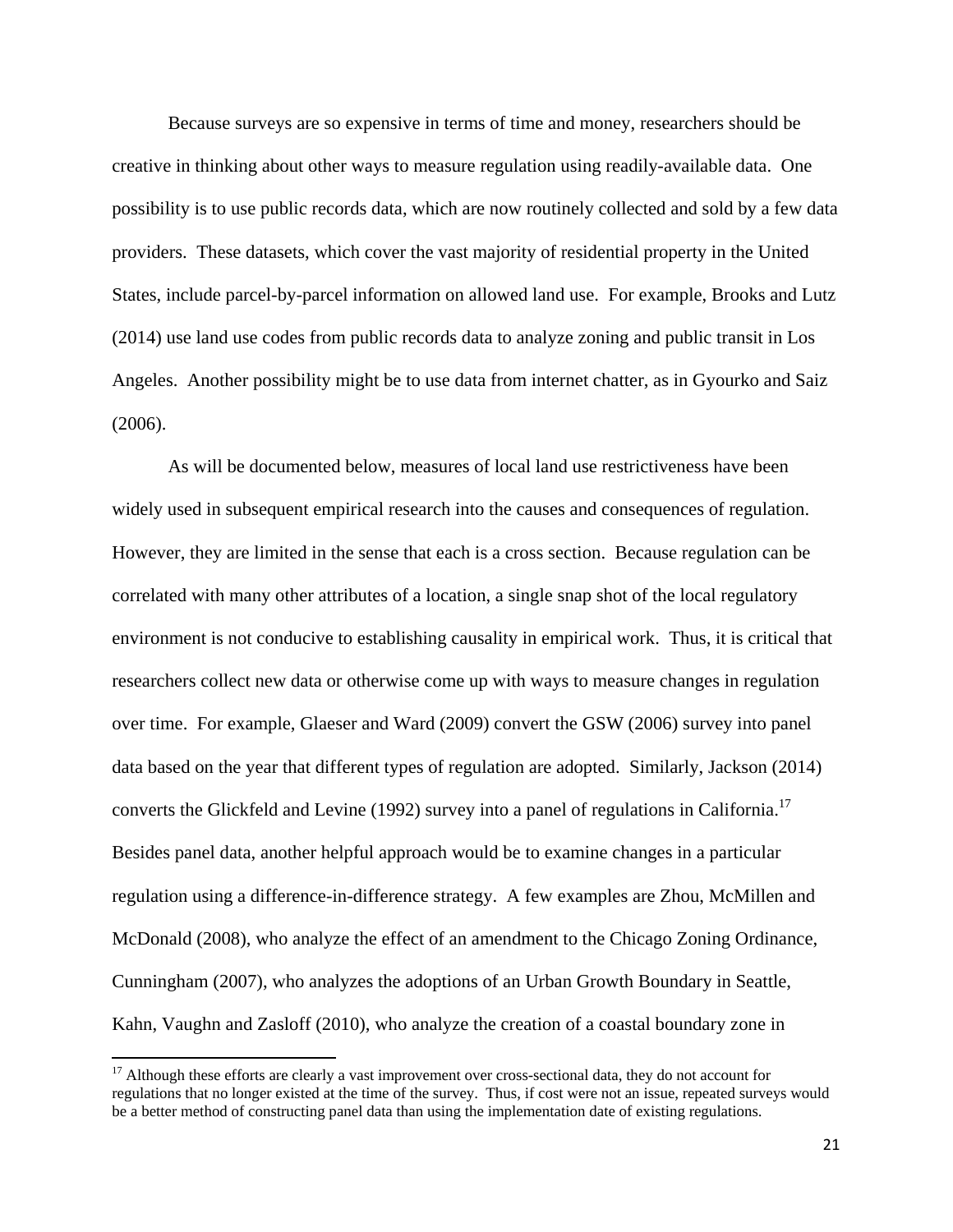California, and Thorson (1997) who analyses an increase in minimum lot sizes in McHenry County, Illinois.

#### **III. Determinants of Regulation**

## **III.1. Joint Determination of Land Values and Zoning**

One of the earliest questions asked in the literature on the determinants of zoning is whether local governments set zoning laws in order to maximize the value of land in their jurisdiction. For example, Wallace (1988) models zoning as the outcome of a county council that maximizes its utility, which is a function of land attributes and land prices. Land prices are also a function of local characteristics, as well as of the zoning designation chosen. If zoning has no effect on land values, then one would conclude that these regulations merely coincide with the land use that would be adopted in unconstrained markets. Wallace refers to this question as whether "zoning follows the market." In a sample of parcels for Kings County, WA, she finds that zoning allocations tend to decrease the price of parcels zoned for large lots, suggesting that zoning leads to an oversupply of large minimum lot sizes.<sup>18</sup> More generally, she finds that land values would be higher under different zoning designations. Thus, she concludes that in this sample zoning does not "follow the market." Her analysis uses observed attributes of land parcels to correct for the selection of different types of land into different zoning categories. However, it is difficult to rule out the alternative interpretation that unobserved variables cause cheaper land to be zoned for larger lots.

<sup>&</sup>lt;sup>18</sup> Because zoning and land values are jointly determined, she identifies a two-equation model of land values and zoning using an indicator for whether a parcel is platted as an instrument for land values. The justification for this specification is that approval of a plat application entails considerable time and monetary costs, raising the price of land, and that the zoning designation is decided prior to when a parcel is platted.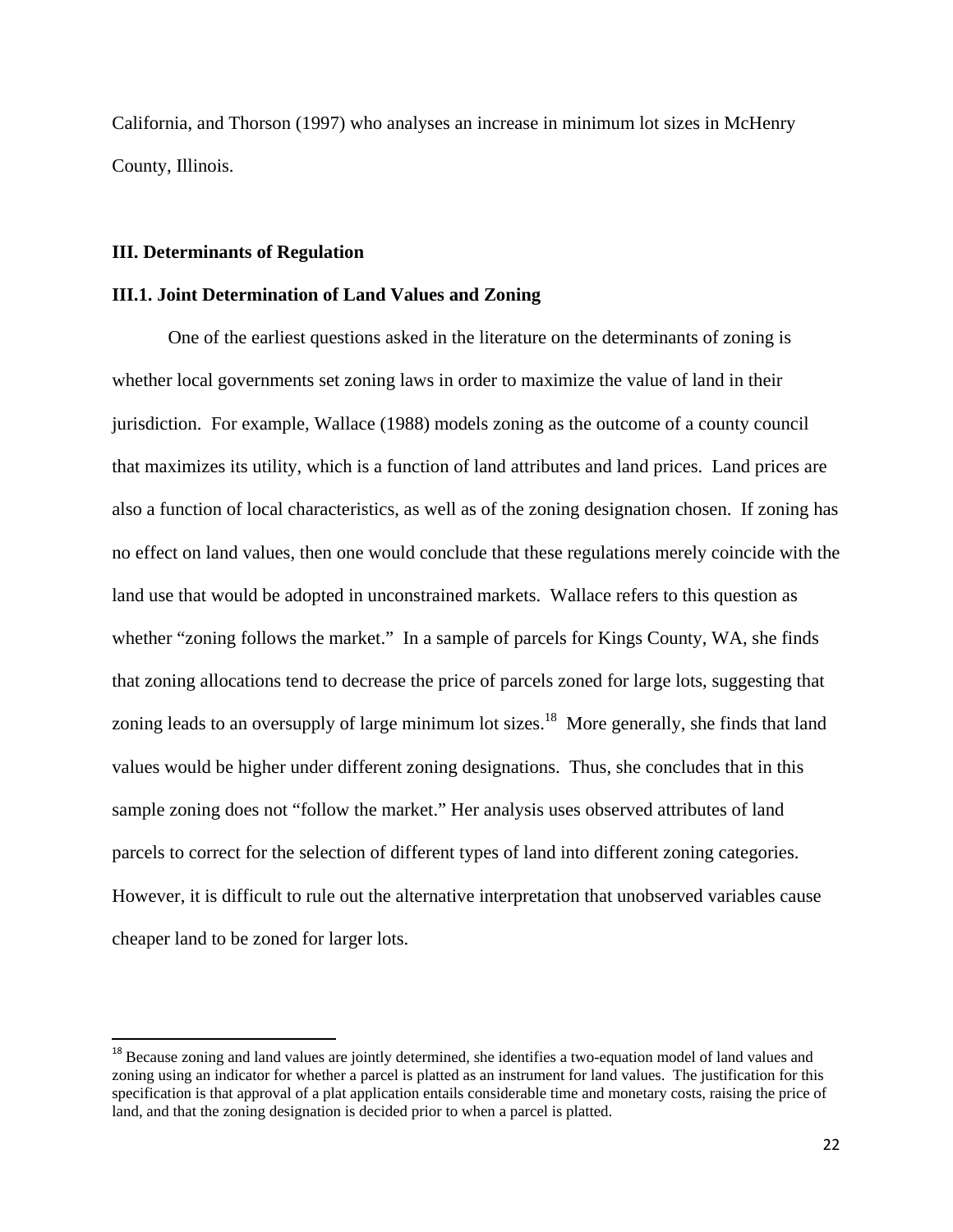McMillen and McDonald (1991) also estimate a model in which land values affect zoning decisions, as well as *vice versa*. In their data from the northwest suburbs of Chicago, they identify the determinants of zoning from an indicator of whether a parcel was located in Cook County, because that county was more likely to zone undeveloped land for residential use. They find that zoning patterns reflect characteristics of the land in that parcels closer to railways and expressways are more likely to be designated for manufacturing use. They also show that estimates of the land value equation are biased when one does not account for the endogenous designation of zoning.

In a sample of home sales in Sata Clara County, CA, Pogodzinski and Sass (1994) differentiate between the effects of land use designations and regulations that affect the characteristics of a lot and its structure. They find that land use designations do not affect house values, implying that this type of zoning does "follow the market." By contrast, minimum lot sizes, minimum side-yard restrictions, and maximum height restrictions do affect house values, implying that these types of regulations do not "follow the market."

To summarize, this early work has generally found that zoning regulations do not simply mimic the outcome that would result from an unregulated market. However, because their focus is on the effect of regulation on land values, these papers provide little insight into the factors that do shape housing supply regulation.

### **III.2. Homeowners, developers and local politics in a single community**

More recent theories concerning the determinants of regulation have incorporated the idea that local residents do not all share the same goals, so the regulatory environment will be shaped by the incentives and influence of actors in the local political process. In a number of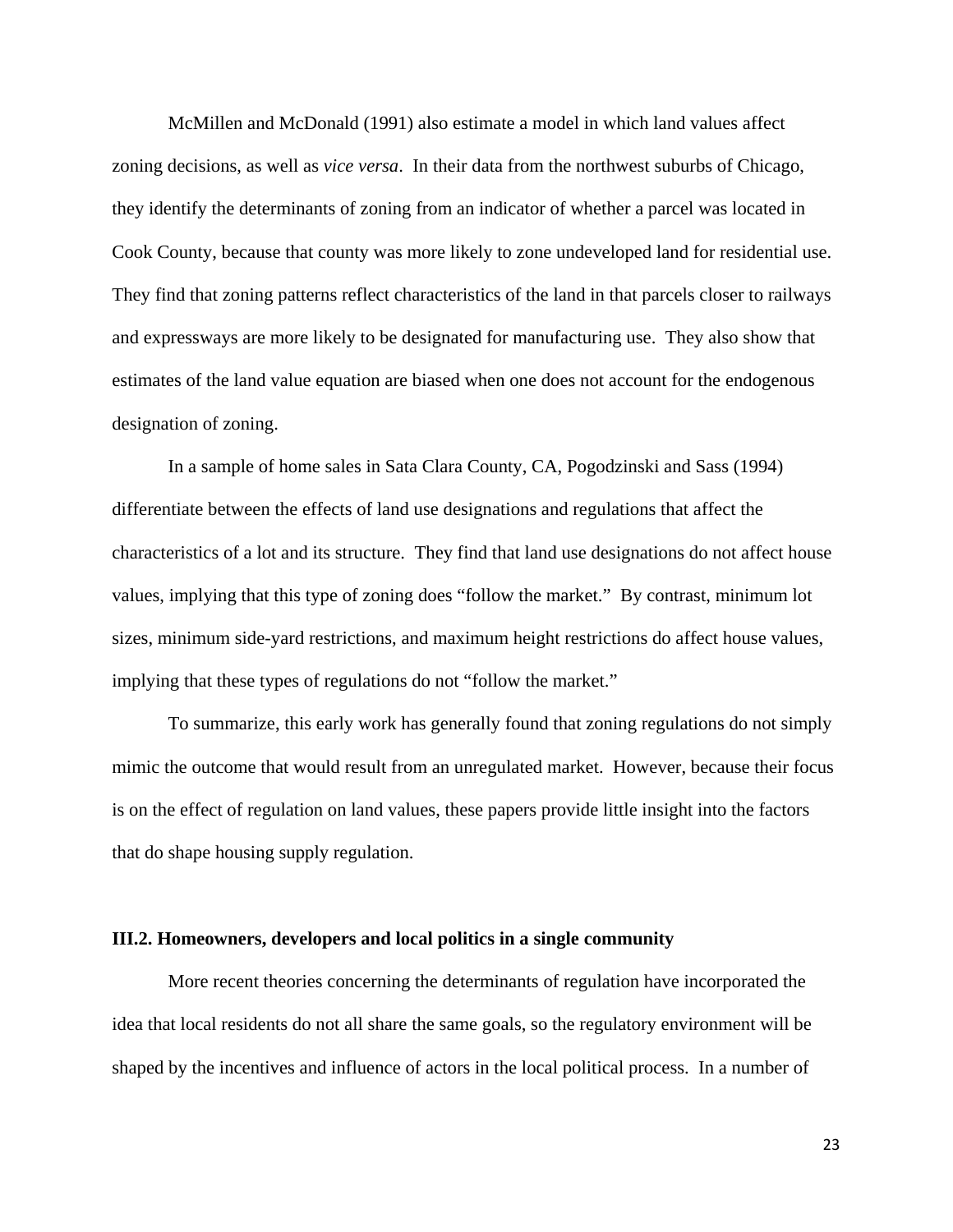influential articles and books, William Fischel has advanced the idea that homeowners are an important force behind these types of regulation.<sup>19</sup> In *The Homevoter Hypothesis* (2001), he contends that homeowners have a strong incentive to work together in order to restrict undesired development because their home is typically their primary asset, and owners do not have other means to insure against events that would reduce their property value. Central to Fischel's argument is the idea that local amenities and disamenities (such as school quality, dumps, etc.) are capitalized into house values. In support of this notion, he cites a number of studies finding that house prices are lower in neighborhoods with disamenities such as a toxic waste dump, more through traffic, or more localized air pollution, as well as research showing that property tax rates are capitalized in house prices. Because shocks to housing wealth are difficult to insure or diversify, homeowners turn to local political action to protect their investment.

According to Fischel, another reason why homeowners are so opposed to development is that they tend to work in a different jurisdiction than where they live. When construction is pushed into a nearby jurisdiction, homeowners can benefit from some positive effects, such as job creation, without incurring the cost of higher density in their own neighborhood. This logic can explain both why regions with more fragmented governments are more likely to have stricter regulation (Fischel 2008) as well as why regulation spread and became stricter over the  $20<sup>th</sup>$ Century along with suburbanization (Fischel 2004).

Drawing on Fischel's insights, a number of papers have developed more formal theoretical models of homeowners' influence on zoning regulation. Ortalo-Magne and Prat (2014) present a cutting-edge example, in which they use an overlapping-generations economy to model three decisions simultaneously: the location choice of households (a regulated city

<sup>&</sup>lt;sup>19</sup> Fischel draws on earlier work discussing the role of homeowners in constraining local development including Sonstelie and Portney (1978) and Ellickson (1977). In an early book, Fischel proposes that local governments impose land use regulation in order to maximize the value of owner-occupied housing (Fischel 1985).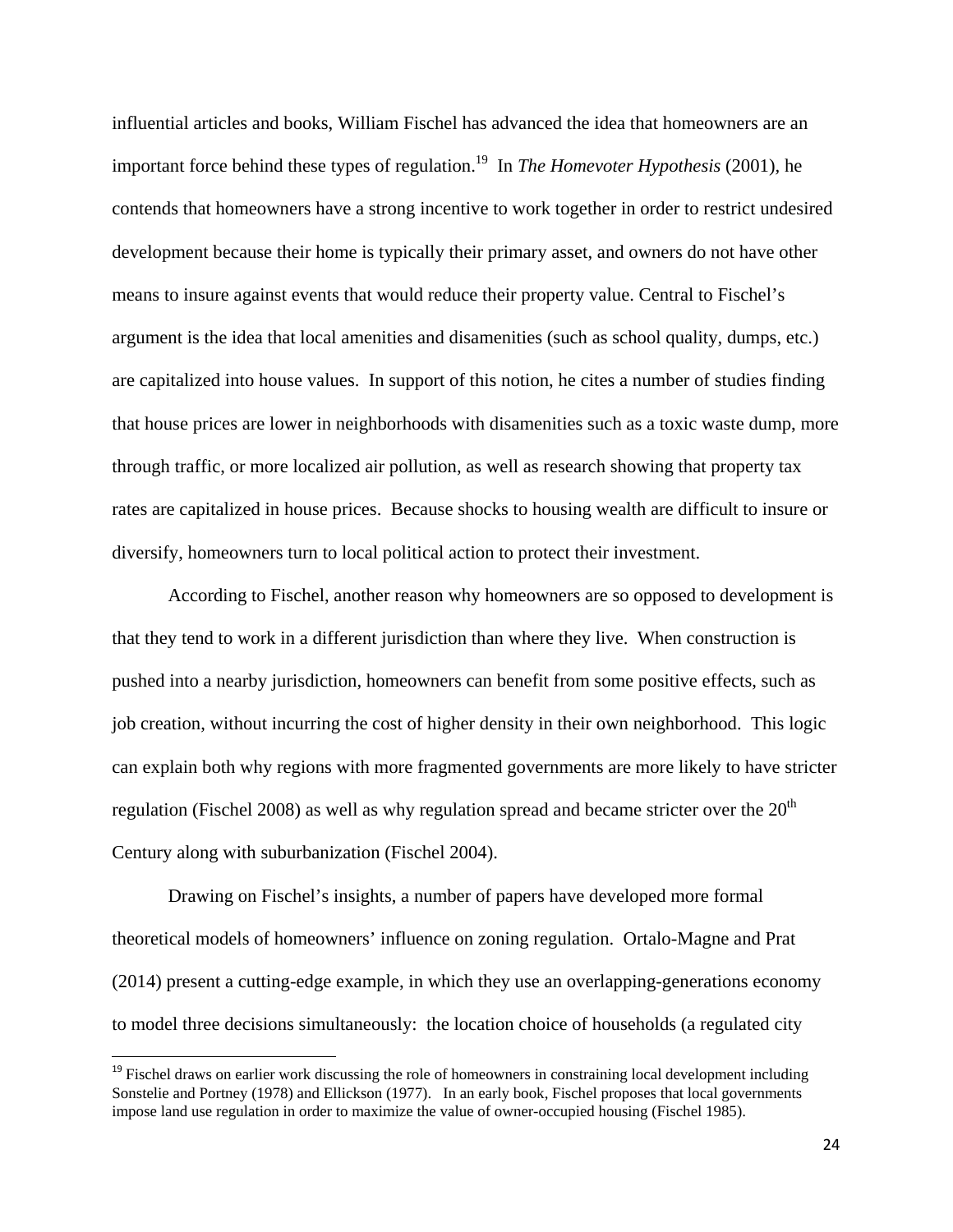versus unregulated countryside), investment in residential real estate, and the collective choice model of local housing supply regulation.

Their basic setup is as follows. Households decide whether to live in the countryside, where they pay a fixed rent and earn income normalized to zero, or in a city where income is a function of city-wide productivity that varies over time and a fixed idiosyncratic component. In the city, households choose whether to invest in owner-occupied housing or to rent. There is a fixed premium between the return to investing in owner-occupied housing and the return to investing in rental housing, which is meant to reflect a number of factors including the nonpecuniary benefits of homeownership and its favorable tax treatment, the costs of managing rental property, and moral hazard in the rental market. Housing wealth is consumed at the end of an individual's life. Thus, tenure choice is a tradeoff between the homeownership premium and the price risk associated with homeownership.<sup>20</sup> New construction in the city requires a building permit, and the number of building permits allowed is decided by city residents through majority voting. Permits are assigned to developers, who do not vote, and who must pay a fee for every new permit. Aggregate permit fees paid are split equally among all city residents. These fees can be interpreted as a rough proxy for the general economic gains that development can bring to an area.

Not only do city residents receive a share of the total permit fees raised, but they also benefit from new construction because the larger housing supply reduces future rents, and all city residents must pay rent either to themselves or to absentee landlords. However, the reduction in rents also causes house prices to fall, leading to lower end-of-period consumption. In the model, construction does not occur if the net benefit accruing to the median voter is negative—i.e., if the

<sup>&</sup>lt;sup>20</sup> Since households are risk-averse, without the homeownership premium everyone would choose to rent. Housing not owned by households is owned by risk-neutral firms.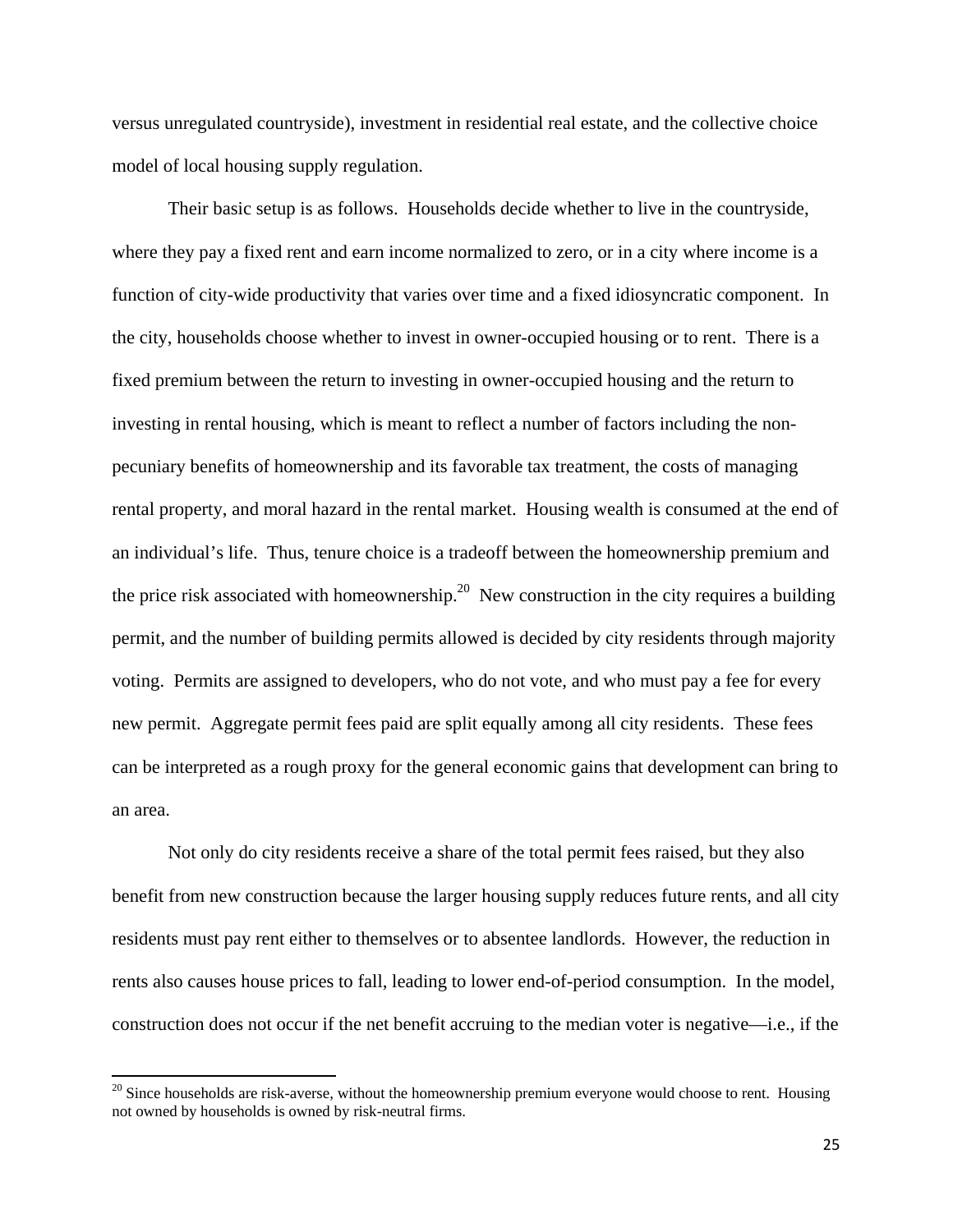benefit owing to lower future rents and the voter's share of permit fees is less than the decrease in final consumption through lower house prices.

Using this model, Ortalo-Magne and Prat show that a homeownership subsidy makes homes less affordable. Absent the constraints on new construction, the subsidy would have no effect on affordability because it would be exactly offset by an increase in house prices. However, the subsidy causes the median city resident to own more housing, thereby leading to more opposition to city growth. It is therefore the reduction in permitted new construction that raises equilibrium house prices and reduces affordability.

In contrast to the homeownership subsidy, an increase in the permit fee boosts support for urban growth, leading to an increase in city size. The expansion of the housing supply reduces rents, making all city residents better off. This result illustrates Fischel's argument that the more homeowners internalize the benefit from new construction, the less opposed to development they will be.

Theories in the vein of Fischel and Ortalo-Magne and Prat predict that homeowners should be stronger supporters of housing supply regulation than renters; other examples include Glaeser, Gyourko and Saks (2005) and Hilber and Robert-Nicoud (2013). A few studies have found support for this hypothesis in voting patterns. For example, Dubin, Keiwiet and Noussair (1992) document that precincts with a larger share of homeowners had a larger proportion of votes cast in favor of growth controls in a 1988 San Diego election. McDonald (1995) also examines voting patterns—in this case a proposed zoning ordinance in Houston—and finds that middle-income precincts were more likely to support a proposed zoning ordinance than lowerincome precincts. Although he does not examine homeownership directly, it is likely that middle-income precincts have higher homeownership rates than lower-income precincts. An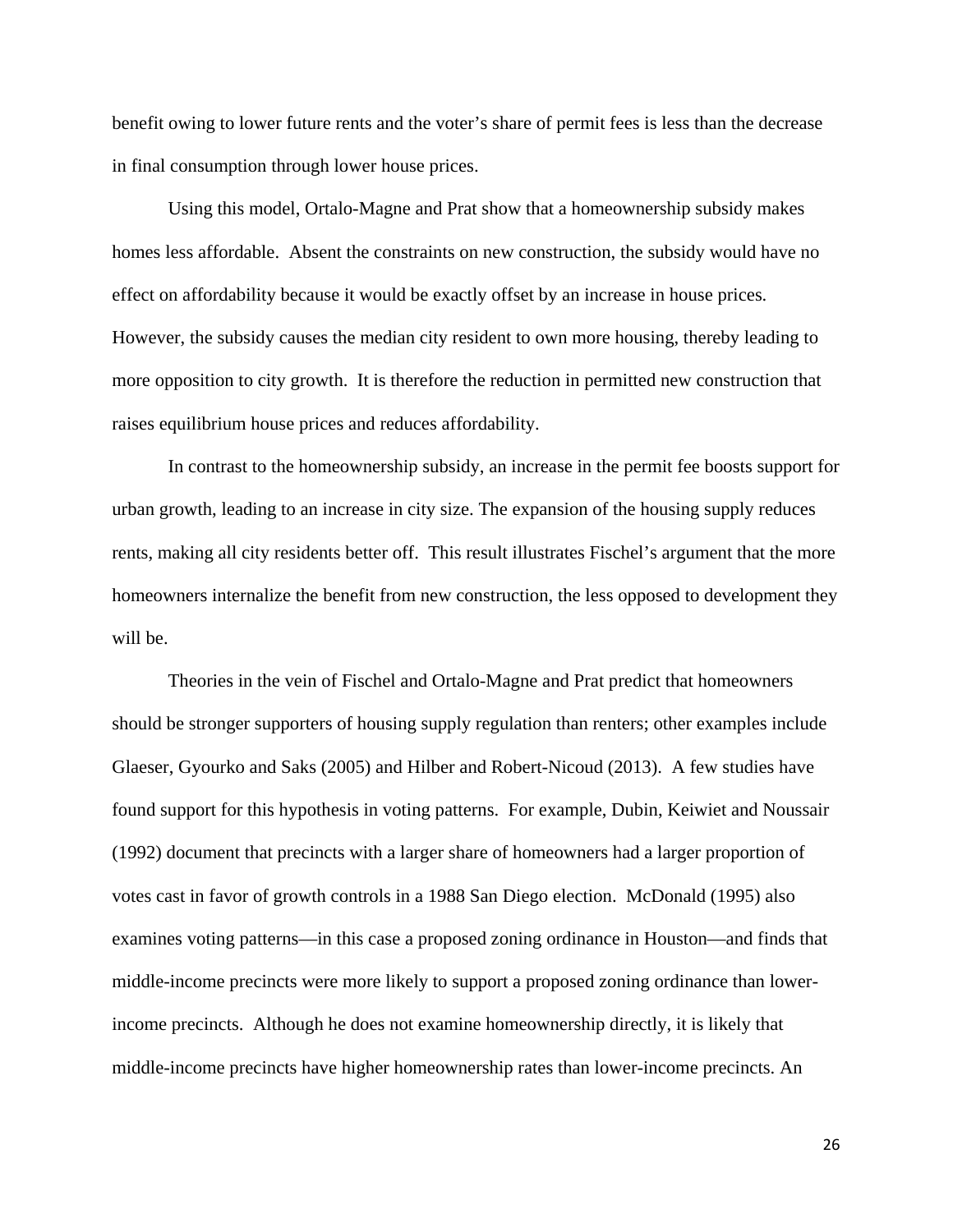interesting aspect of McDonald's study is that zoning did not exist in Houston, so the voting patterns do not reflect any preexisting pattern of regulation.

If homeowners favor tighter regulation, then policy should be more restrictive in areas where the political influence of homeowners is stronger. However, evidence for this relationship is difficult to find. Logan and Zhou (1990) find little correlation between homeownership and a variety of growth control measures in a national sample of suburban municipalities in 1973. Similar results have been found for growth control measures in cities around San Jose (Baldassare and Protash 1982) and for municipalities in California (Brueckner 1998 and Donovan and Neiman 1995). It is possible that the mere presence of homeowners is not a particularly accurate measure of the influence that these constituents have on local policy. Instead, their influence might be better reflected by demographic or socioeconomic characteristics of the local population that are correlated with their ability to organize or otherwise participate in local policymaking. Many studies have found positive correlations of regulation with socio-economic characteristics that are likely to be correlated with the political influence of homeowners, such as income, education, and the fraction of white-collar or professional workers.<sup>21</sup> However, it should be noted that because all of these studies are crosssectional in nature, it is difficult to rule out the possibility that the correlations (or lack thereof) are driven by omitted variables. Moreover, the model proposed by Ortalo-Magne and Prat demonstrates that because regulation raises house prices, the degree of regulation could influence the incentive to be a homeowner, and this reverse causality could further obscure these crosssectional relationships.

<sup>&</sup>lt;sup>21</sup> See Lenon, Chattopadhyay and Heffley (19960, McDonald and McMillen (2004), Evenson and Wheaton (2003), Donovan and Neiman (1995), and Baldassare and Protash (1982). Glickfeld and Levine (1988) is an exception.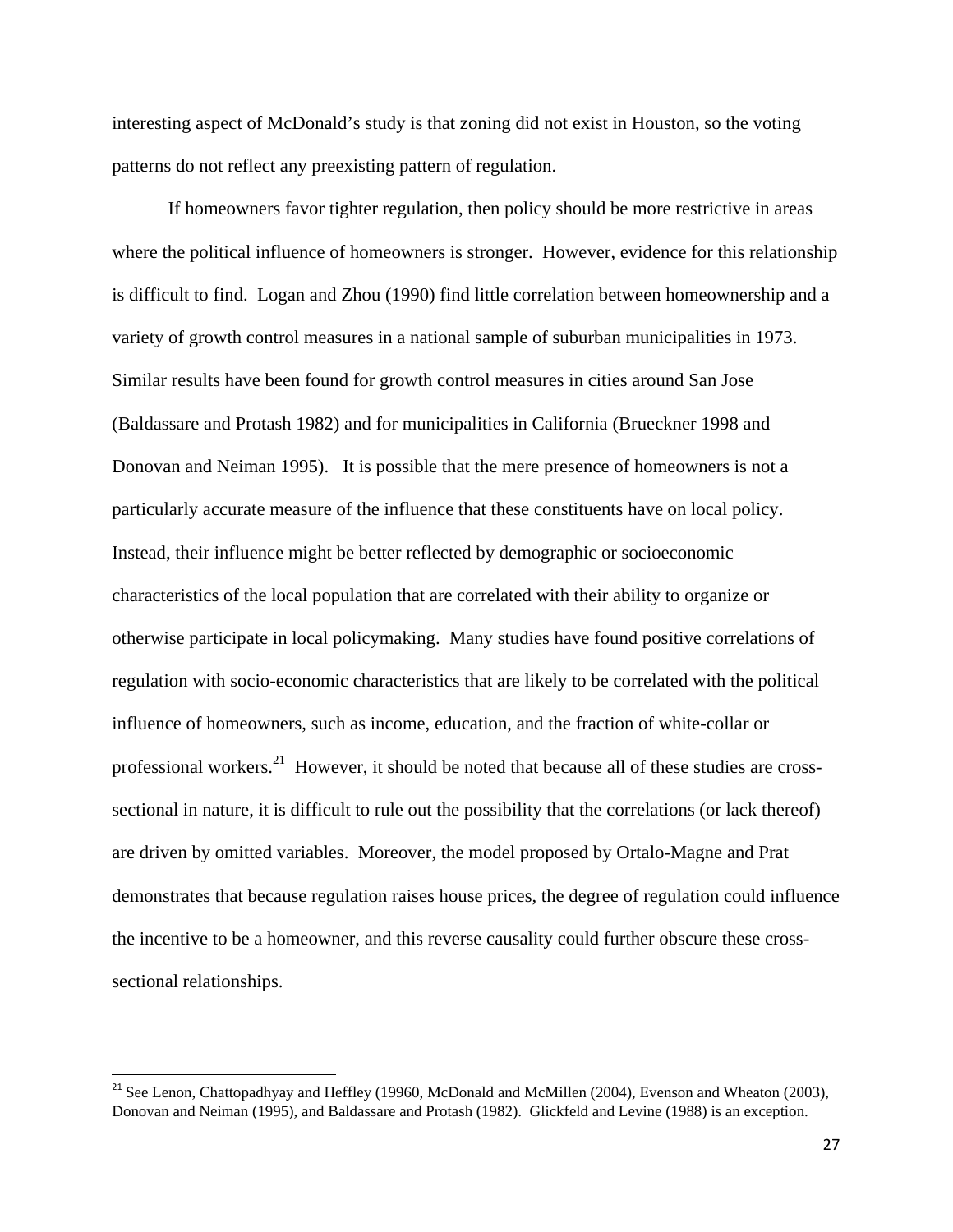Relatively few papers have attempted to account for potential endogeneity problems when examining the role of homeowners in restricting the housing supply. Hilber and Robert-Nicoud (2013) instrument for homeownership with the fraction of households that are married couples with no children. The idea is that married couples will have higher and more stable incomes than single adults or households with children, making them more likely to qualify for a mortgage. Also, married couples are more likely to be in stable relationships compared to unmarried couples, implying a lower probability of moving and therefore a longer period over which to recoup the transaction costs of purchasing a home. The use of this instrument requires the assumption that the fraction of households that are married couples with no children does not affect regulation through any channel except the homeownership rate. In a sample of 93 metropolitan areas in 1990, they find that locations with a larger share of married households with no children had a higher homeownership rate in the same year. Using this instrument, they find a positive, but insignificant, correlation with the WRLURI index described in the previous section. Moreover, the estimated effect is not large, as a one standard-deviation increase in a MSA's homeownership rate is associated with a one-third standard deviation increase in regulatory constraints. Of course, one still might be concerned that the fraction of households that are married and without children is either influenced by housing supply regulation or correlated with omitted variables that are also correlated with regulation.

Glaeser and Ward (2009) use a different method to get around the endogeneity of homeownership and regulation, examining relatively recent patterns of housing supply regulation as a function of homeownership rates in 1940 or 1970. This method avoids the problem of reverse causality, but it is less clear that it mitigates concerns about omitted variables, since historical homeownership rates could also be correlated with many unobserved attributes that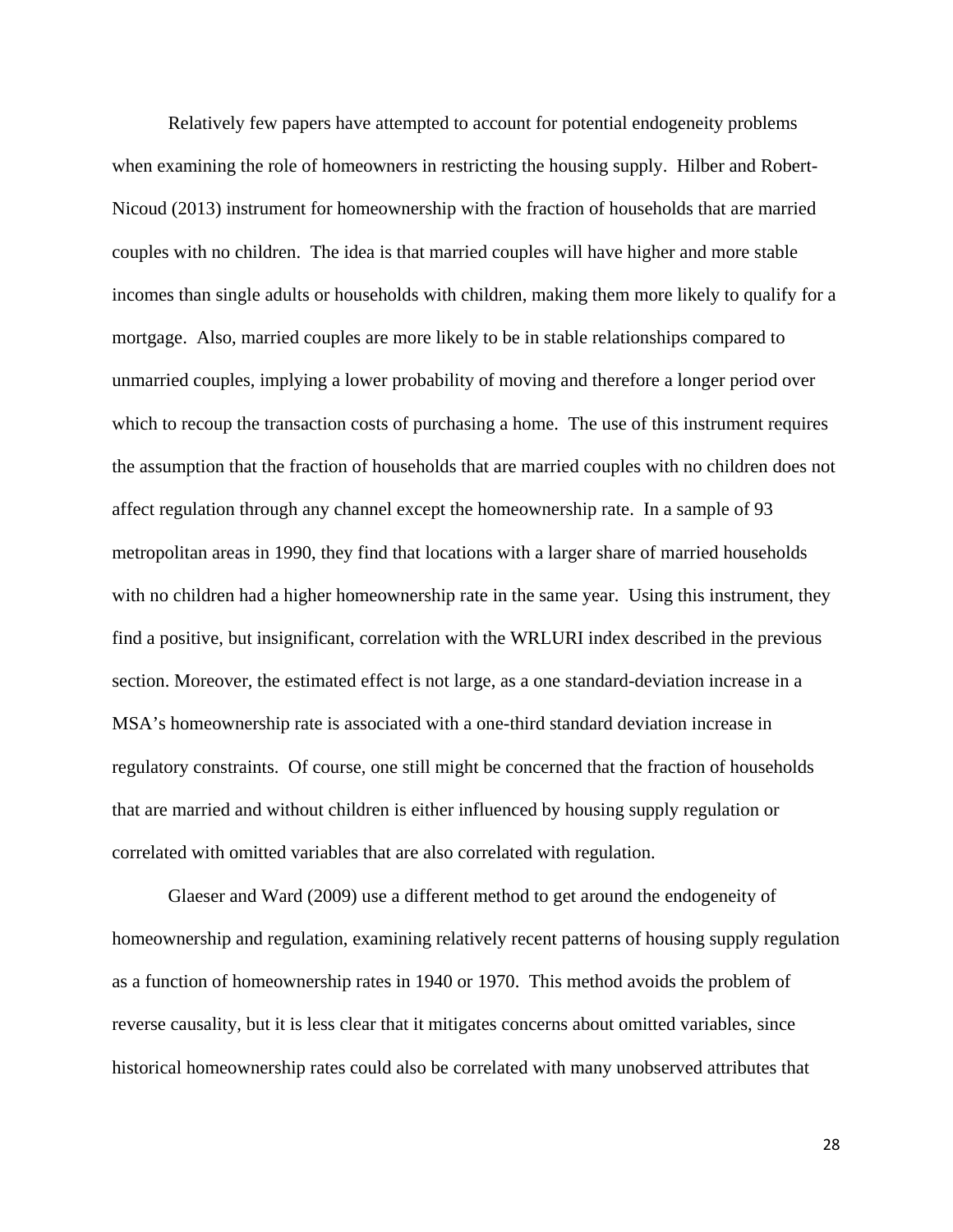affect regulation. In their sample of townships in the Greater Boston area, the authors find little correlation of historical homeownership with a number of measures of regulation such as minimum lot sizes, wetland bylaws, septic rules and cluster zoning. They also find little correlation of regulation with other 1970 attributes of townships that might be correlated with homeowner influence, such as educational attainment and the fraction of the population that is foreign born.

In summary, there is little empirical evidence that areas with more homeowners adopt stricter housing supply regulations, a fairly surprising result given the many theories that point to homeowners as the drivers of regulation. Because much of this evidence is cross-sectional in nature, more work is needed to address the issues of omitted variables and reverse causality. Panel data would add a useful dimension, allowing researchers to observe how regulation changes after homeownership patterns change. As noted above, except in a very few cases panel data do not yet exist. Hence, it is vital to explore other instruments for homeownership. One possibility could arise from regulatory changes in mortgage markets that have changed the ease of getting a mortgage in a way that has had differential effects on homeownership across locations, but would otherwise be uncorrelated with factors that affect land use policy. There are multiple conditional clauses in that sentence, so it is by no means certain that such an instrument would be found to be powerful and valid. However, it is critical for empirical researchers to think more creatively along these lines if the causal effect of homeownership on regulation is ever to be uncovered.

Besides homeowners, developers and/or owners of vacant land may also be important participants in the local political process. Molotch (1976) coined the phrase "growth machine" in reference to the idea that landowners in a community will band together in support of policies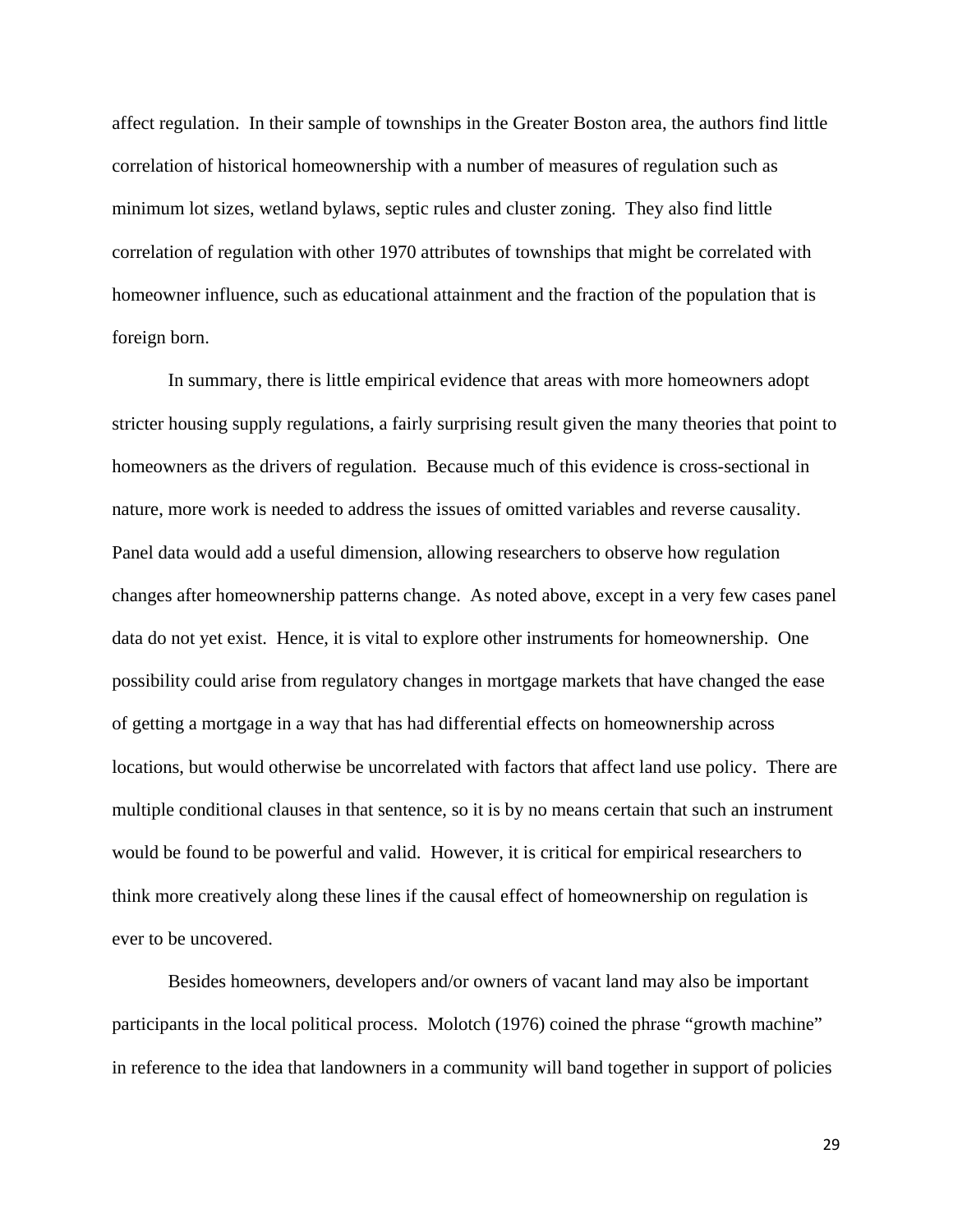that will fuel local economic growth. He argues that the people who end up in local government tend to be local business leaders and other types that are naturally sympathetic towards local growth. Thus, local policy can end up favoring policies that promote economic activity, even if the typical citizen does not. One possible explanation for the lack of cross-sectional correlation between homeownership and regulation is that areas with higher homeownership rates may also have stronger alliances favoring pro-growth policies, perhaps because the population is wealthier. Fischel (2008) argues that developers have more influence in large governments, causing metropolitan areas with less political fragmentation to have stricter regulation.

Few formal models have explicitly allowed for the role of developers in shaping housing supply regulation. Hilber and Robert-Nicoud (2013) and Glaeser, Gyourko and Saks (2005) show how local planning boards can be influenced by both homeowners and developers. Like Ortalo-Magne and Prat, these models predict that locations with a larger share of homeowners with have stricter housing supply regulation. In addition, they illustrate that regulations will be tighter in jurisdictions where homeowners have a stronger political influence relative to developers. However, the way in which they model this influence is fairly simple. In Glaeser, Gyourko and Saks (2005), homeowners use time to influence the local planning board whereas developers use cash, with the result that regulation will be tighter in areas where the planning board is more influenced by time. In Hilber and Robert-Nicoud (2013), owners of developed land (homeowners) and owners of undeveloped land (developers) both use cash to influence the planning board, and their lobbying contributions are a positive function of the value of their land.

This topic is yet another case in which theory is ahead of empirics, as we are aware of little empirical evidence on the influence developers have in shaping housing supply regulation. One study with indirect evidence on this front is Sole-Olle and Viladecans-Marsal (2012), who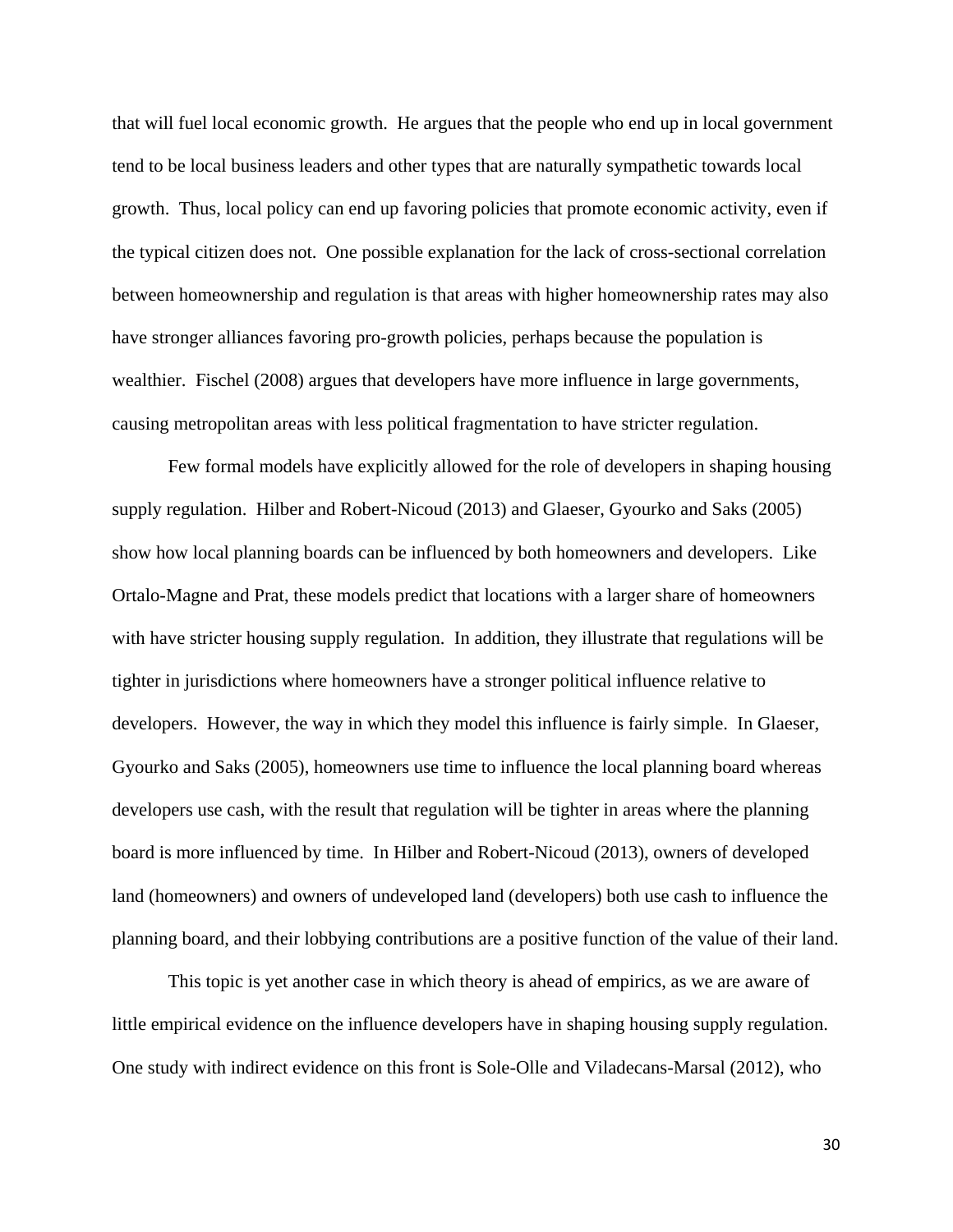argue that developers should be less successful at influencing local regulations when the currently elected officials have won the vote by a narrow margin. In that case, the elected officials will place a higher priority on following voters' preferences in order to be reelected. Using data on more than 2000 Spanish municipalities from 2003 to 2007, they report evidence in support of this hypothesis.

## **III.3. Supply of buildable land and historical density patterns**

One interesting aspect of the model proposed by Hilber and Rober-Nicoud (2013) is that the incentives of homeowners and developers to influence the planning process are a function of the value of land. Thus, anything that raises land values will affect regulation. Specifically, in their model, jurisdictions have innate differences in amenities and households choose among jurisdictions. The greater demand to live in an area with more valuable amenities is only partly offset by congestion costs, leading to a positive correlation between amenities and development across locations. In equilibrium, locations with more desirable amenities will have a larger share of developed land, and consequently more land use regulation in order to prevent further development from raising congestion disamenities even more. Consequently, a restricted supply of land (higher share of developed land) causes further restrictions on supply in the form of government regulation.

In support of the prediction that locations with more developed land will have more regulation, Hilbert and Robert-Nicoud show that metropolitan areas with a larger fraction of developed residential land area (measured using the 1992 National Land Cover Data) have a larger degree of regulation according to the WRLURI. This correlation exists even after controlling for the homeownership rate, so it does not simply reflect the fact that homeowners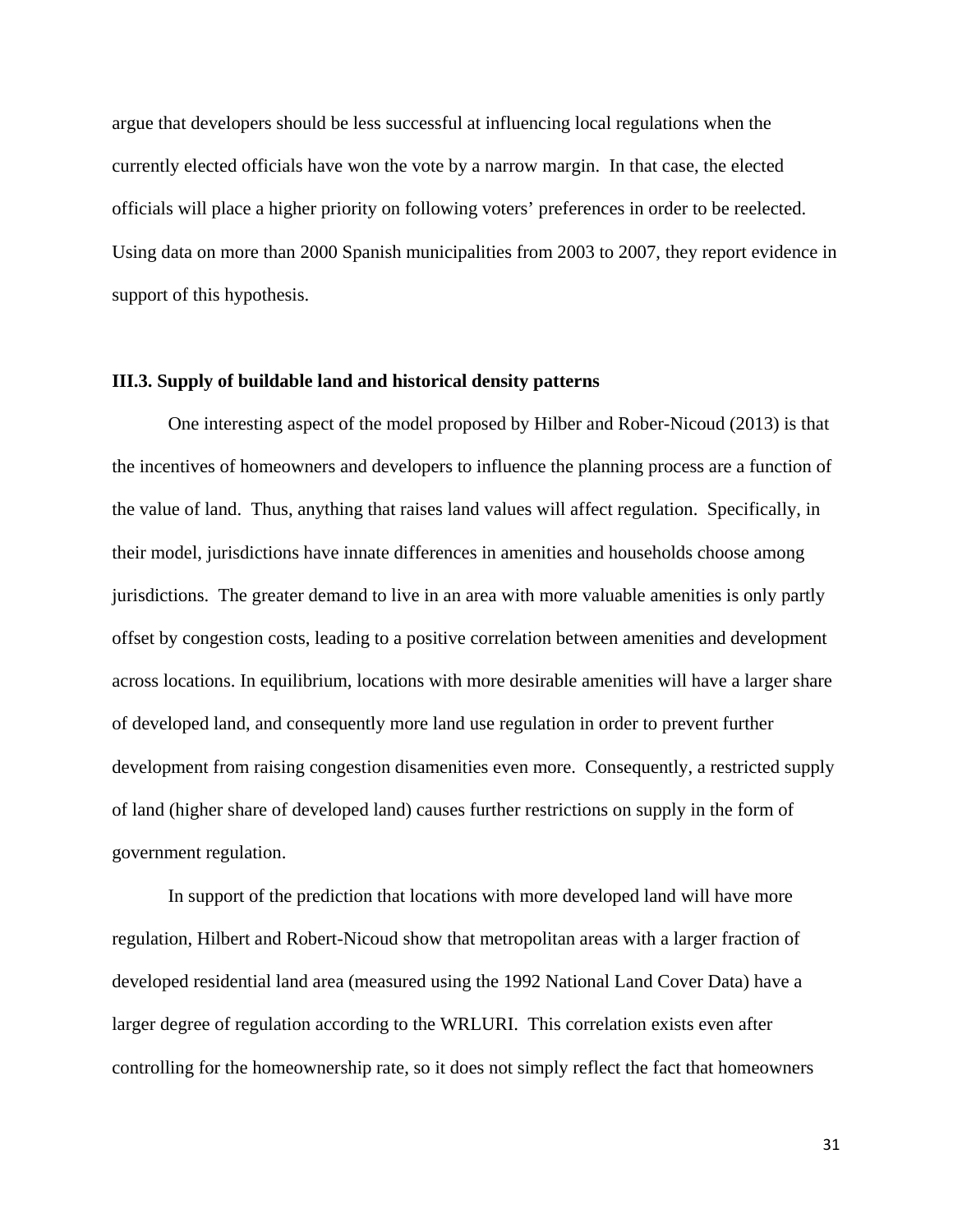have a greater influence on local policy in areas where they are more numerous. Further, Hilber and Robert-Nicoud instrument for the share of developed land with two variables reflecting natural amenities—average January temperature and the presence of a major coastline—and population density in 1880, which they interpret as reflecting the innate desirability of an area at a time long before regulations were in place.<sup>22</sup> These instruments turn out to be strong predictors of the share of developed land in 1992, and using them, the predicted share of developed land has a positive and significant effect on regulation. Thus, they interpret the positive correlation between regulation and developed land as reflecting the stronger demand to regulate in high amenity places.<sup>23</sup>

As discussed above, Saiz (2010) follows a different empirical strategy using geographic features of the landscape to measure the supply of buildable land, and hence the restrictiveness of housing supply regulation. Saiz (2010) finds that metropolitan areas with a larger fraction of land lost to geographic constraints tend to have stricter housing supply regulations as measured by the WRLURI. Citing the models discussed above, he then argues that homeowners have a stronger incentive to protect their housing investment (through regulation) where land values are high initially, and that geographic constraints lead to important initial differences in land values. In keeping with this interpretation, Saiz (2010) finds that the relationship between geographic constraints and regulatory constraints does not hold in areas suffering from weak long-term

 $22$  More specifically, their argument is that natural amenities are not directly correlated with supply restrictions because the types of regulations that they examine do not include efforts to protect coasts and because warm temperatures are unlikely to be significantly related to the type of environmental considerations that typically induce planning. Saiz (2010) does, in fact, document a strong relationship between geographic constraints, which tend to be in coastal areas, and regulation. He interprets this relationship as causal. However, this result does not undermine the validity of amenities as instruments for the share of developable land as long as the reason why coastal areas have tighter regulation is because they have less developable land.

<sup>&</sup>lt;sup>23</sup> The economic magnitude of this effect is a matter of opinion. It seems large in that assigning San Francisco's attributes to Salt Lake City would move the latter from the  $56<sup>th</sup>$  most regulated area (out of 93) to the  $35<sup>th</sup>$  most regulated. On the other hand, a one standard deviation change in the share of developed land is associated with only one-third standard deviation stricter regulation, which is about the same magnitude that the authors found for homeownership, as described above.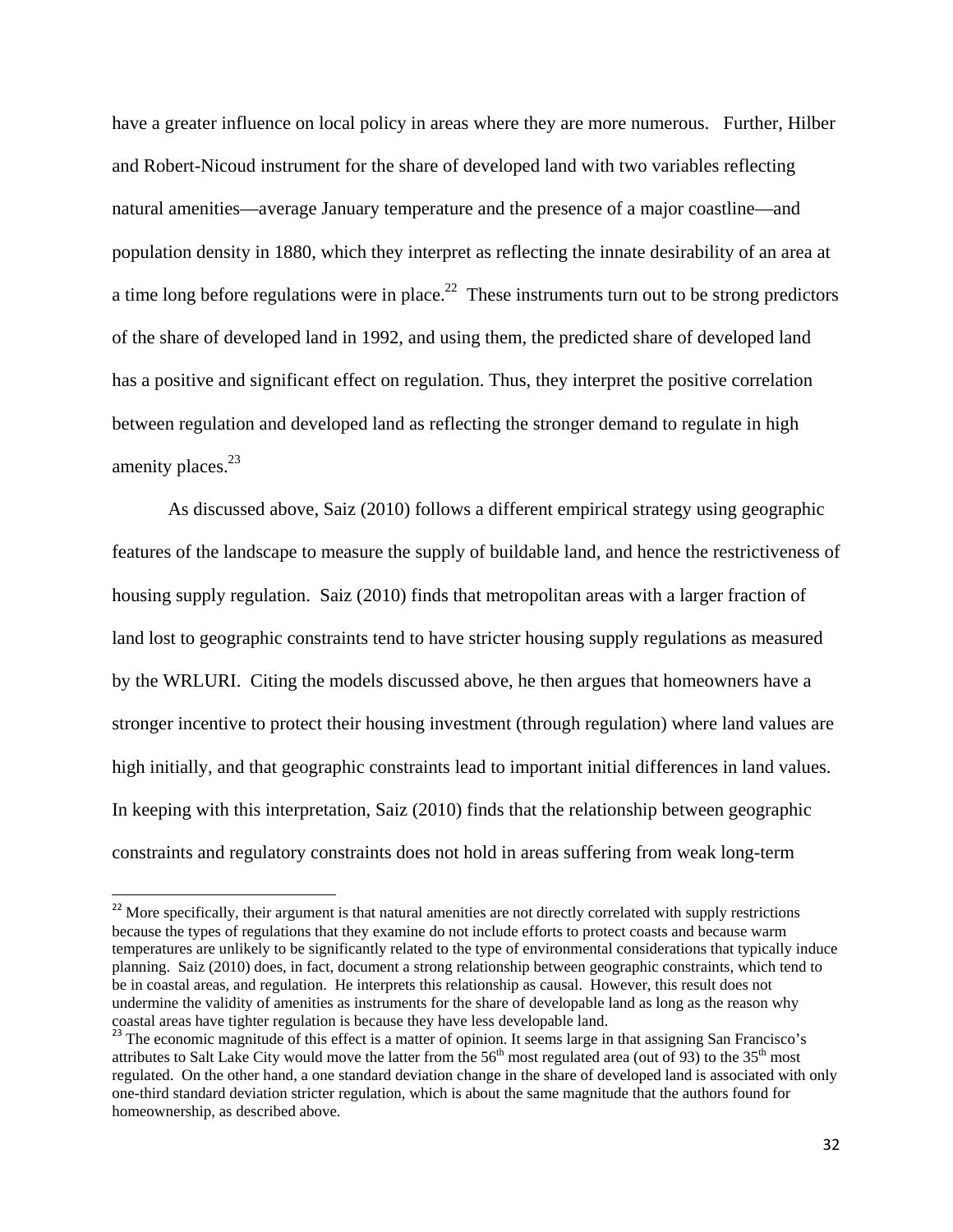demand (defined as the bottom quartile of urban growth between 1940 and 1970). His proposed explanation is that geographic constraints are not likely to bind in low-demand places and, therefore, they are not likely to affect the incentive to regulate.

In contrast to the results documented by Saiz (2010) and Hilbert and Robert-Nicoud (2013), a few other papers have found the opposite correlation of historical density patterns with regulation. In their analysis of townships in the Greater Boston area, Glaeser and Ward (2009) show that higher housing density in 1940 and 1915 is associated with less restrictive residential zoning the late 1990s/early 2000s, as measured by minimum lot size requirements. This relationship is quite strong in that density in 1940 can explain 68 percent of the variation in current minimum lot sizes. Going back even farther, these authors show that towns with larger minimum lot sizes had a larger fraction of forested area in 1885. Their interpretation is that historical patterns of deforestation reflect agricultural productivity. Locations with more productive land were developed first and had higher land values, resulting in higher density for many years to come and eventually to regulations that allowed for higher residential density.

Evenson and Wheaton (2003) also use data from Massachusetts to explore the connection between land use regulation and past development patterns. They measure actual land use in 1999 from aerial photographs taken of each town by the Massachusetts Office of Geographic and Environmental Information, and obtain parcel-level information on zoning bylaws and the amount of land protected from development from the same institution. The data on open land are combined with minimum lot sizes and floor-to-area ratios to determine the maximum possible number of new buildings in each town under current zoning regulation. They find that towns with relatively high housing density in 1999 tend to zone for higher future housing densities. In addition, towns with a larger fraction of developed land devoted to residential use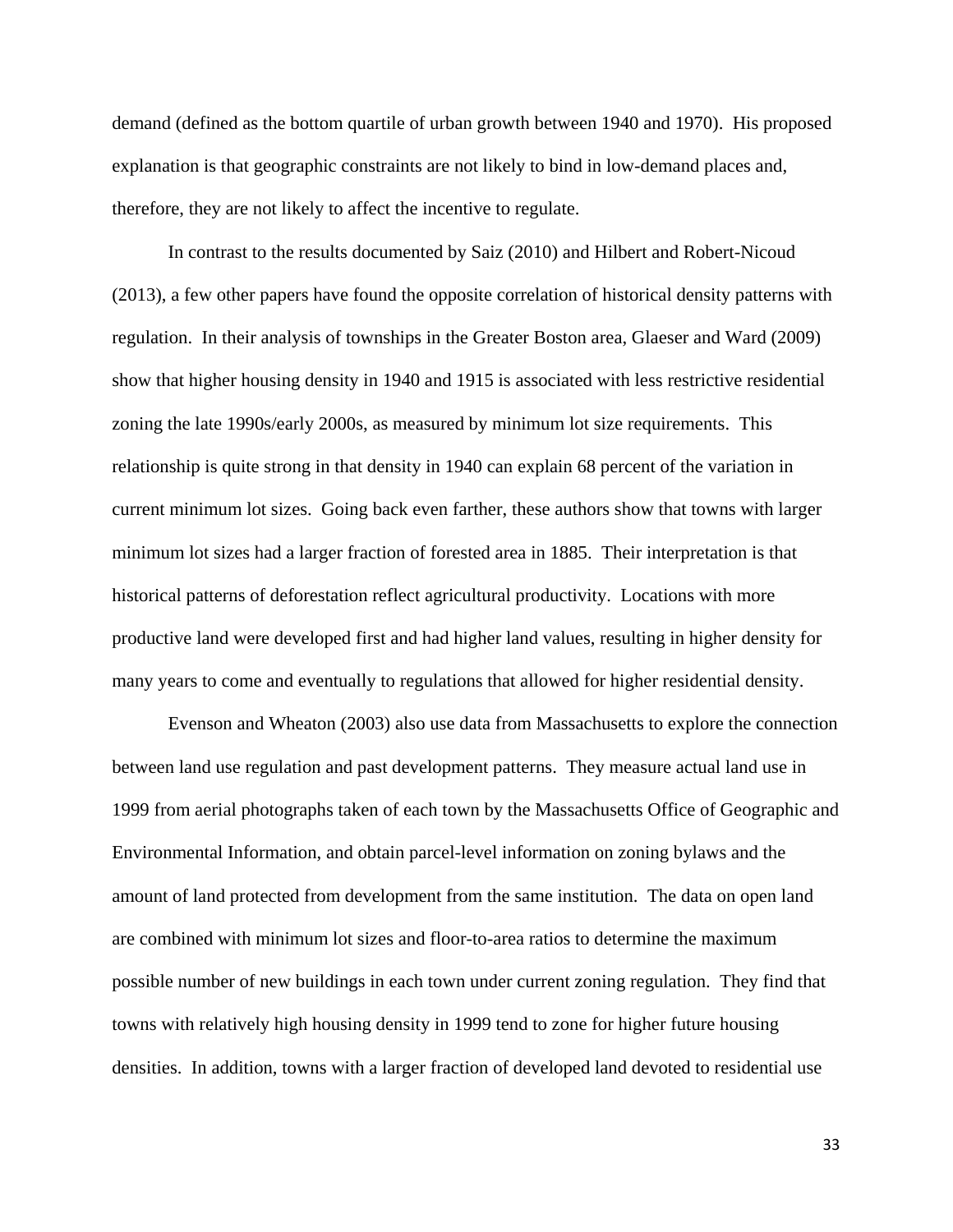tend to zone a larger fraction of open land for residential use. Like Glaeser and Ward (2009), they find that zoning regulations follow past land use patterns. They also show that for all but a handful of towns very close to Boston, future residential building is restricted to a lower density than the current density (i.e. the slope of the regression line of zoned density on current density is positive but less than one). This result fits Fischel's ideas that residents of suburban jurisdictions are more likely to focus on the negative aspects of allowing new construction, while residents of urban jurisdictions where many businesses are located are more sensitive to the potential benefits of additional development.

The contrasting findings of Hilber and Robert-Nicoud and Saiz on the one hand with those of Glaeser and Ward and Evenson and Wheaton on the other suggest that much more work is needed to understand the connection between density patterns and regulation. One difference between these two sets of results is that they use very different data. The first two studies measure regulation using the WRLURI, which covers many aspects of the regulatory process including the actors in the development process, statutory limits on residential construction, and delays in permit approval, whereas the latter two studies focus on minimum lot size zoning.<sup>24</sup> Another important difference between these two sets of studies is that the first examines patterns across metropolitan areas, while the second examines patterns across jurisdictions within a single state or metropolitan area. As we discuss below, the incentives for regulating new development could be different in these two settings. In addition to further empirical analysis examining the relationship between the supply of buildable land and regulation, it would be helpful to consider

<sup>&</sup>lt;sup>24</sup> It could be that communities set lot sizes in a way that allows new construction to follow the density of existing buildings, but restrict new development in other ways to compensate.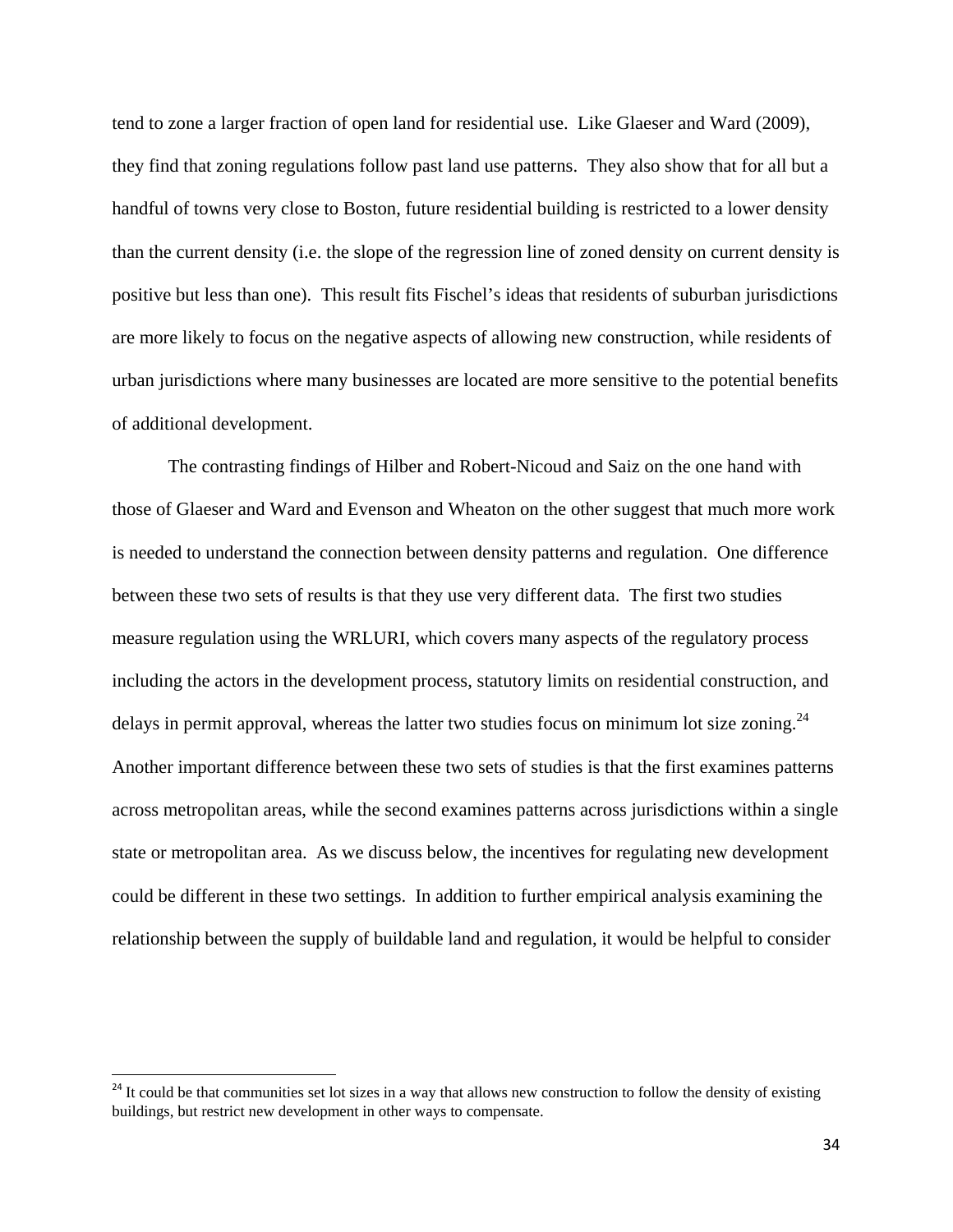other models that might help explain why zoning patterns seem to be correlated with past development.25

## **III.4 Regulation in a multi-community setting: sorting and strategic interactions**

Thus far, we have mostly focused on land use decisions in the context of a single community in isolation.<sup>26</sup> But what happens when the population moves freely across a set of local jurisdictions, each with the ability to set its own land use policy? A number of papers have investigated the use of zoning to induce sorting of households across jurisdictions. One such motive that has been discussed frequently in the literature is the "fiscal" motive, which refers to a desire to limit the fiscal externality that arises when households pay tax proportional to their income, but share the benefits of public expenditures equally (Hamilton 1978). In that case, zoning restrictions such as minimum lot sizes allow households to sort themselves into communities with other households that have similar preferences for the provision of a public good. Epple, Romer and Filimon (1988) develop a model where uncertainty about the type of household that will arrive in a metropolitan area can cause homeowners in a community to enact zoning in order to maximize the net tax contribution of new entrants. Similarly, Calabrese, Epple and Romano (2007) show how homeowners will choose to impose a lower bound on housing consumption to induce sorting across communities and consequently more efficient provision of a local public good.

 $25$  One step in this direction is Evenson and Wheaton (2002, unpublished working paper), who predict an inverse correlation between existing residential density and restrictions on future development. The intuition is that for a given population size, higher existing density implies lower aggregate consumption of land. When existing residents consume less land, the capital gains from open space creation become smaller relative to the cost of purchasing that space, so they will set aside less open land for public use.

<sup>&</sup>lt;sup>26</sup> The primary exception is the discussion of Hilber and Robert-Nicoud (2013), whose model incorporates mobility across jurisdictions.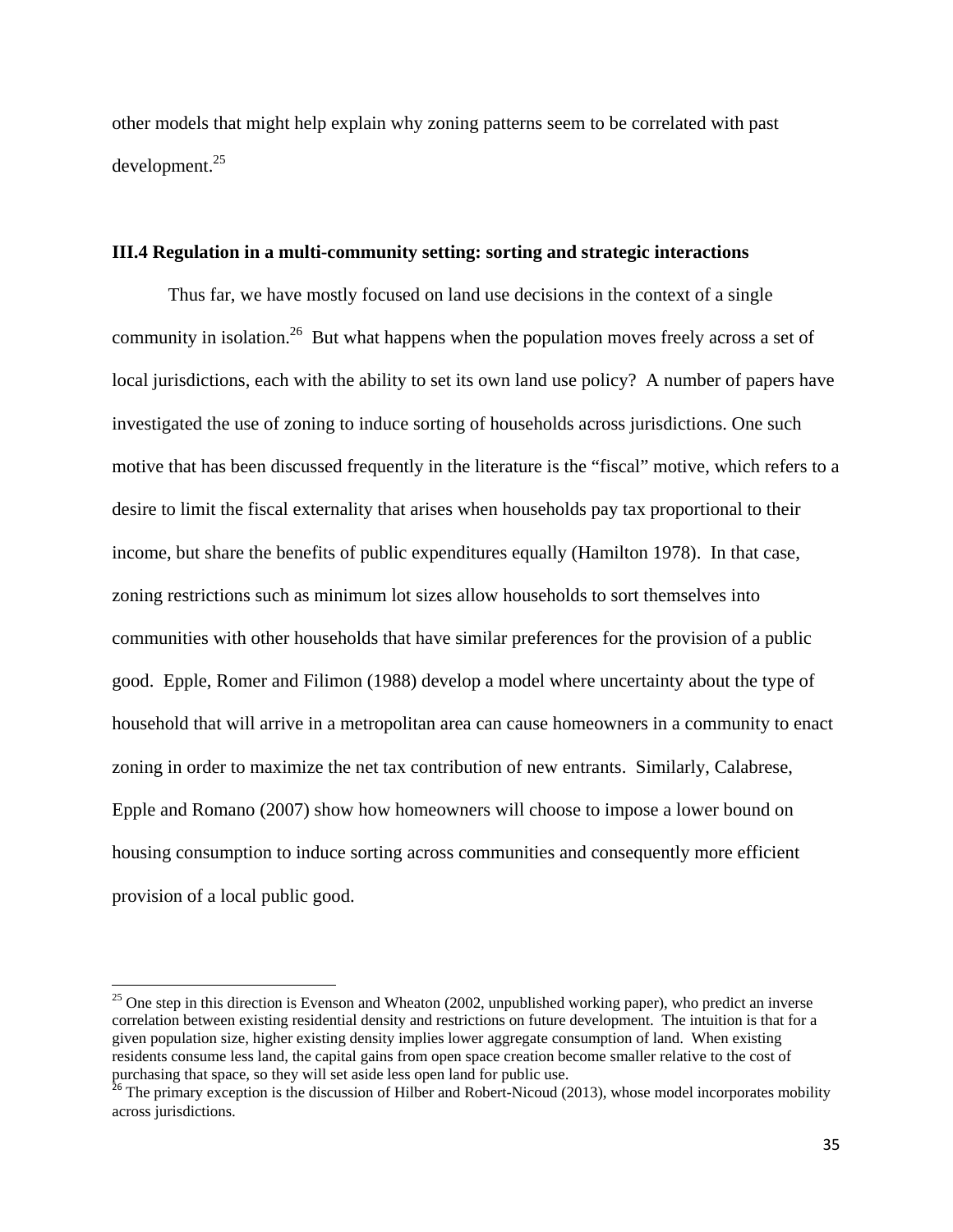Rolleston (1987) argues that fiscal considerations will cause communities to compete with one another to maintain or improve their fiscal advantage relative to other communities in their region. Therefore, zoning should be more restrictive in an area with a "healthier" fiscal situation relative to others. In a sample of 360 communities in northeastern New Jersey, she creates a measure of the "fiscal capacity" of a community based on per capita income, per capita market value of residential taxable property, farm land and vacant land, and per capita market value of commercial, industrial and telephone/telegraph property. She finds that relative fiscal capacity is positively related to the restrictiveness of residential zoning, as measured by an index of minimum lot sizes for vacant developable residential land.

Bates and Santerre (1994) also find evidence in favor of fiscal motives for zoning in a sample of 132 municipalities in Connecticut. Specifically, they find that communities are likely to zone a lower fraction of land for residential purposes when they have a large non-residential tax base, which they argue reflects a larger opportunity cost of residential development. They also find that the fraction of vacant land zoned for residential use is negatively related to past population growth, which they interpret as a fiscal motivation because rapid population growth can "impose increasing public service costs on entrenched residents." On the other hand, they find little correlation between these two fiscal-motivation variables and minimum lot sizes. They also find no relationship between the total market value of taxable property, another variable reflecting the fiscal motive for zoning, and either measure of zoning restrictiveness.

One problem with interpreting the results found by Rolleston (1987) and Bates and Santerre (1994) is that the variables used to measure the fiscal capacity of a jurisdiction could also reflect a number of other factors that influence regulation. Moreover, these measures might be affected by the amount of regulation in the area. Lutz (forthcoming) mitigates these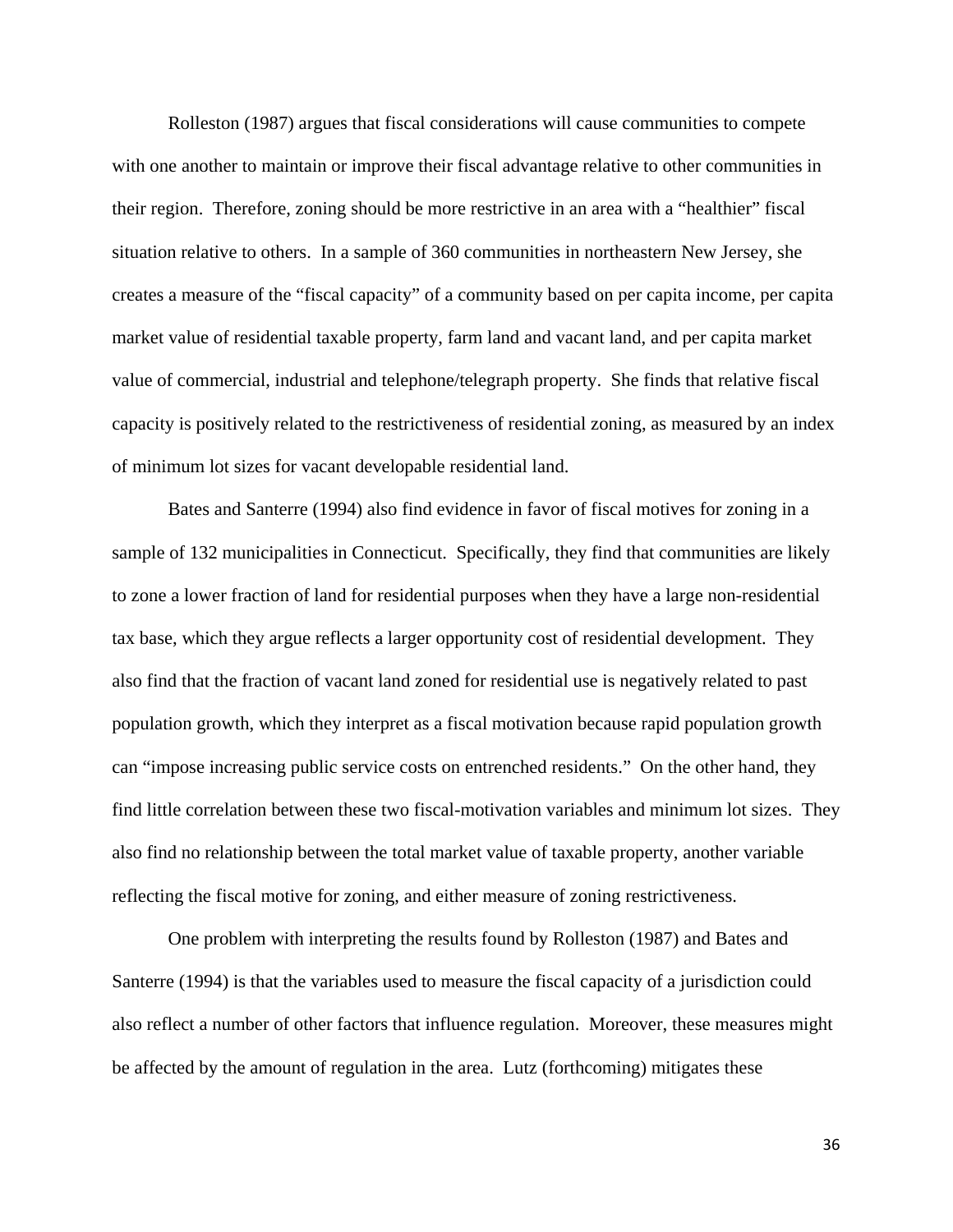identification issues by examining the effect of a state-wide policy that had a differential impact on the fiscal situation of local governments. Specifically, in an attempt to equalize funding for education, a reform in New Hampshire began granting payments to towns on the basis of their property wealth. He shows that towns with a larger grant were more likely to impose growth management regulations, consistent with the idea that a stronger fiscal situation will cause a community to use regulation to restrict new entry.27

Another motivation for zoning that is frequently discussed in the literature is that households may use zoning to prevent minorities and/or poor households from moving in for reasons other than fiscal motives. This often is referred to as an "exclusionary" motive for zoning in the literature.<sup>28</sup> Because minorities tend to have lower incomes, minimum lot size requirements or regulations imposing a floor on the quality of homes can restrict access to potential minority residents as well as potential low-income residents. In a sample of tracts in Santa Clara County California, Pogodzinski and Sass (1994) find that minimum lot sizes are larger in tracts with higher median incomes, which could be due to either a fiscal or exclusionary motive. On the other hand, it could also be due to the fact that rich households are more adept at influencing land-use policy.

Rolleston (1987) looks for evidence of exclusionary motives by comparing community characteristics to the characteristics of nearby communities. She finds that communities with a lower percentage minority relative to other communities tend to have more restrictive residential zoning, consistent with the notion that residents are trying to keep out other races. Bates and Santerre (1994) find similar evidence for exclusionary zoning in that a smaller fraction of land is

 $27$  Towns receiving large grants also experienced a surge in building activity, so the growth management results are also consistent with the possibility that population inflows lead to an increase in regulation.

<sup>&</sup>lt;sup>28</sup> Lynch and Rasmussen (2004) and Cervero and Duncan (2004) find that property values are negatively associated with racial diversity in the neighborhood, suggesting that exclusionary motives for zoning could stem from the desire to preserve one's property value.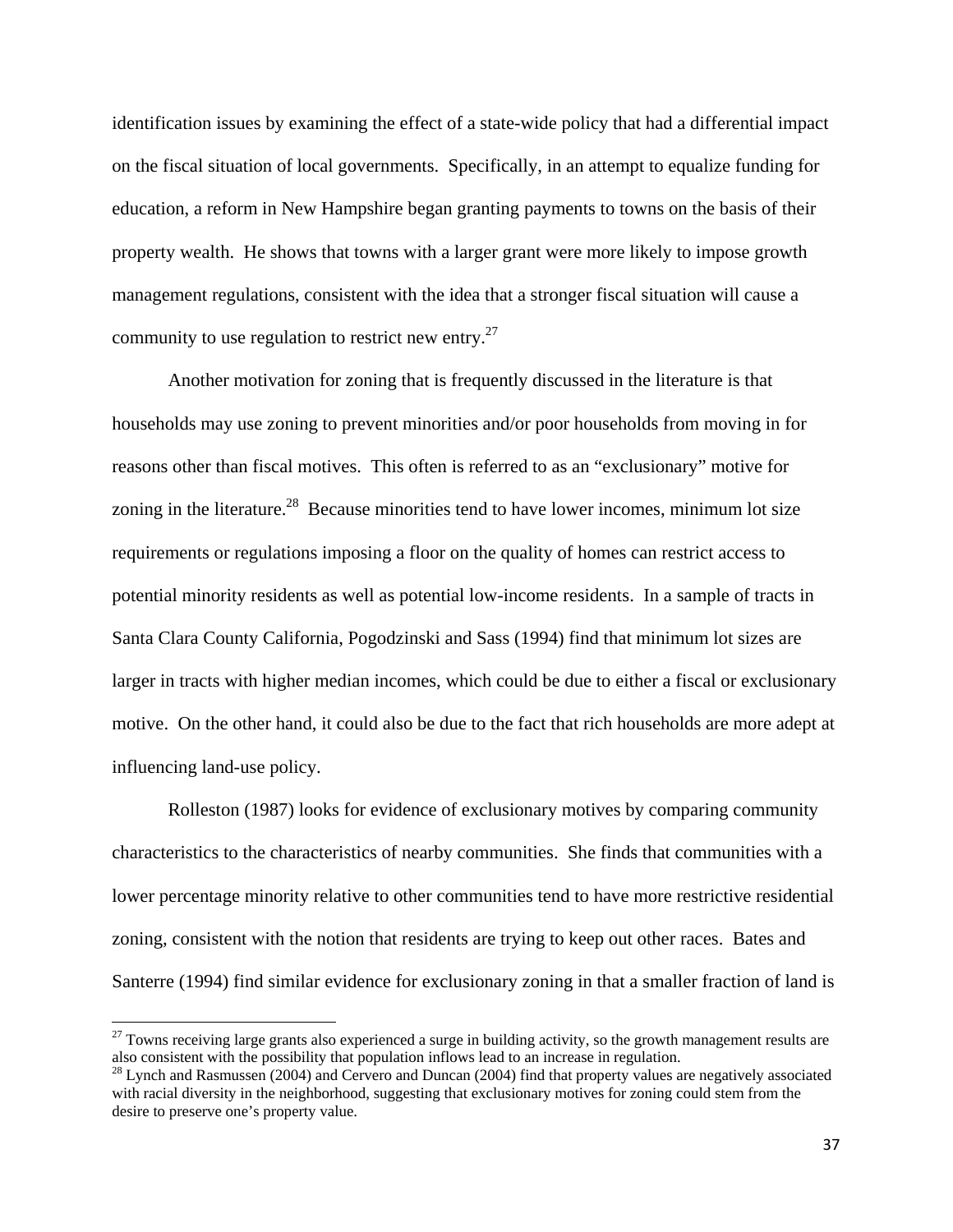zoned for residential use when poverty in the nearest central city is higher relative to poverty in the zoned community. Also, Shertzer, Twinam and Walsh (2014) document that Chicago neighborhoods with a larger share of black residents in 1922 were more likely to be zoned for manufacturing use and denser structures in a 1923 comprehensive zoning ordinance. In his survey of the literature on fiscal and exclusionary zoning, Ihlanfeldt (2004) concludes that most studies find evidence supportive of the fiscal motive to restrict land use, while evidence on exclusionary motives is mixed. But he points out that it is difficult to distinguish between sorting by income, which could be interpreted as an outcome of fiscal considerations, and sorting by race, which is more likely exclusionary. He calls for more empirical studies to distinguish more clearly between income and race, something that is undoubtedly needed. Moreover, further research should attempt to distinguish sorting that arises from the fiscal and exclusionary motives from other factors that might cause households to sort into communities.

Once a model of regulation is expanded to consider population flows across jurisdictions, the land-use policies in one community will affect the decisions in surrounding communities. Brueckner (1995) illustrates this idea in a model where local planners seek to maximize social welfare, which includes the utility of residents who pay rent and of absentee landlords who collect rent. Free mobility of residents across communities means that planners must account for how a growth control will affect the relative demand to live in their community. He also assumes that city size is non-negligible relative to the urban system, so that population diverted by a restriction in one city will increase demand pressure in other cities. In the most general form of his model, the effect of one city's land use policy on another's is ambiguous. But assuming that individuals have Leontief preferences over housing and all other goods, he shows that growth controls in a city will be strategic complements for marginal movements away from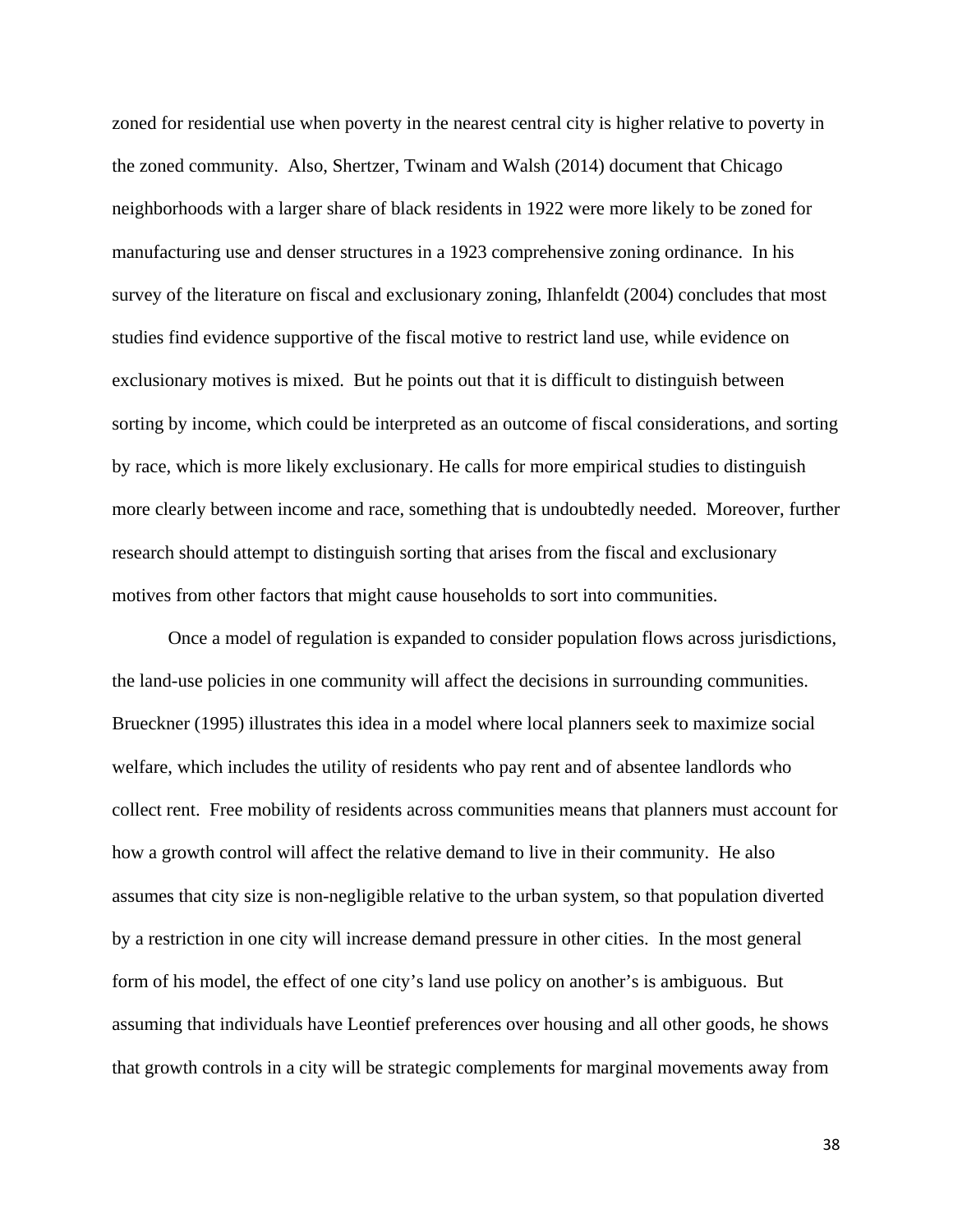a symmetric equilibrium. That is, regulation in one city will become stricter (looser) if it becomes stricter (looser) in a neighboring city.<sup>29</sup>

Helsley and Strange (1995) also model strategic interactions among local communities. In their work, growth controls raise property values not only because they restrict the housing supply, but also because residents' utility is decreasing in the population size of their community. Consequently, communities have an incentive to exclude potential residents because this reduces utility in other communities and make residents more willing to pay to live in the restricted community. Because regulations lead to higher rents, even developers may support the adoption of strong growth controls. This result is intriguing because it suggests a reason for why the relationship between homeownership and regulation has been hard to find empirically—namely, that developers have incentives to support regulation in the same types of communities that homeowners do. The model of Hilber and Rober-Nicoud (2013) discussed above also allows for household mobility across a set of jurisdictions, with the result that regulation in one jurisdiction is weaker when amenities are more desirable (and thus housing supply regulation is stronger) in other communities.

Turning to empirical evidence on these inter-jurisdiction strategic interactions, Brueckner (1998) shows that cities in California are more likely to impose stringent growth controls when a nearby city has done so. Similarly, Lenon, Chattopadhyay and Heffley (1996) find that minimum lot sizes in Connecticut townships are larger when lot sizes in neighboring townships are larger. Because these studies are all based on cross-sectional correlations, it is possible that their results could reflect similarities in the population or economic environment of jurisdictions that are in close geographic proximity. This is yet another example of the benefits that will arise

<sup>&</sup>lt;sup>29</sup> Brueckner (1995) also shows that this strategic complementarity reverses for very large movements away from the initial equilibrium.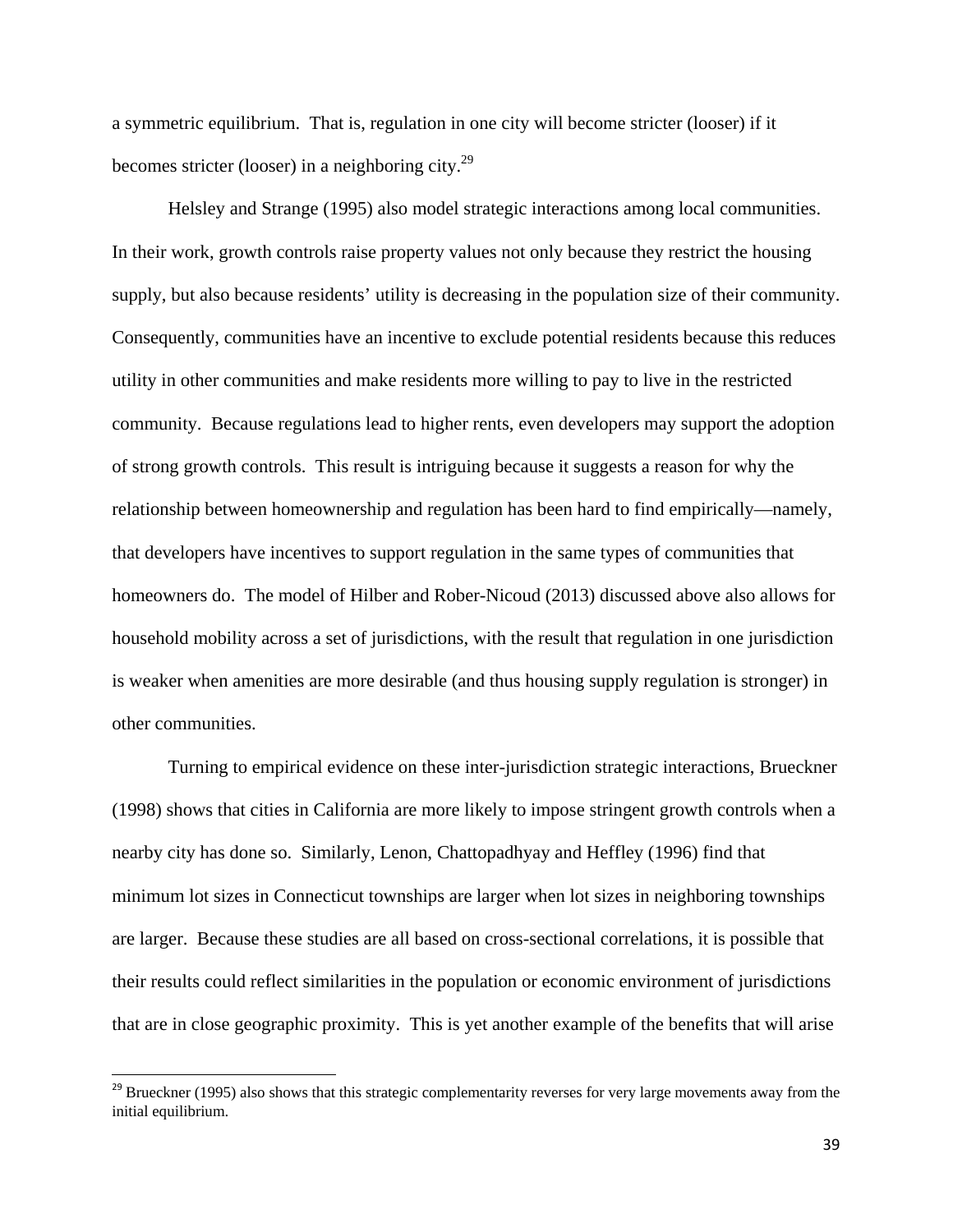when panel data are available, as one could potentially observe how the adoption of regulations in a community results in changes in regulations in other communities.

To summarize the literature on the determinants of housing supply regulation, it seems that zoning does not simply mirror the land use that would result in an unconstrained market, but reflects the intention of local governments to alter land use and control the amount and quality of residential structures in their area. Theories delving into how local politics shape regulation have focused on the incentives for homeowners to restrict development. Geographic constraints also appear to influence regulation by altering the price of land, and thus changing the incentives to restrict development. In addition, because regulation can lead to sorting of households across communities, research has also examined motives for zoning that relate to preventing certain types of households from entering a community. Much of the empirical analysis evaluating all of these theories is based on cross-sectional relationships, raising concern about omitted variables and reverse causality. The use of panel data on regulation and/or instruments would allow for a cleaner assessment of all of these theories.

#### **IV. Effects of Regulation**

# **IV. 1. Effects on the price and quantity of housing**

We now turn from the determinants of housing supply regulation to its effects. Much of the research concerning these effects has focused on the housing market. In simple models with only one city, regulation leads to higher rents and house prices and less construction because it reduces the elasticity of housing supply. In particular, regulation increases the marginal cost of construction, both directly through the fees and time costs, as well as indirectly by requiring construction to follow certain forms (lot size and setback requirements, for example) that the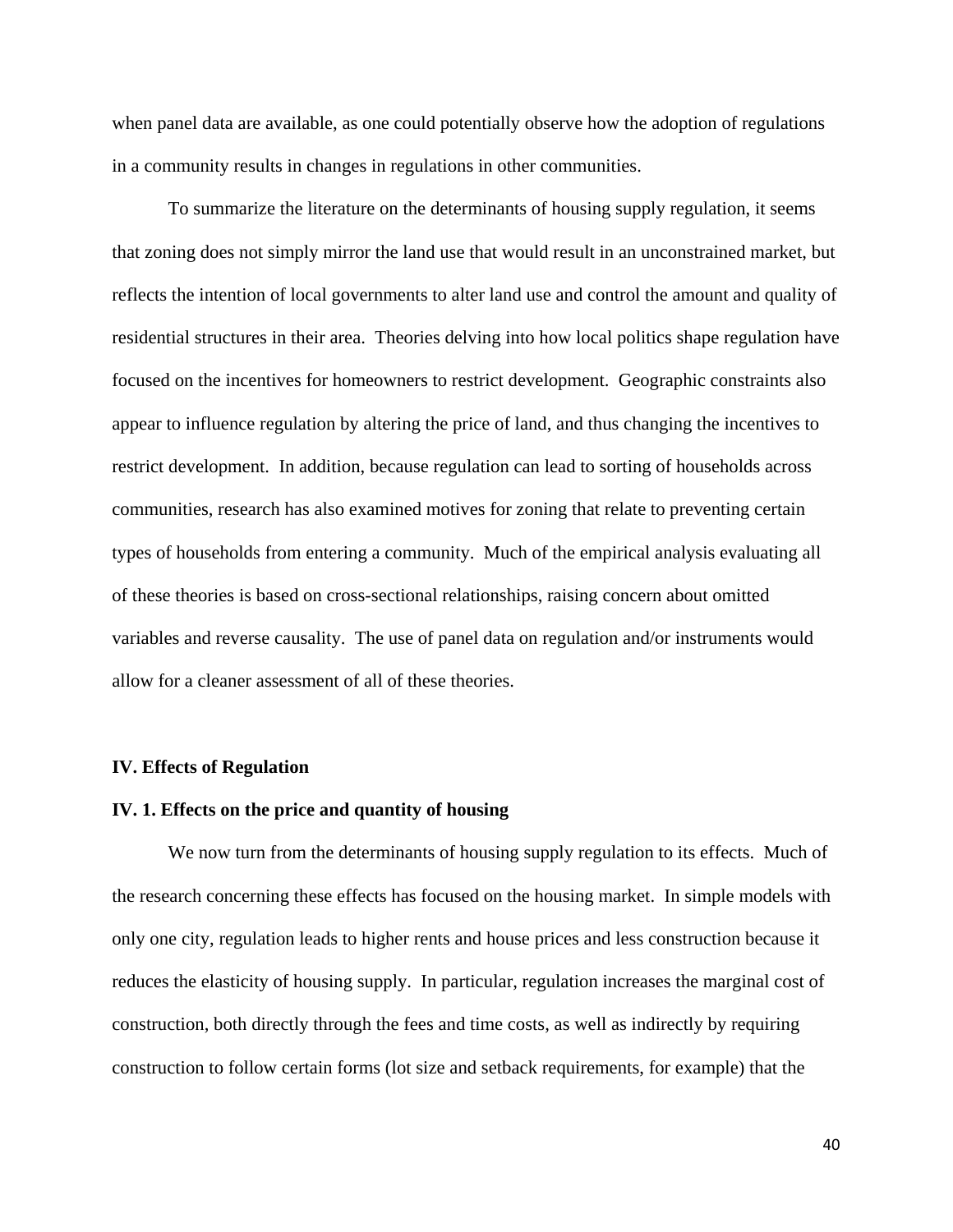builder would not otherwise choose, as well as by creating uncertainty about project approval. Also, some types of regulation such as growth controls effectively make the marginal cost of housing infinite by constraining the total number of housing units allowed. Brueckner (2009) presents a series of simple models to illustrate the predicted effects of various types of regulation, including urban growth boundaries, floor area ratio restrictions, and cost-increasing measures such as delays or uncertainty, on the price and quantity of housing. In most cases, regulation leads to higher land rents, higher house prices, and a smaller housing stock.

 The predicted effects of regulation become less obvious in the context of a system of cities where households move freely among them. In this case, utility must be equal across cities so population flows can erode away price differences across locations. In the model developed by Helsley and Strange (1995), equilibrium land rent in a community will be a function of land rent in a "passive" community that does not set growth controls, the population of the passive community, and the disutility caused by population congestion. In the case where local amenities are not eroded by population, land rents are equal in all communities. Land rents are still higher in all communities compared with the case of no regulation because growth controls increase the population in the passive community, thereby raising rents through greater demand for housing.<sup>30</sup> In the case where congestion does reduce utility, rents are higher in communities with growth controls because households value living in communities with a lower population. Thus, there are price differences across communities, but they reflect the amenity value of growth controls, not the lower elasticity of housing supply. Just as in the single-city case, regulation will reduce the number of housing units in controlled cities.

<sup>&</sup>lt;sup>30</sup> Pollakowski and Wachter (1990) show that density restrictions in one planning area of Montgomery County, MD raise house prices in adjacent planning areas, illustrating the idea that mobility arbitrages away price differentials.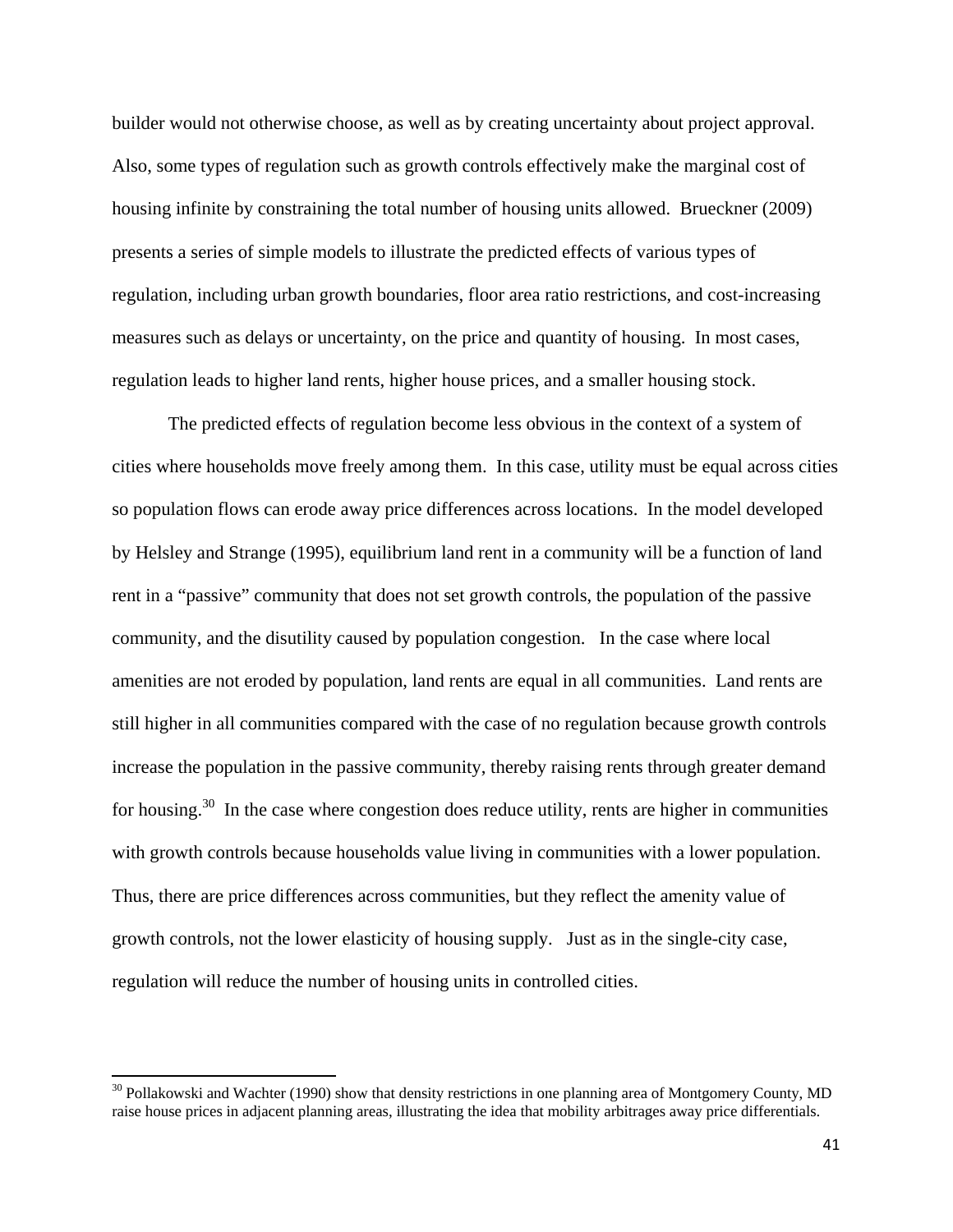Numerous papers have examined the empirical relationship between regulation, house prices and construction. Many of these have used cross-sectional data on communities within a single metropolitan area so they might underestimate the aggregate effect on house prices. $31$ Others have compared average degrees of regulation across metropolitan areas, in which case population flows are less likely to erode away price differentials.<sup>32</sup> Although this logic suggests that the estimated effects of regulation on house prices should be larger in cross-metropolitan analyses, metropolitan-level measures of regulation are constructed from averages over only some jurisdictions within the metropolitan area so estimates at the metropolitan level might suffer from more downward bias due to measurement error than those based on jurisdiction-level data where regulations are measured more accurately.

The vast majority of studies have found that locations with more regulation have higher house prices and less construction. The magnitudes of these estimated effects are difficult to compare across studies because each one uses different measures of regulation—a few examples include indicators for the presence of a particular regulation, the number of types of regulation used in an area, the fraction of vacant land restricted from development, the number of months needed to complete the permitting process, or indexes of various regulations. Nevertheless, it is notable that many estimates seem to be quite large. As noted earlier, Katz and Rosen (1987) find that in the San Francisco Bay area, house prices are at least 17 percent higher in jurisdictions with at least one formal growth management program. In Malpezzi's 1996 study of 56 metropolitan areas, increasing the level of regulation from its average by 1 standard deviation is associated with 22 percent higher house prices and 11 percent lower construction. Also in a cross section of metropolitan areas, Mayer and Somerville (2000) find that increasing the time to

 $31$  Examples include Katz and Rosen (1987), Pollakowski and Wachter (1990), and Quigley and Raphael (2005).

<sup>&</sup>lt;sup>32</sup> Examples include Malpezzi (1996), Mayer and Somerville (2000), Segal and Srinivasan (1985), and Black and Hoben (1985).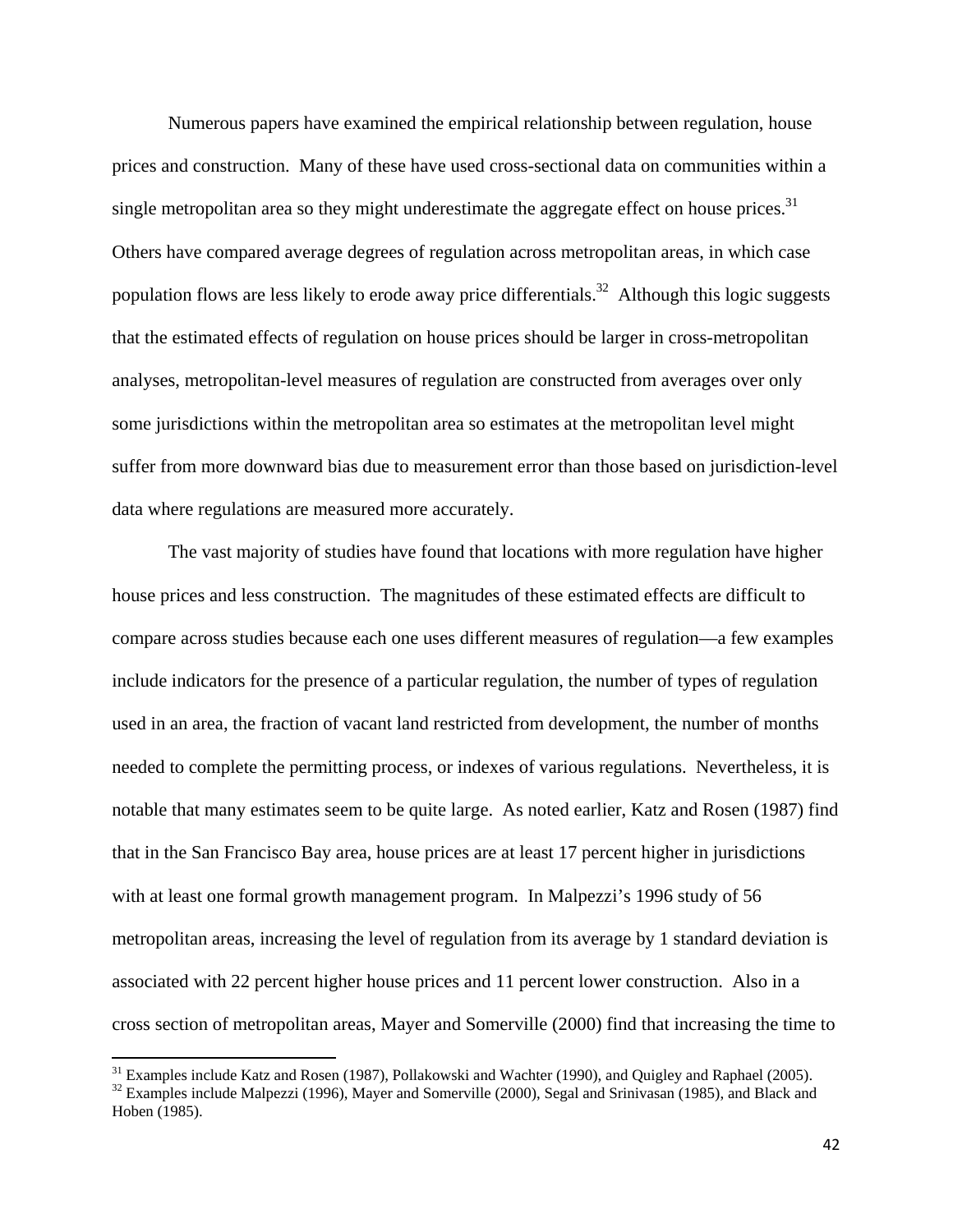receive a subdivision approval by only 1 month reduces building permits by 10 percent. In their survey of the literature, Quigley and Rosenthal (2005) provide a list of 40 articles estimating the effect of regulation on the price and quantity of housing and their results.

One important issue when using a cross section of locations to infer the effect of regulation on housing markets is that regulations are not distributed randomly across locations. The theories discussed in Section III suggest that higher house prices could induce stricter regulation by giving homeowners a greater incentive to protect their property values. In this case, high house prices lead to stricter regulation, rather than *vice versa*. Also, faster growing areas could implement growth restrictions to reduce congestion or preserve local amenities, making the negative effect of regulation on construction more difficult to observe in the data. Because regulations change infrequently and tend to reflect historical land use patterns, it is not obvious that simply using lagged values of regulation can alleviate concerns about reversecausality. Another difficulty with identifying the effects of regulation is that many unobservable variables, such as the amenity value of a location, could be correlated with housing supply regulation as well as having independent effects on house prices and quantities.

As we mentioned above, a few studies have constructed panel datasets in order to mitigate these endogeneity problems. Glaeser and Ward (2009) use data on the adoption of regulations that affect new construction—specifically the institution of wetlands bylaws, septic rules and rules regarding roads and sidewalks in subdivisions—in Massachusetts townships. Using data on residential building permits from 1980 to 2002, in specifications without town fixed effects they find that wetlands bylaws and subdivision rules reduce new construction by about 6 and 15 percent, respectively. These estimates increase to about 10 and 22 percent when town fixed effects are included, suggesting that these regulations tended to be implemented in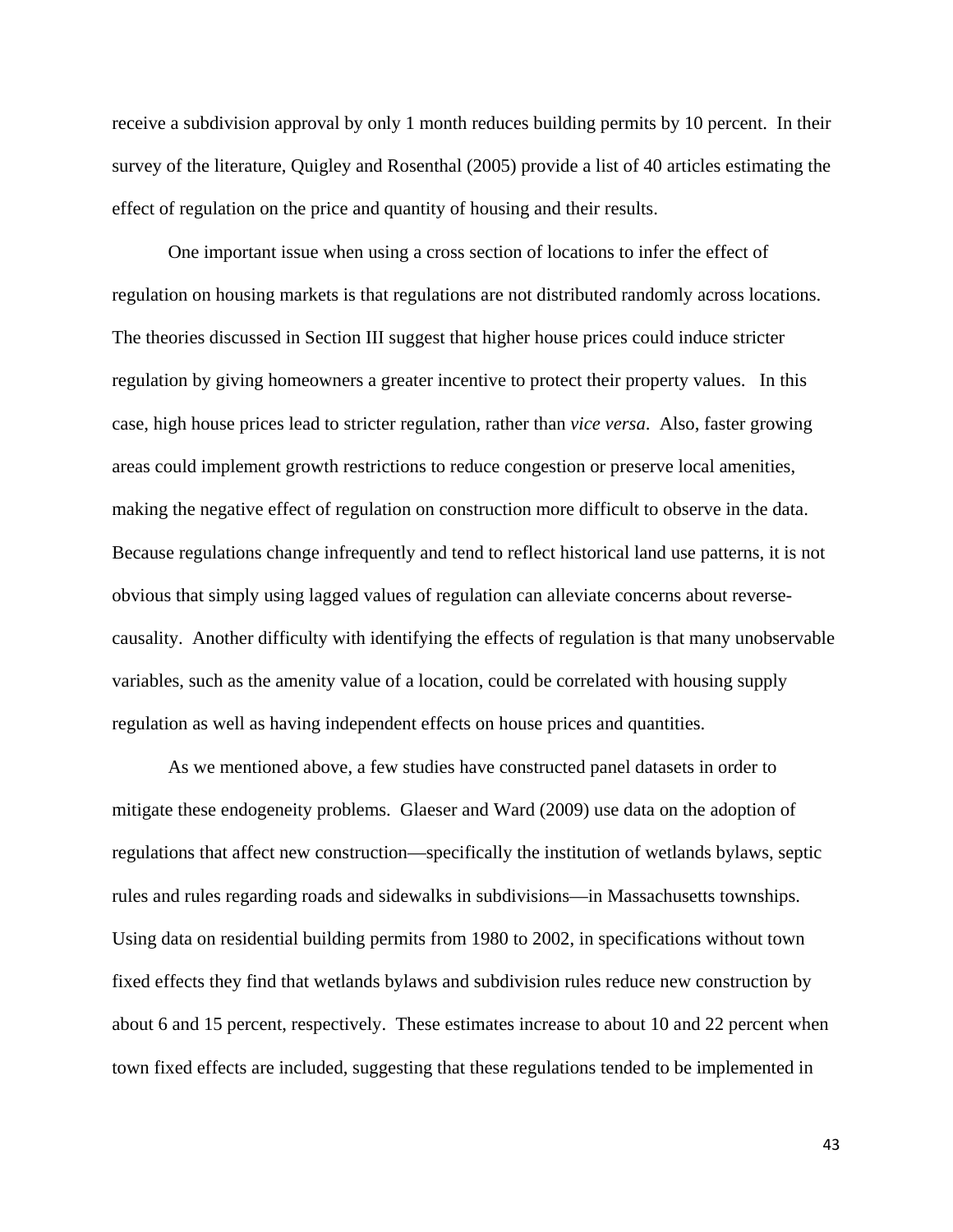areas with more-than-average construction activity (as hypothesized above). However, the standard errors of these estimates are fairly large—not only are they likely to be insignificantly different from one another, but only the estimated effect of subdivision rules in the fixed effects specification is significantly different from zero.<sup>33</sup>

Glaeser and Ward do not present fixed effects specifications with house prices as the outcome of interest, perhaps because they only have house price data for years after most regulations were adopted. Because the regulations in their sample are uncorrelated with most town characteristics except historical density, they argue that these regulations can be treated as random conditional on density so they present cross-sectional regressions of house prices on regulation. Controlling for only a small subset of town characteristics, they find a small positive correlation between an index of regulation (made up of wetlands bylaws, septic rules and subdivision rules) and house prices. But this correlation disappears when controlling for additional town characteristics. These results are consistent with the Helsley and Strange (1995) model, in that price differences are negligible between towns that are close substitutes of one another.

Zabel and Dalton (2011) also use time series data from Massachusetts to examine the effects of housing supply regulation. In their case, they do not observe changes in regulation directly. However, they infer changes in minimum lot size restrictions by examining changes in the  $25<sup>th</sup>$  percentile of observed lot sizes of new construction. They argue that the median lot size might not reflect minimum lot size restrictions because these restrictions may only affect the bottom of the lot-size distribution, but that the  $25<sup>th</sup>$  percentile likely will reflect these regulations. After assembling data on the  $25<sup>th</sup>$  percentile of new construction lot sizes in each town, they use

<sup>33</sup> In a fixed effects specification they also find that cluster zoning appears to *increase* new construction, which they interpret as suggesting that these rules can encourage construction by directing it to certain areas, but again this estimate is not significantly different from zero.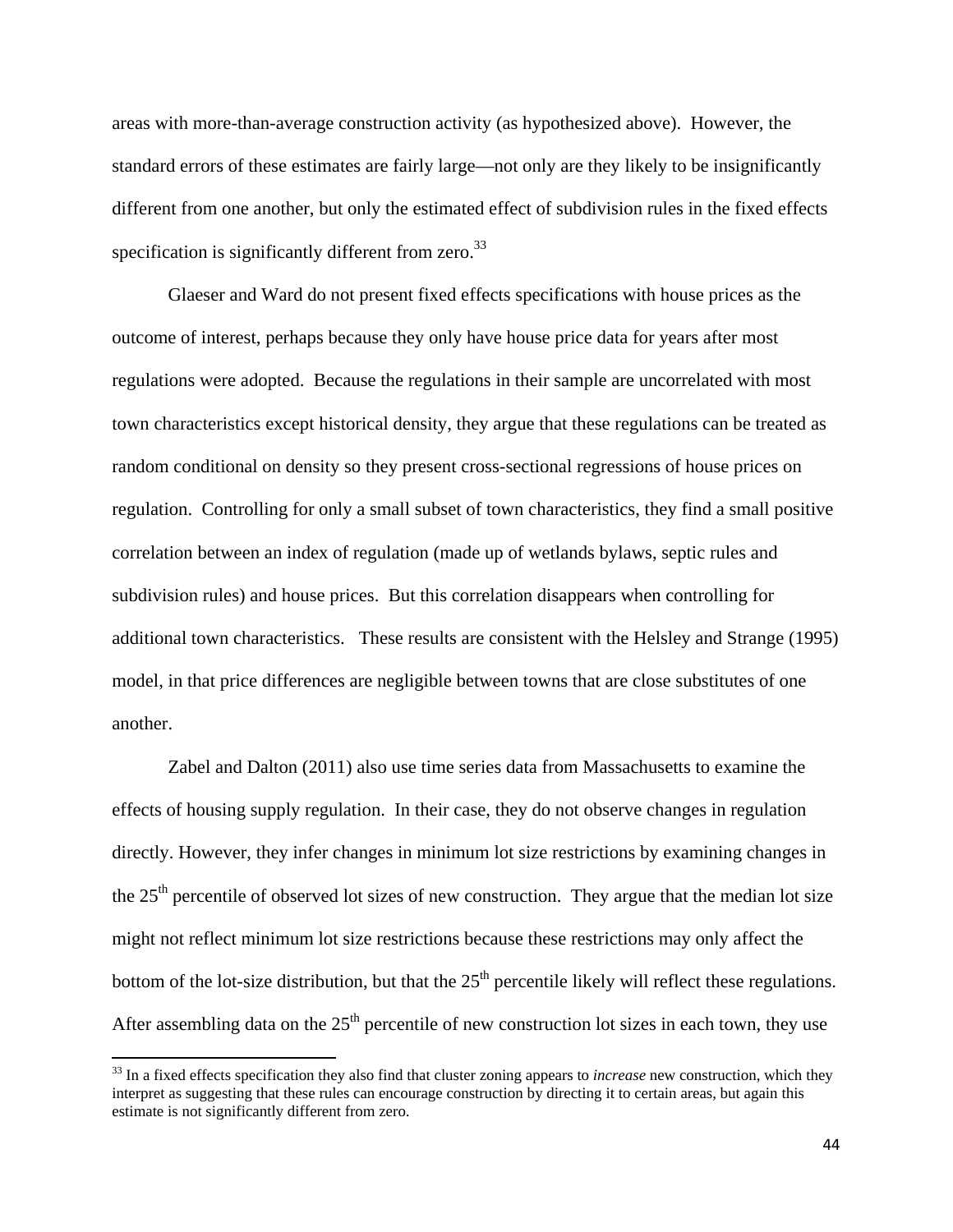a structural break framework to identify sharp changes in these series that likely reflect regulatory changes. In the cross section, they find that minimum lot sizes are uncorrelated with house prices. In specifications with zoning district fixed effects, they find that an increase in minimum lot size restrictions of 1 acre (1.5 standard deviations) raises house prices by about 9 percent.34

A third paper that uses panel data on regulation is Jackson (2014), who constructs a panel of cities in California from 1970 to 1995 based on a survey carried out by Glickfeld and Levine (1992), which included information on when regulations were first implemented. He finds that an additional regulation reduces residential permits by 4 to 8 percent, a smaller effect than others have estimated in a cross-section with the same data.

Rather than using panel data, Ihlanfeldt (2007) instruments for land use restrictions with past community characteristics that he argues are correlated with a homeowner's ability to influence the local regulatory process. Specifically, his instruments include educational attainment, the fraction of residents older than 55, race, homeownership and average income. He shows that these variables are strong predictors of regulation, as measured by the number of restrictive land management techniques used in a jurisdiction. Although one might be concerned that these community characteristics might be correlated with other factors that influence house prices independently of regulation, he shows that this set of instruments passes the standard overidentification tests. It is curious that these instruments work well in his sample of housing units in Florida, since Glaeser and Ward (2009) find that they do not work for townships in

<sup>&</sup>lt;sup>34</sup> They also provide a nice illustration of the idea that migration across communities can erode away price differentials. In particular, for towns that are estimated to have little zoning power because they have similar amenities to others (as calculated from fixed effects regressions of house prices on structural characteristics, year fixed effects, and town fixed effects), minimum lot sizes only boost house prices by a small amount. But when a community has greater zoning power, the effect of a 1-acre increase in minimum lot size on house prices is in the range of 15 to 20 percent.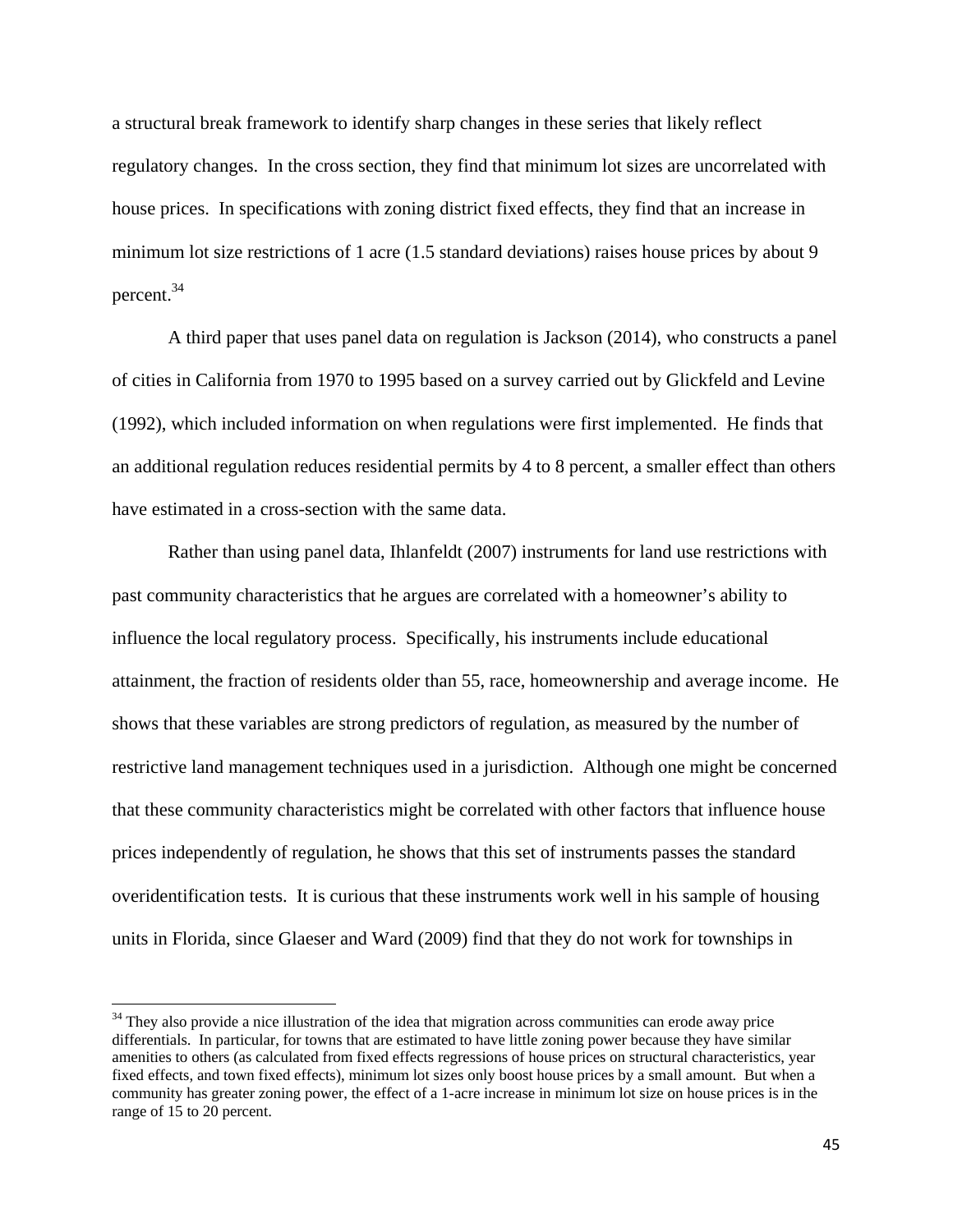Massachusetts. In a sample of sales transactions in Florida, he finds that predicted regulation raises the price of single-family homes substantially.<sup>35</sup> He also finds that this effect is smaller in counties containing more cities, consistent with the idea that in areas where local residents have more choices over where to reside, population flows will erode differences in house prices across locations.<sup>36</sup>

 So far, our discussion has focused on regulations that are designed to restrict the housing supply or otherwise shape residential development. Impact fees do not quite fit this description in that they are fees charged to developers under the justification of being used to finance the public infrastructure that will be required by the new development. Compared with other ways of financing infrastructure, such fees will reduce the amount of residential development, but the predicted effects on land values are ambiguous (Brueckner 1997). McFarlane (1999) points out that the way the fee is structured, for example whether it is on land, on housing, or on the value of the developed land, matter for these predicted effects. On the empirical side, Skidmore and Peddle (1998) find that residential development in DuPage County IL fell substantially after the imposition of an impact fee. By contrast, Burge and Ihlanfeldt (2006a and 2006b) develop a model to show that impact fees can boost construction by substituting for exclusionary regulations and decreasing uncertainty about project approval. In a panel of counties in Florida, they document a positive relationship between construction of most types of suburban single-

<sup>&</sup>lt;sup>35</sup> He finds a smaller effect of regulation on house prices when regulation is assumed to be exogenous, which is somewhat puzzling since most theories would suggest that regulation should be stronger in high-priced areas, biasing the estimated effect using OLS upwards.

 $36$  In other work, Chakraborty Knaap, Nguyen and Shin (2010) instrument for the density of zoned housing units specifically, the number of units allowed in zones that permit 8 units per acre or more—using the percentage of the population that is White in 1960 and distance to the central city in a sample of suburban jurisdictions in six metropolitan areas. Other potential instruments, including lagged values of median household income, educational attainment, government revenue or expenditure per capita, and government fractionalization, had no relationship with zoned density. They find a small positive relationship between higher allowed densities and the change in multifamily construction, suggesting that density restrictions impede the development of multifamily housing. However, their two instruments have t-statistics between 2 and 5, and there are no test results reported for weak instruments or for exogeneity.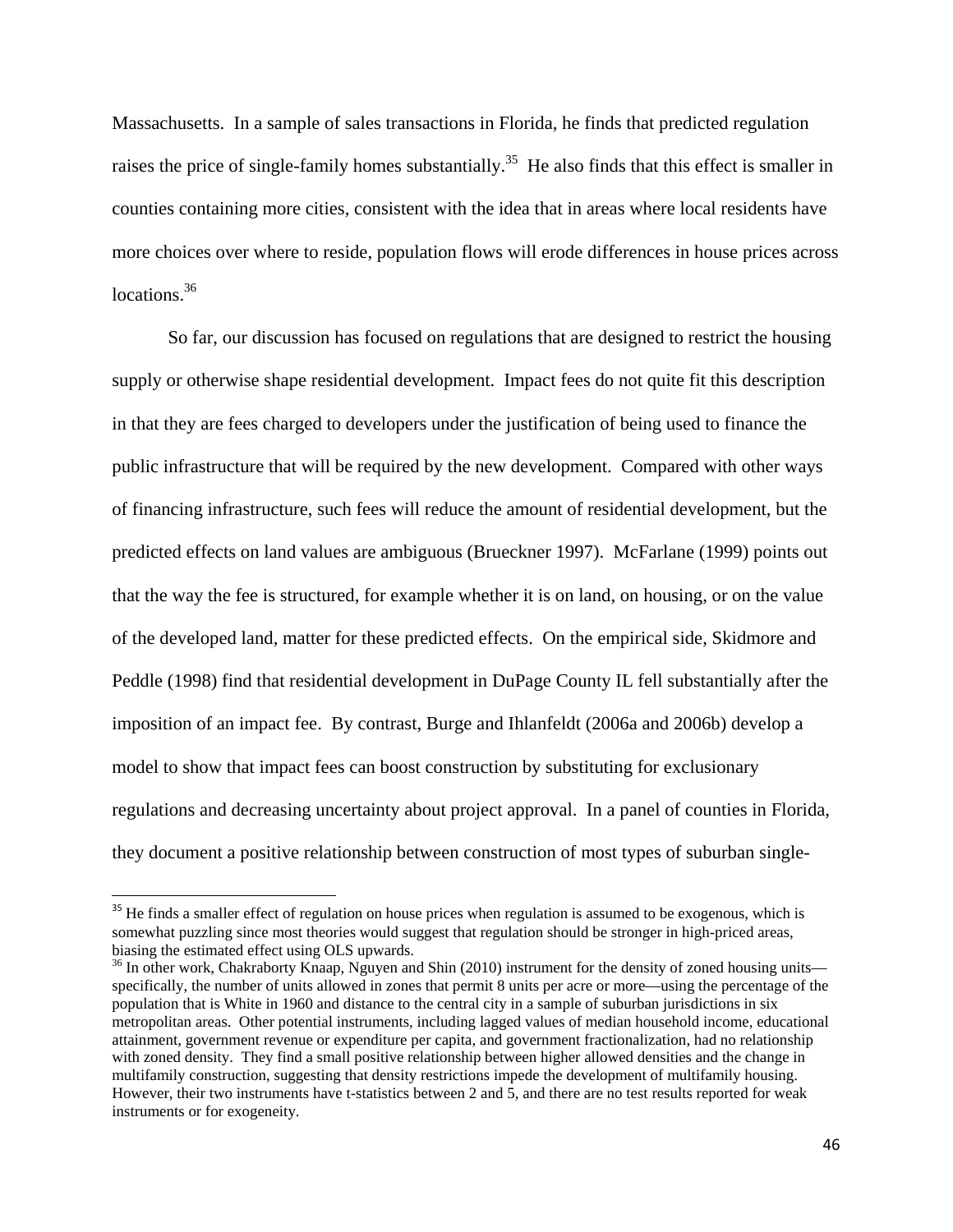family homes and impact fees other than for water and sewer systems improvements. These same fees expand multifamily construction in inner suburban areas, but not in central cities or in the outer suburbs.

Although most empirical work has focused on effects of regulation on the levels of house prices and quantities, a few papers have examined the effect on the elasticity of housing supply by looking at housing market responses to shocks to housing demand. Saks (2008) proposes that shocks to local labor demand should shift the demand for housing as well as the demand for labor. Following Bartik (1991), she calculates shocks to labor demand in a metropolitan area using its industrial composition and national changes in employment by industry. She finds that increases in housing demand result in a larger increase in house prices and less construction in metropolitan areas with tighter housing supply restrictions, as measured by an index of regulatory variables created from a number of sources. However, to the extent that these regulations might be correlated with geographic constraints as in Saiz (2010), her results might reflect the effects of natural constraints on the elasticity of housing supply as well as regulatory barriers.

In a sample covering 353 Local Planning Authorities (LPA) in England, Hilber and Vermeulen (2013), find that a similar labor demand shock leads to larger increases in house prices in more regulated areas. Their analysis instruments for regulation with historic population density, the share of votes for the Labour party in 1983, and a national policy reform that caused some LPAs to change their permit approval process more than others. It also controls for geographic constraints, as measured by the difference between the highest and lowest altitude in the LPA. In that sense, it provides a cleaner measure of the effect of regulation than Saks (2008). They show that the estimated effect of regulation on the elasticity of housing supply is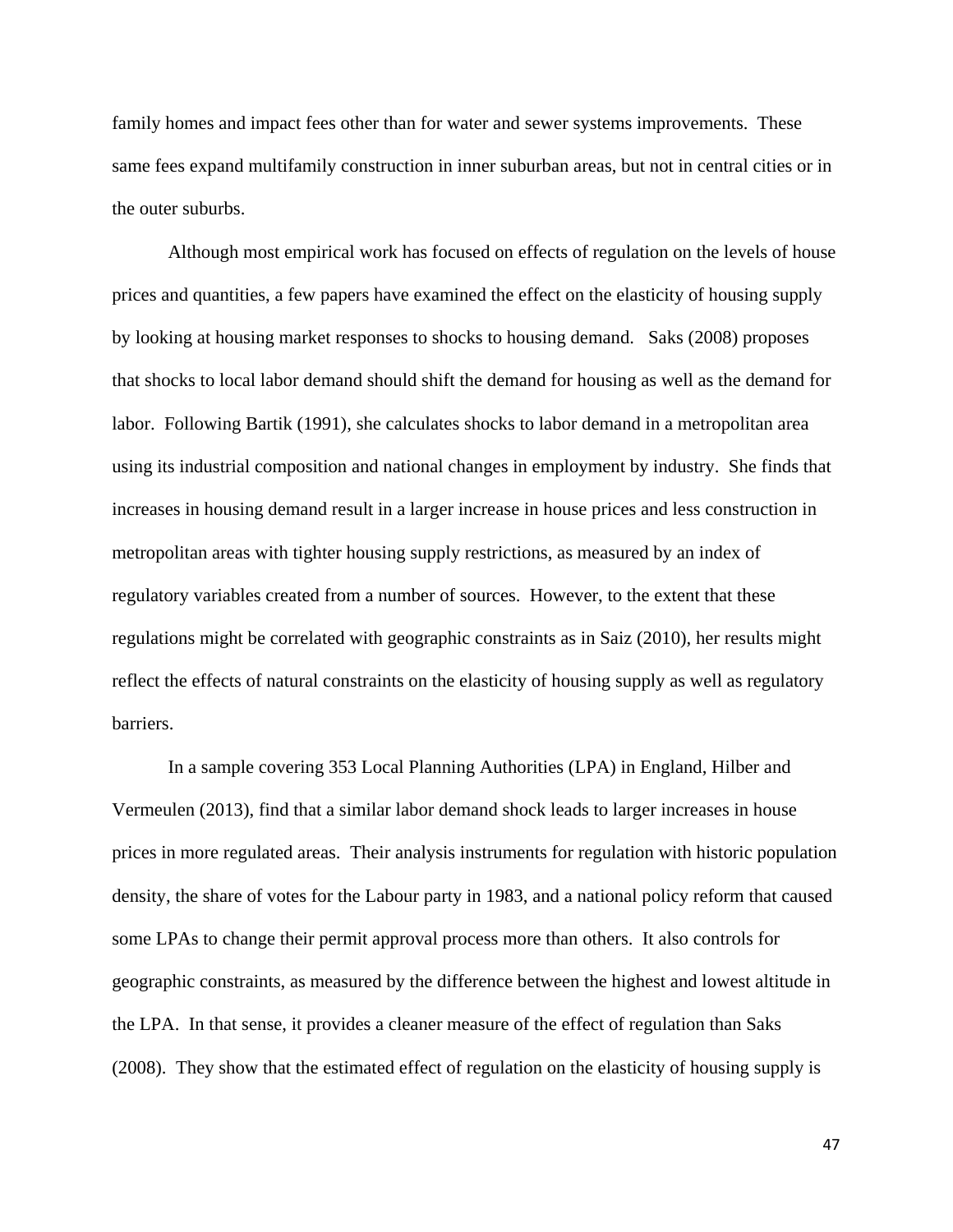smaller when treating regulation as exogenous, suggesting that in their sample regulation tends to be stricter in areas that have a less elastic housing supply for other reasons.

Instead of using instruments to estimate the elasticity of housing supply, a few papers have used time series models. Wheaton, Chervachidze and Nechayev (2014) estimate the elasticity of housing supply for 68 metropolitan areas using a vector error-correction model of house prices and the housing stock. They find that the long-run elasticity of housing supply is negatively correlated with the WRLURI. Also in a vector error-correction framework, Harter-Dreiman (2004) finds that changes in local income are correlated with larger house price increases in constrained relative to unconstrained metropolitan areas, where constraints are measured using the Linneman et. al. (1990) survey from the late 1980's as published in Malpezzi (1996). And Green, Malpezzi and Mayo (2005) find that the time-series correlation between construction and changes in house prices, which they interpret as an elasticity of housing supply, is lower in metropolitan areas where regulation is high, as measured by the same survey from Linneman et. al. (1990).

If regulation reduces the elasticity of housing supply, then one would expect house prices to be more volatile and construction to be less volatile, all else equal. Indeed, Malpezzi and Wachter (2005) show that metropolitan areas with more regulation (as measured by seven variables from the Linneman et. al. (1990) survey of the late 1980s) had a higher standard deviation of house price changes as measured by repeat-sale house price indexes from 1979 to 1996. Glaeser, Gyourko and Saiz (2008) find that house price increases were larger during the 1980s and smaller during the early 1990s in metropolitan areas with tighter geographic constraints on the housing supply, suggesting that house price bubbles were more pronounced in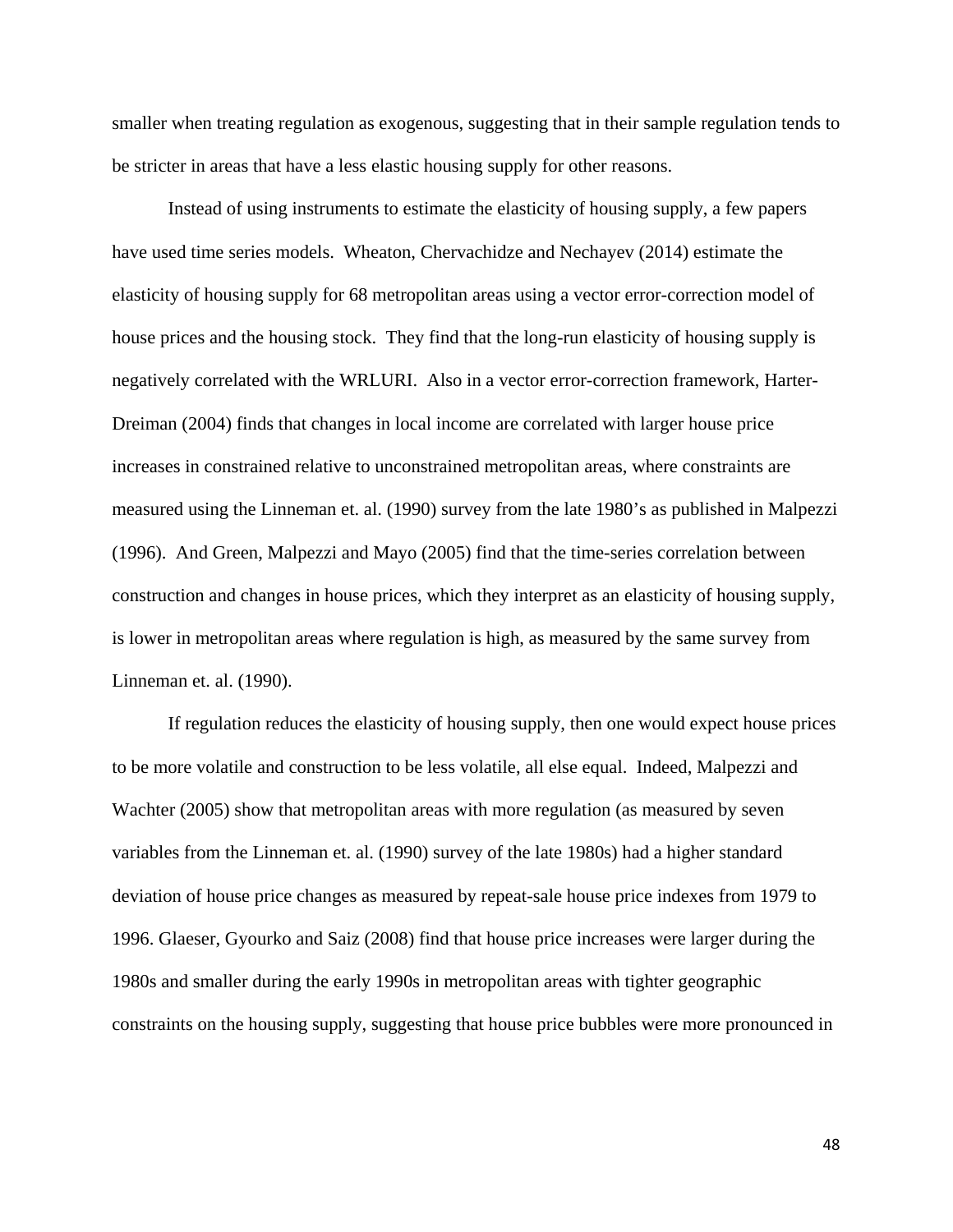areas with an inelastic housing supply. Although they focus on geographic constraints, those authors note that these geographic constraints are highly correlated with regulation.

One concern with these studies is that the greater volatility of house prices in more regulated areas is the result of a greater volatility of shocks, rather than due to a steeper supply curve. Malpezzi and Wachter control for the standard deviations of annual changes in employment and annual changes in real income per capita, but these two variables may not pick up the volatility of other shocks. Paciorek (2013) addresses this concern by estimating and simulating a dynamic structural model. In his model, changes in house prices relative to construction costs are a function of investment (i.e. construction) and density. The interaction of investment and density with the degree of regulation shows how supply constraints alter the elasticity of house prices with respect to each of these variables. He estimates the parameters of the model using two shocks to housing demand to identify the elasticity of housing supply—a Bartik-style predicted employment shock and a predicted migration shock calculated using annual outmigration from metropolitan areas and average migration flows across pairs of metropolitan areas. Based on these estimated elasticities, he then simulates the evolution of prices and construction in response to 100 randomly-drawn demand shocks. He finds that house price responses to a demand shock are more volatile in areas with more regulation. Conversely, construction is less volatile in these areas. These differences are sizeable, as going from the  $90<sup>th</sup>$ percentile of regulation to the  $10<sup>th</sup>$  percentile of regulation reduces volatility of prices by 20 percent and increases the volatility of investment by 30 percent.

One paper that stands at odds with those cited above is Davidoff (2013), who points out that in the most recent house price cycle, metropolitan areas with relatively little regulatory and geographic barriers, such as Las Vegas and Miami, experienced among the most pronounced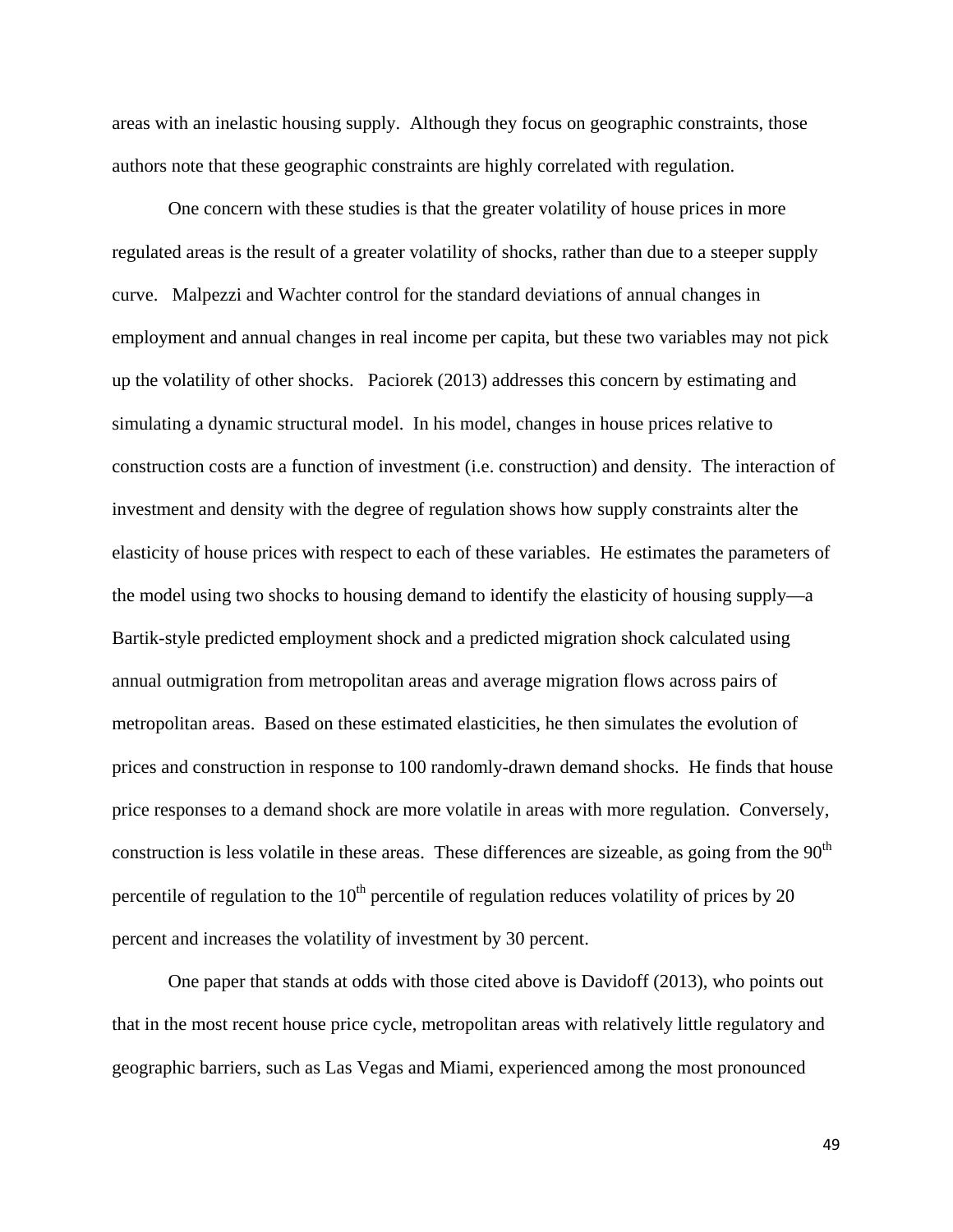booms and busts. Notably, most of the metropolitan areas with large house price bubbles, defined as the difference between house price growth in 2000-2007 and 2007-2010 experienced very large amounts of construction and small house price increases in the 1980s. Since regulation evolves slowly over time, it does not seem plausible that big changes in regulation can account for the differential behavior over these two cycles. Using state fixed effects to control for differences in demand shocks across locations, he further shows that regulation and geographic constraints are unrelated to the magnitude of the recent house price bubble. These results suggest that it was considerable fluctuations in housing demand across locations, rather than a lower elasticity of housing supply, that can explain variation in housing market fluctuations in the most recent cycle. In another chapter in this volume, Glaeser discusses housing bubbles in much greater detail.

In summary, most models predict that regulation should reduce the elasticity of housing supply, resulting in a smaller stock of housing, higher house prices, greater volatility of house prices, and less volatility of new construction. Although many empirical studies do find evidence of these relationships, they are mainly cross-sectional studies and consequently are potentially biased by omitted variables and reverse causality. A few studies have use panel data or community characteristics in order to mitigate these issues, but much more should be done along these lines.

#### **IV.2. Effects on urban form and homeownership**

Besides its effects on the quantity of housing, housing supply regulation can influence other aspects of urban form. Mills (2005) develops a model to show that density controls contribute to urban sprawl by forcing development to extend farther than it would in a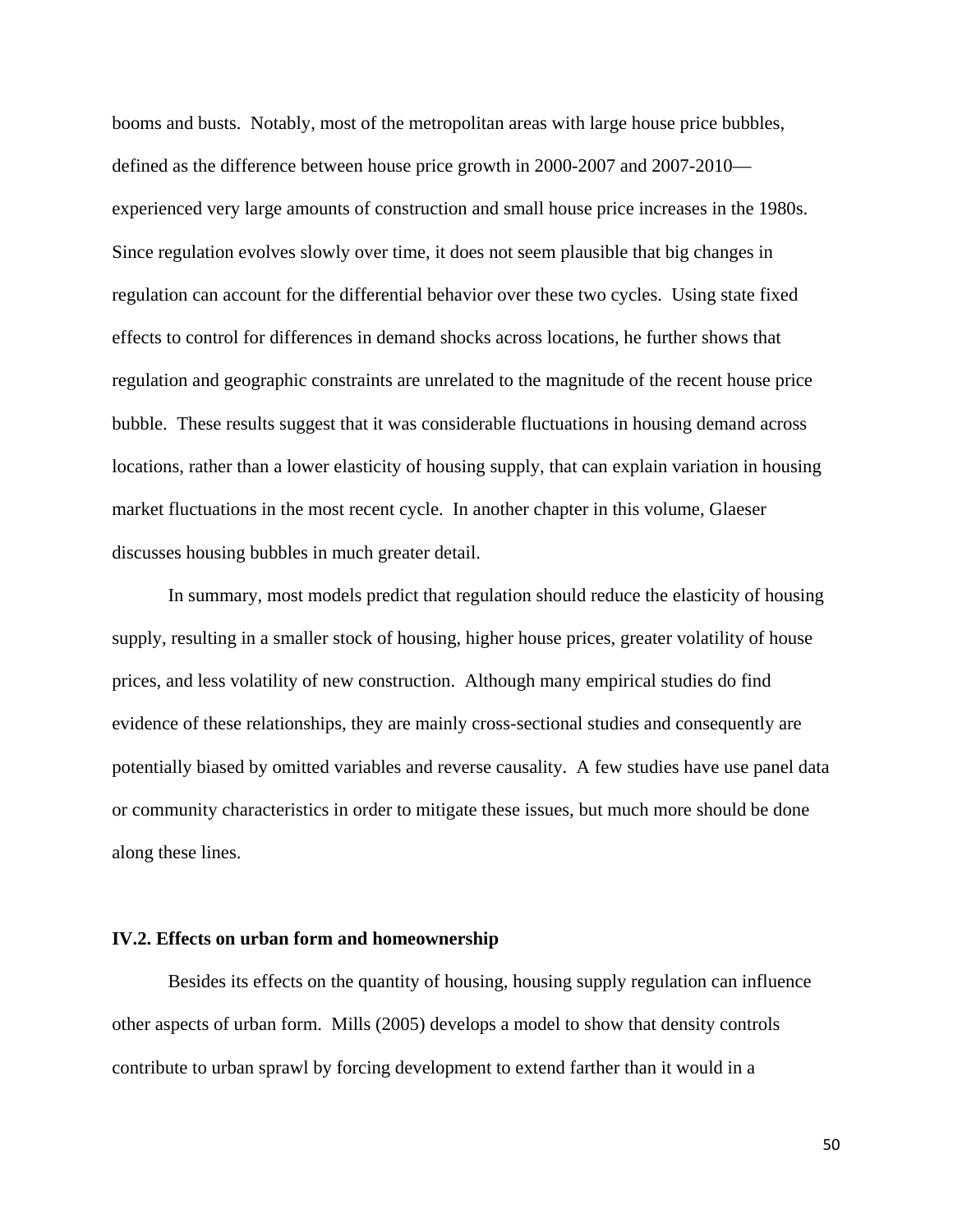competitive equilibrium. Bertaud and Brueckner (2005) demonstrate a similar result for building height restrictions.

Of course, some types of regulation are meant to prevent sprawl by prohibiting development outside a particular boundary. Portland is one frequently-used example. Quigley and Swoboda (2007) describe a model where an urban growth boundary raises the density of development within the permitted area, while reducing the size of the urban area relative to the unregulated case. Other types of regulations such as maximum lot sizes or minimum density restrictions, limits on the number of building permits, or impact fees can also reduce sprawl (Pasha 1992, Song and Zenou 2006, Geshkov and DeSalvo 2012).

In a sample of 182 urbanized areas in 2000, Geshkov and DeSalvo (2012) find that urban areas are larger when county regulations include minimum lot sizes and maximum floor-area ratios (i.e. height restriction), while urban areas are smaller when regulations include maximum lot size, a maximum number of building permits, minimum density, or impact fees. They find little correlation between the presence of an urban growth boundary and the size of the urban area, which they speculate could be either because these boundaries are not binding or because they do not completely surround the urban area, allowing development to push out in some directions. Another issue is that urban growth boundaries are likely to be used in areas with fast population growth where residents are worried about preserving local amenities, so places that use urban boundaries may be larger on average than areas that do not.

Another aspect of urban form than can be influenced by land use policy is the fraction of single-family versus multifamily units. As above, not all types of regulation will have the same effect. Minimum lot sizes or height restrictions are likely to reduce the share of multifamily housing, while urban growth boundaries might increase the share of multifamily housing by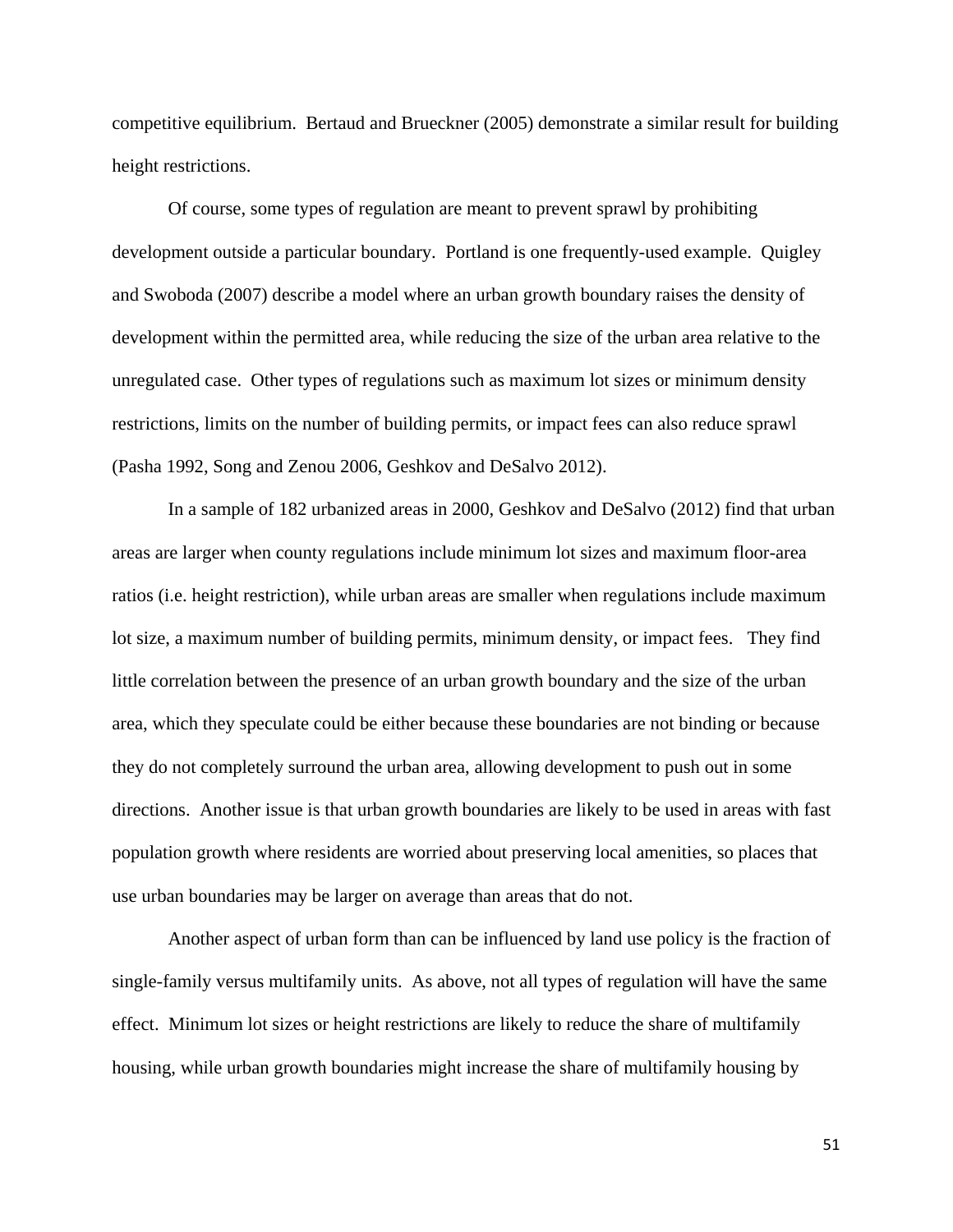concentrating development in a smaller geographic area (Pendall 2000, Nelson, Dawkins and Sanchez 2004). Hilber, Rouwendal and Vermeulen (2014) develop a formal model to show how regulations can affect the supply of different types of housing, even though all households prefer single-family floor space to multifamily floor space. In their model, as long as the amount of land available for redevelopment in the central city is large enough, an unexpected increase in household income will raise the amount of multifamily construction by more than single-family construction, because it will lead to more construction in areas where land is relatively expensive. However, in the presence of regulations such as minimum lot sizes or restrictions against multifamily housing, the construction response to an income shock could be shifted towards areas where it is more profitable to construct single-family housing.

Several studies have documented a positive correlation between regulations that restrict housing-unit density and the share of single-family versus multifamily construction (Pendall 2000, Shlay and Rossi 1981). Quigley and Raphael (2005) find a positive correlation between the number of land-use regulations in a municipality—including regulations that restrict the density and height of nonresidential buildings, regulations that require "adequate" preexisting service levels for residential and commercial development, and regulations that require voter approval or supermajority city council votes in order to increase density—and new single-family construction, while they find no correlation between these same regulations and new multifamily construction. Hilber, Rouwendal and Vermeulen (2014) assess the effect of regulation on the types of housing demanded using income shocks similar to the Bartik-style employment shares to proxy for housing demand. They find that income shocks are typically associated with an increase in the share of newly-constructed multifamily housing, especially in the central city of the metropolitan area. By contrast, in metropolitan areas where housing supply regulation is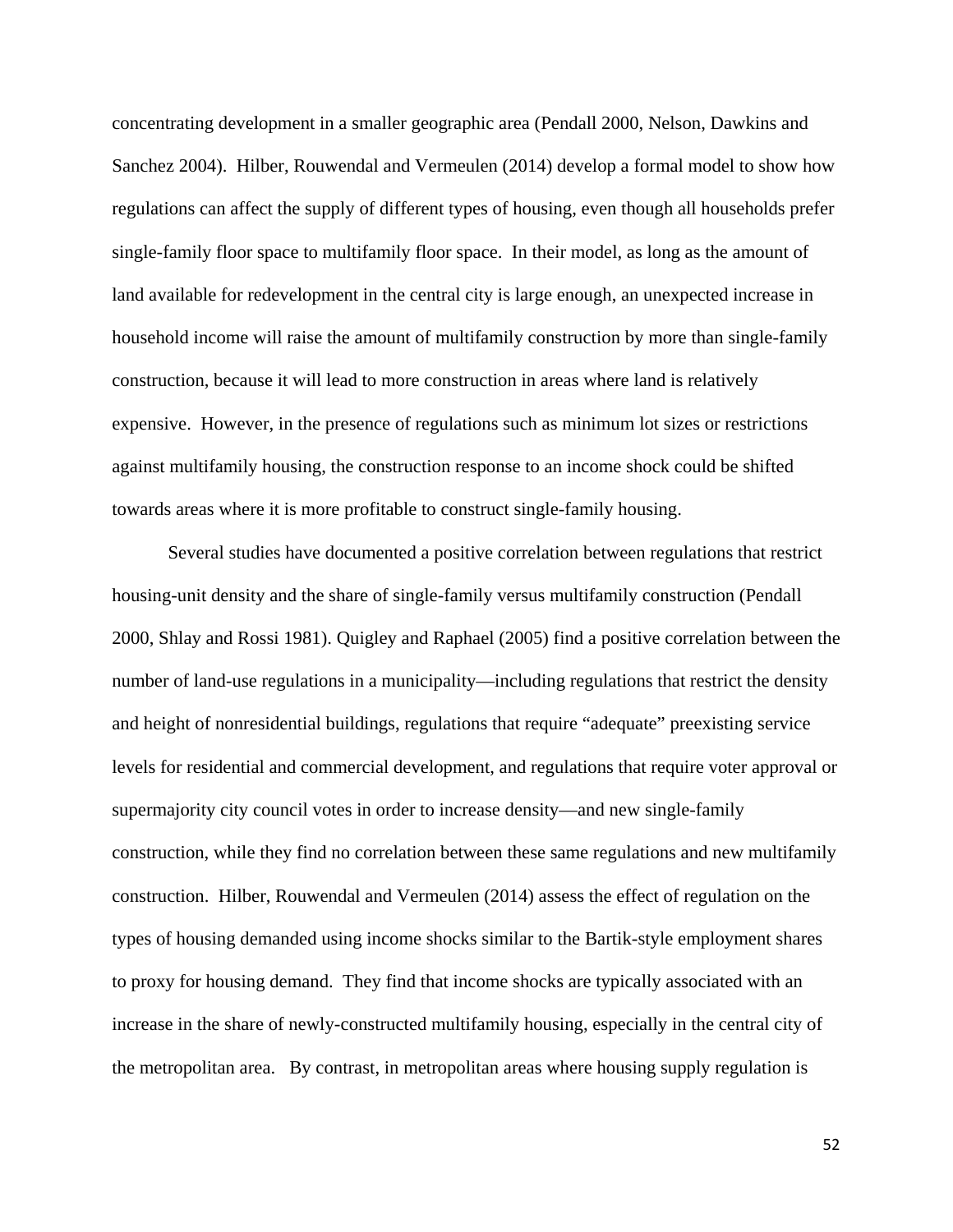stronger than average, there is no relationship between income shocks and the type of newlyconstructed housing. They conclude that regulation does indeed alter the type of housing unit constructed.

Another potential housing-related effect of regulation is on homeownership. There are several channels through which this might occur. The first is through the relative cost of owning versus renting. In models where house prices are the discounted sum of expected future rents, as in Ortalo-Magne and Prat (2014), restrictions on the supply of housing will raise prices in proportion to the increase in rents, leaving homeownership unchanged. But regulation could change other components of the user cost of housing. For example, Fischel's Homevoter hypothesis suggests regulation could reduce the risk of a drop in home values associated with undesirable new construction, and a decrease in the risk premium associated with investing in housing would boost homeownership if homeowners are more risk-averse than landlords. Moreover, to the extent that managing single-family rental property is more costly than managing multifamily rental property, one might expect regulations that restrict the supply of multifamily housing to raise the homeownership rate.<sup>37</sup>

Only a few papers have examined the effect of regulation on homeownership empirically. As we have discussed at length above, one should expect homeownership to lead to tighter regulation, so any empirical analysis must confront the possibility of reverse-causality. In their sample of Census tracts in Chicago, Shlay and Rossi (1981) find that tracts with more regulation experienced larger increases in the number of owner-occupied housing units and larger decreases in the number of renter-occupied units between 1960 and 1970, suggesting an increase in

<sup>&</sup>lt;sup>37</sup> Although Ortalo-Magne and Prat do not examine the effect of regulation on investment in owner-occupied housing, a decline in the risk of a decrease in house prices could be modeled as a decline in the variance of shocks to rent, while an increase in the cost of managing rental housing could be modeled as an increase in the homeownership premium.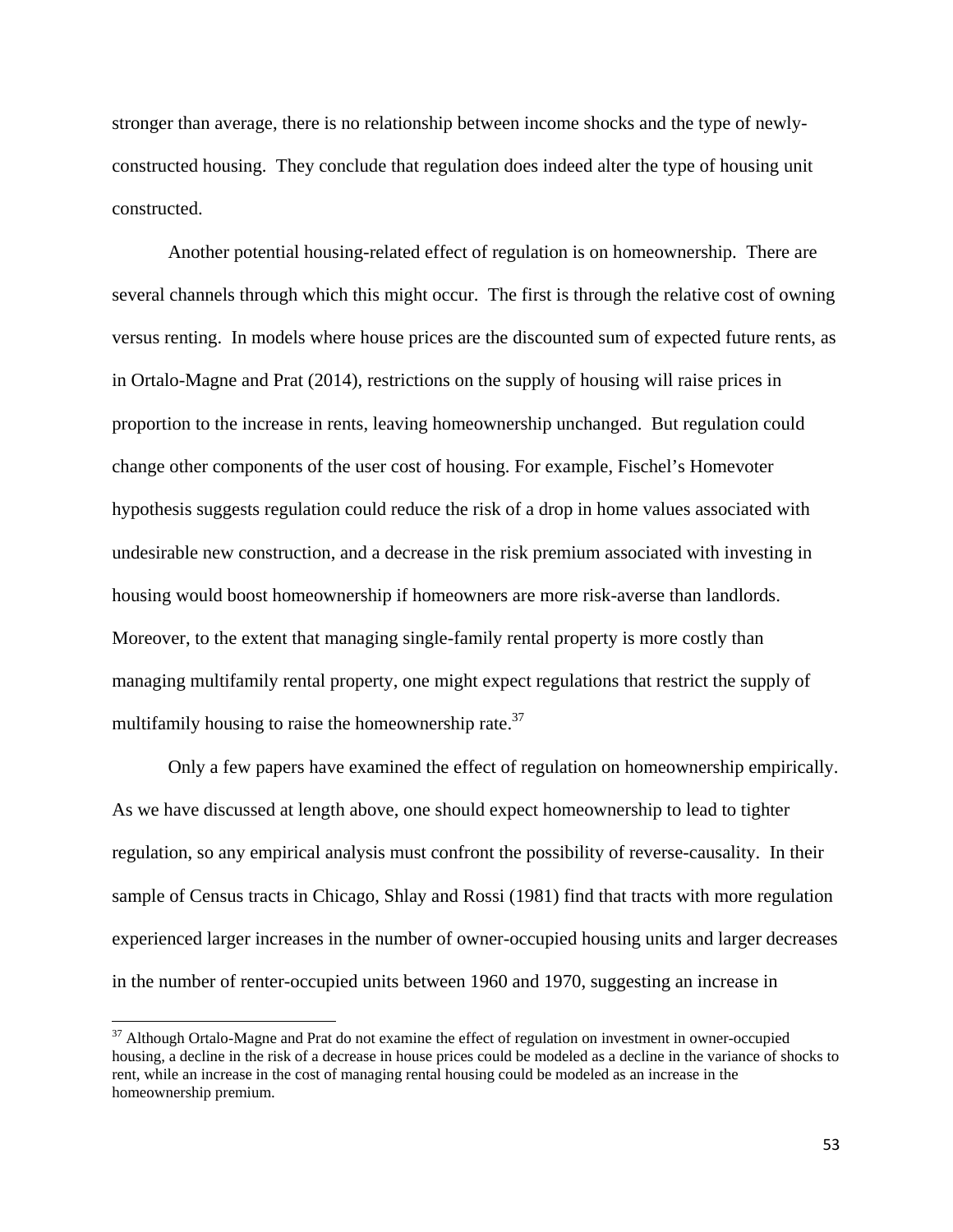homeownership. Their use of changes in the housing stock ameliorates concerns about reverse causality, but one still could worry that regulation reflects past construction patterns, which could in turn reflect demand for owner-occupied housing. In a cross section of metropolitan areas, Malpezzi (1996) finds little correlation of regulation with the homeownership rate. However, he also finds that regulation raises house prices by more than it raises rents. Based on the correlations of prices and rents with the homeownership rate, he concludes that regulation reduces homeownership.

In summary, the predicted effects of regulation on urban form depend somewhat on the type of regulation being considered. It seems that minimum lot sizes and height restrictions contribute to sprawl, while maximum lot sizes, limits on construction, minimum density requirements and impact fees reduce sprawl (Geshkov and DeSalvo 2012). Meanwhile, density restrictions also increase the share of single-family housing (Pendall 2000, Shlay and Rossi 1981). But as we have now said repeatedly, this research is based on cross-sectional evidence and we could learn more from panel data and other ways to control for omitted variables that might be correlated with both regulation and urban form. Turning to homeownership, we are aware of little research on the effect of regulation on homeownership—either theoretical or empirical—and this topic also would be useful to explore in future work.

#### **IV. 3. Effects beyond housing markets**

By altering the distribution of house prices across locations, housing supply regulation can influence the location choices of different types of households, and hence affect the typical characteristics of households residing in any given community. Perhaps the most obvious household characteristic to consider is income, because richer households will be more able to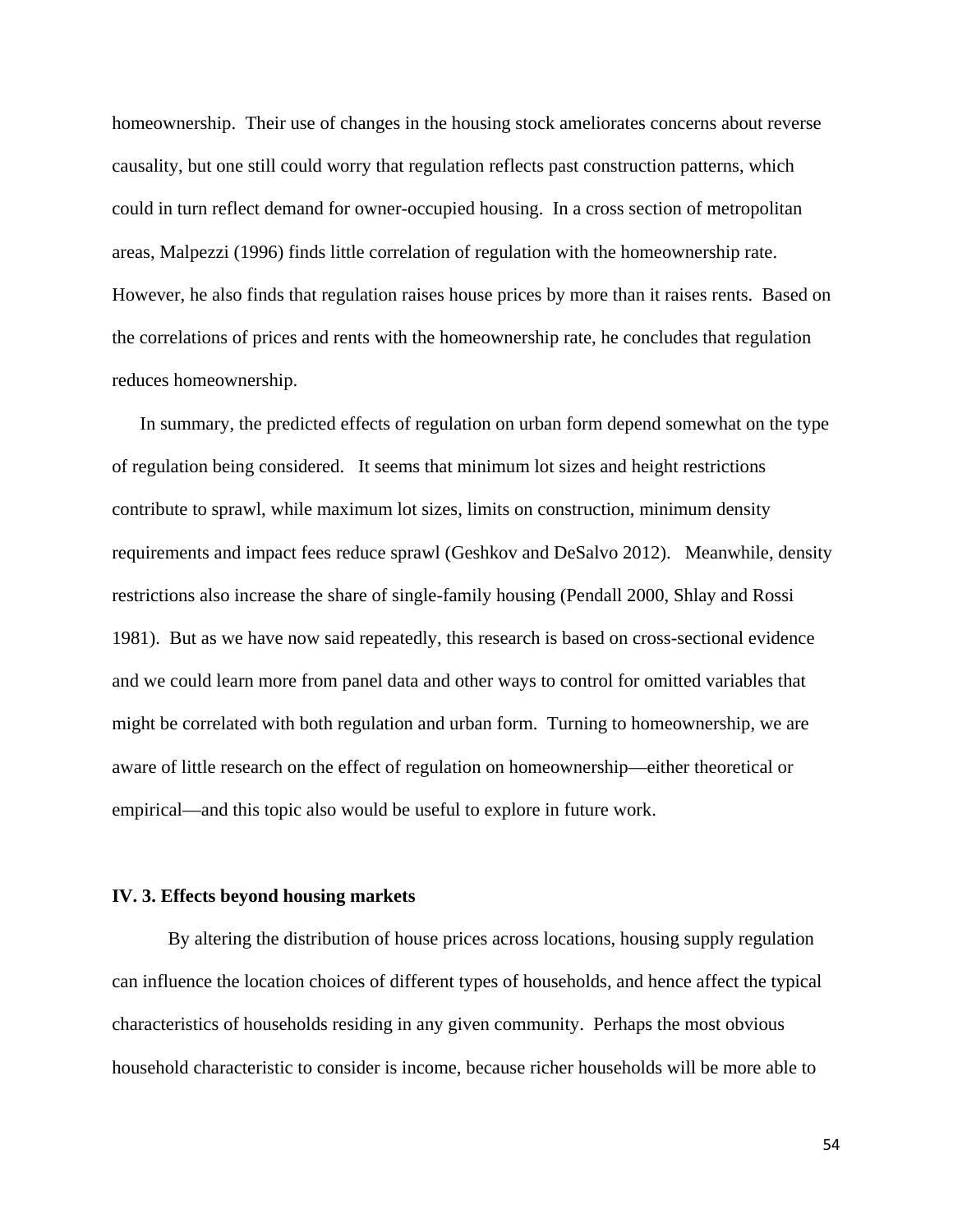bear the higher housing costs caused by regulation (Downs 1973, Ellickson 1977, Neiman 1980, Gyourko and Voith 2002, Gyourko, Mayer and Sinai 2013). Of course, empirically it is difficult to identify the effect of regulation on household income separately from the increased likelihood that higher-income households vote to enact stricter regulation.

One way to get at the effect of regulation on income sorting is to look at changes in neighborhood income after a regulation is enacted. For example, Kahn, Vaughn and Zasloff (2010) show that after the creation of a coastal boundary zone to regulate construction near the California coastline, household income rose faster in Census tracts inside the zone than outside the zone, even after controlling for distance to the coastline and a number of other tract characteristics. Levine (1999) finds that, controlling for 1980 income, cities that enacted more growth control measures between 1979 and 1988 had higher incomes in 1990.<sup>38</sup>

Gyourko, Mayer and Sinai (2013) identify income sorting across metropolitan areas using a national demand shock that is calculated from changes in the aggregate number of high-income households. They show that a positive national demand shock results in a larger share of highincome residents in "superstar" metropolitan areas, which they define as areas where the sum of house price and housing unit growth over the previous twenty-years is above the median across metropolitan areas. Because highly-regulated metropolitan areas tend to have above average price growth, many of the "superstar" areas in their sample tend to be highly-regulated. Thus, the aggregate shock results in more high-income households in highly regulated areas.

Because income is correlated with many other household characteristics, one might imagine that housing supply regulation affects the geographic distribution of other household characteristics. One such characteristic that has received much attention is race. As mentioned

<sup>&</sup>lt;sup>38</sup> Shlay and Rossi (1981) find that conditional on 1960 income, suburban tracts in Chicago with a lower fraction of residential area zoned for high-density development had higher incomes in 1970. The correlation between regulation and income is much smaller for tracts in the central city.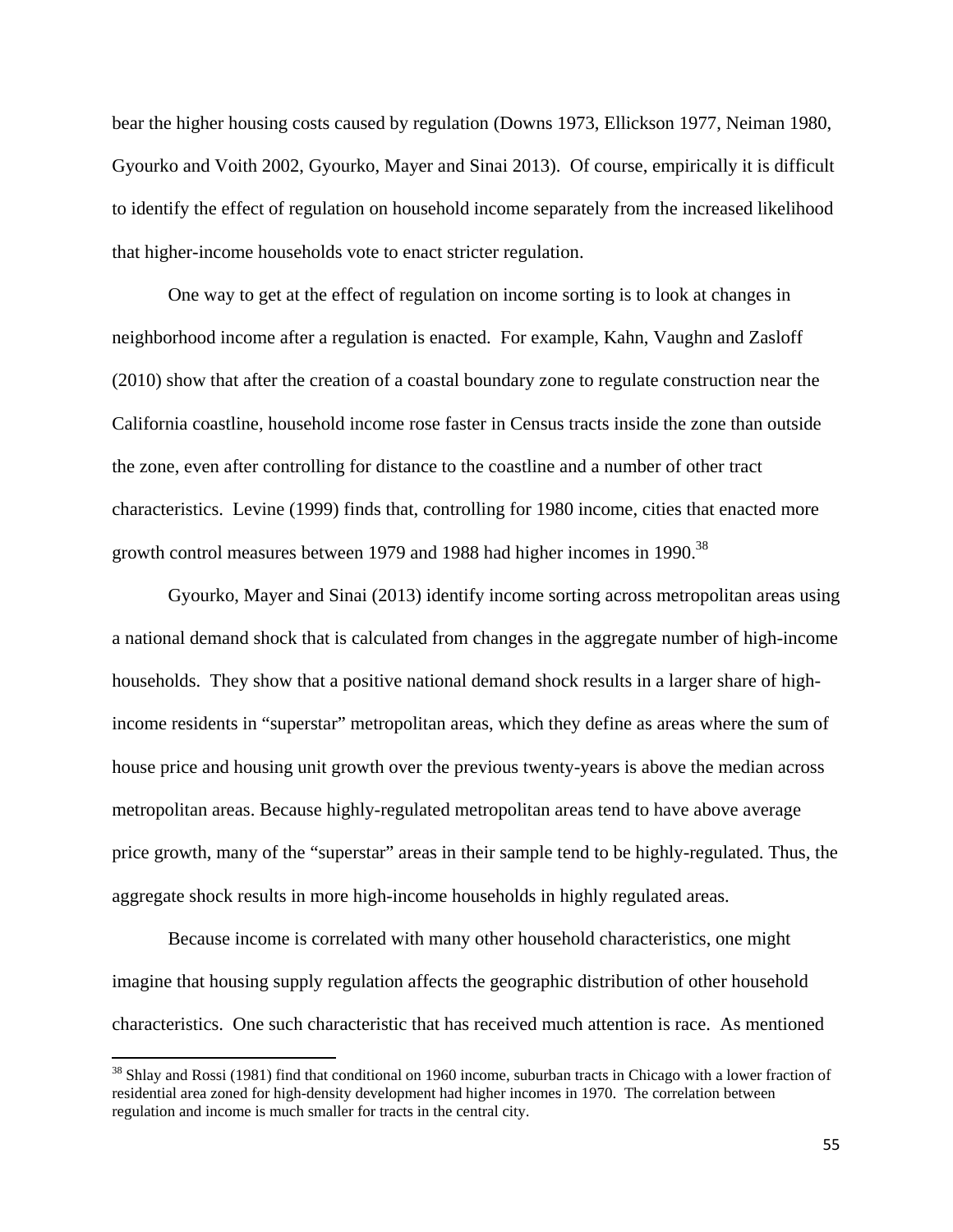above, some have argued that racial segregation may be a factor motivating the adoption of zoning regulations (Rolleston 1987, Nelson Dawkins and Sanchez 2004). Indeed, a number of studies have found that more regulated communities experience slower growth in minority populations (Levine 1999 and Quigley, Raphael and Rosenthal 2004, Pendall 2000) or a drop in the share of minority populations (Donovan and Neiman 1995). These results have been used to argue for the presence of the exclusionary motive for zoning, but caution is in order regarding this interpretation. The fact that zoning results in sorting does not necessarily mean that sorting was the intended consequence of the regulation. On the other hand, cases where patterns of regulation are consistent with an exclusionary motive certainly should be examined in further detail. Whether or not the effect is intended, the correlation of regulation with subsequent increases in racial segregation is an outcome of interest to policy makers. Nelson, Dawkins and Sanchez (2004) find that metropolitan areas with urban containment boundaries experienced *smaller* increases in racial segregation over the 1990s. They take this result as evidence that these types of regulation are less exclusionary than other types of land use policy because they frequently require the adoption of policies that promote affordable housing within the urban zone.

Ganong and Shoag (2013) develop a model to show that housing supply regulation will lead to sorting by skills as long as low-skilled workers spend a disproportionate share of income on land. Moreover, the model predicts that housing supply constraints will cause income differentials across locations to persist by limiting migration from low-wage to high-wage areas. Based on this model, they posit that an increase in regulation in some states has led to more skill sorting across states, while reducing income convergence across states. To measure changes over time in regulation at the state level, they count the number of state appellate court cases that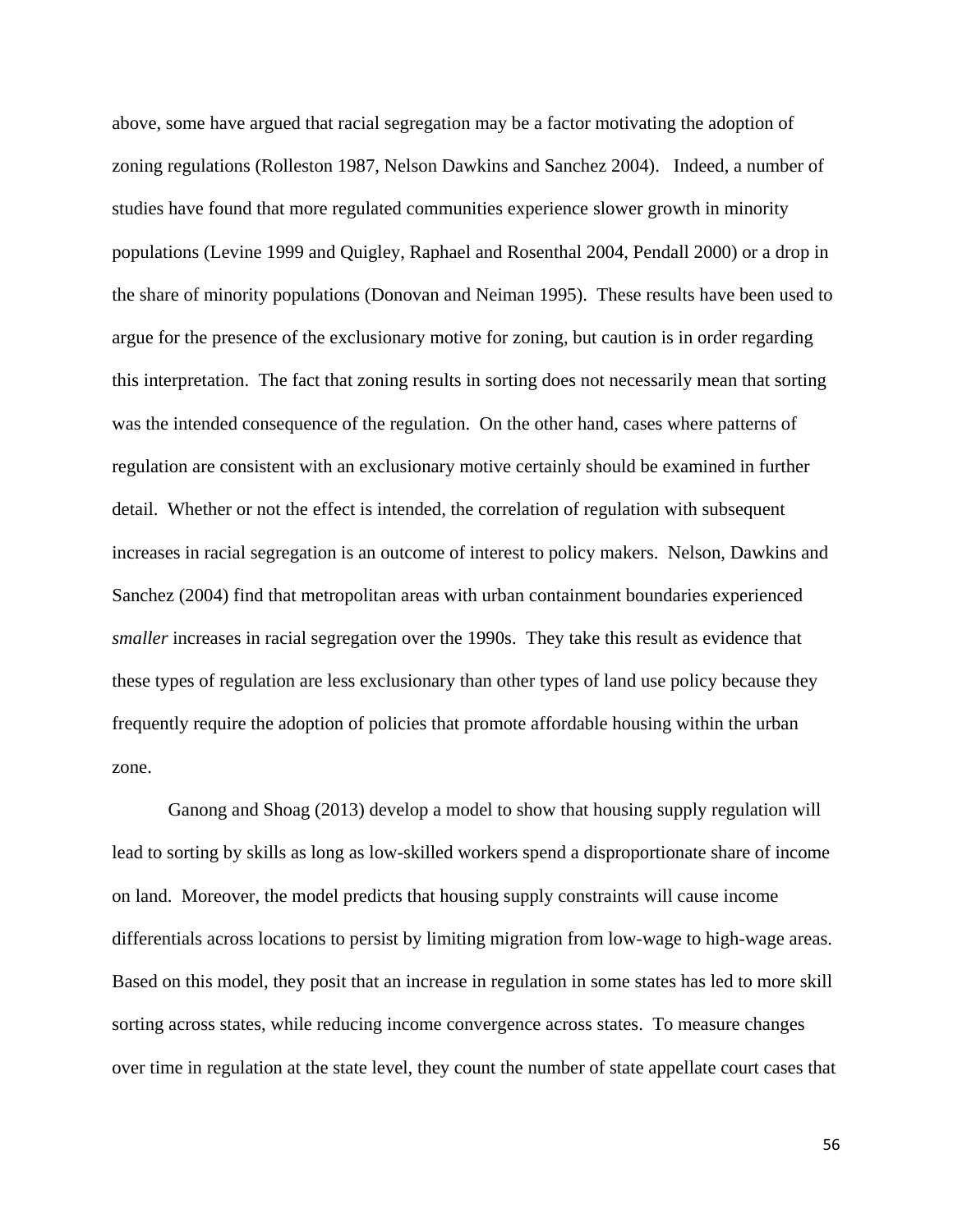mention "land use" in each state and year, and then create an index based on the cumulative number of land use-related court cases since 1940. Consistent with their theory, they find that 20-year population growth rates are only negatively associated with initial income levels in states with low levels of regulation. In addition, high initial income levels only lead to migrationrelated declines in human capital in states with low levels of regulation.

The effects of housing supply regulation can extend beyond the sorting of households across locations. Because most people work in the same metropolitan area where they live, housing supply regulation can affect the supply of labor, and hence the functioning of local labor markets. In particular, a less elastic supply of housing may imply a less elastic supply of labor. In support of this conjecture, Saks (2008) shows that a Bartik-style labor demand shock results in lower employment growth and higher wages in metropolitan areas with tighter housing supply regulation. Similarly, Glaeser, Gyourko and Saks (2006) find that regulation reduced the response of the local population to a local productivity shock. One would expect that this result would show up as a diminished response of migration to labor demand shocks. However, Zabel (2012) finds that migration flows into and out of metropolitan areas in response to a demand shock are *larger* in areas with a lower elasticity of housing supply or a higher average initial price level. These results are not directly comparable to Saks's because Zabel measures the elasticity of housing supply with Saiz (2010)'s estimates, which are based on geographic constraints, rather than an observed measure of housing supply regulation. Nevertheless, because regulation is correlated with geographic constraints and with the level of house prices, it is puzzling that migration flows do not seem to respond more to demand shocks in more elastic areas.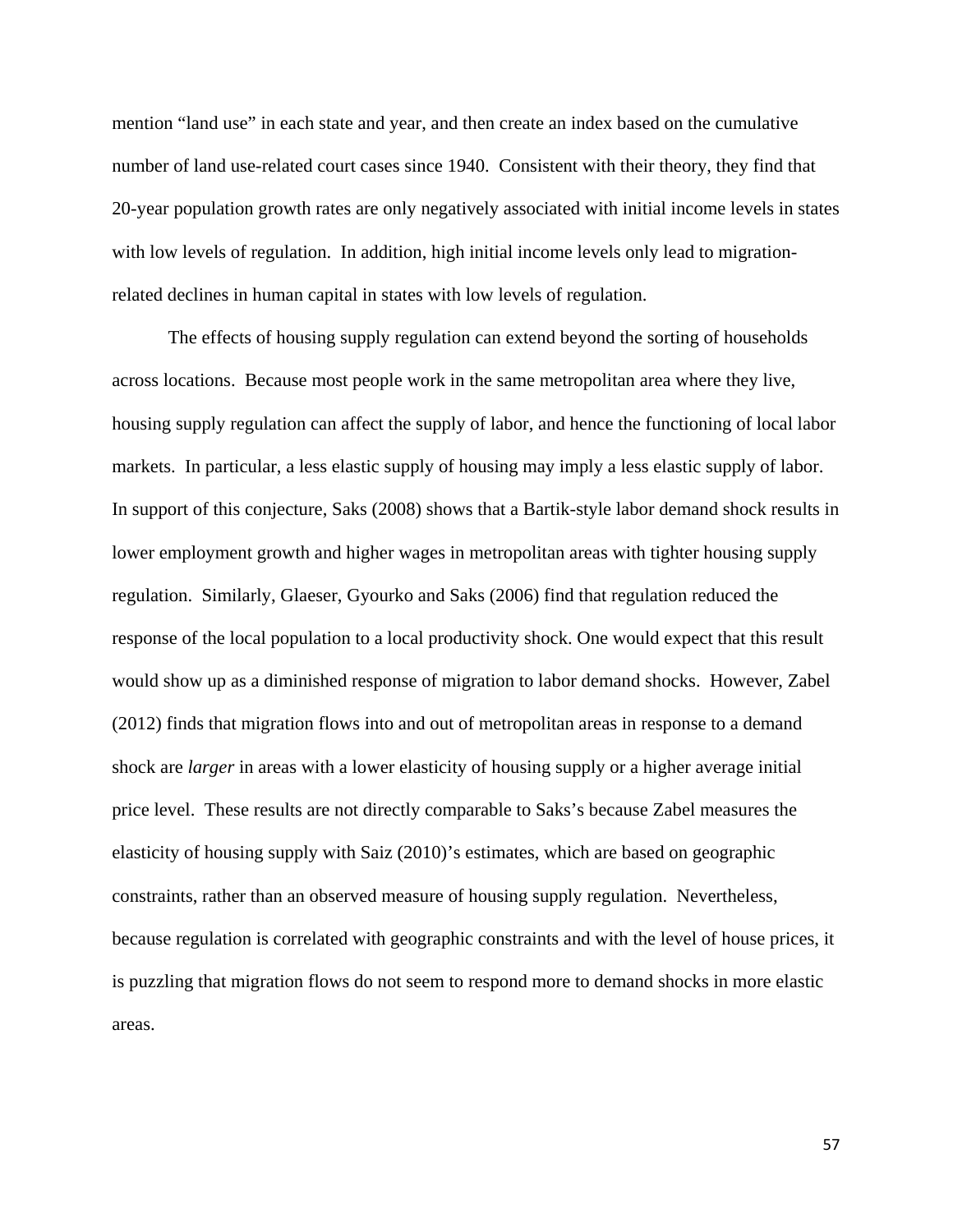In summary, regulation can lead to household sorting by income, race, and other characteristics. Whether intended or not, it is important for policymakers to consider these effects because the makeup of the community can affect many other outcomes including the demand for local public services and the size of the local tax base. Regulation can also affect local labor markets by constraining the response of the labor supply to changes in labor demand. Since the migration of workers is the primary means through which local labor markets respond to local changes in demand (Blanchard and Katz 1992), the constraints imposed by regulation could have a meaningful influence on the economic health of local communities.

### **V. Welfare Implications of Regulation**

Thus far, we have said nothing about the welfare implications of regulation. This topic is not straightforward because any model-based assessment of welfare relies on assumptions about what aspects of regulation and the local environment enter agents' utility functions and how they are valued. In Ortalo-Magne and Prat (2014), regulation reduces welfare because its only function is to reduce the number of housing units; it does not create any local amenities that would compensate for its negative effects. City residents do benefit from higher house prices when they sell their house and move away, but at the expense of higher rents until then.

In Helsley and Strange (1995), population density enters with a negative sign in residents' utility functions, so regulations do convey some benefit. Even so, they find that regulation reduces welfare on net because the negative effect on house prices outweighs the positive effect of lower density. The reason is that migration from the regulated to the unregulated community raises house prices and population density in the unregulated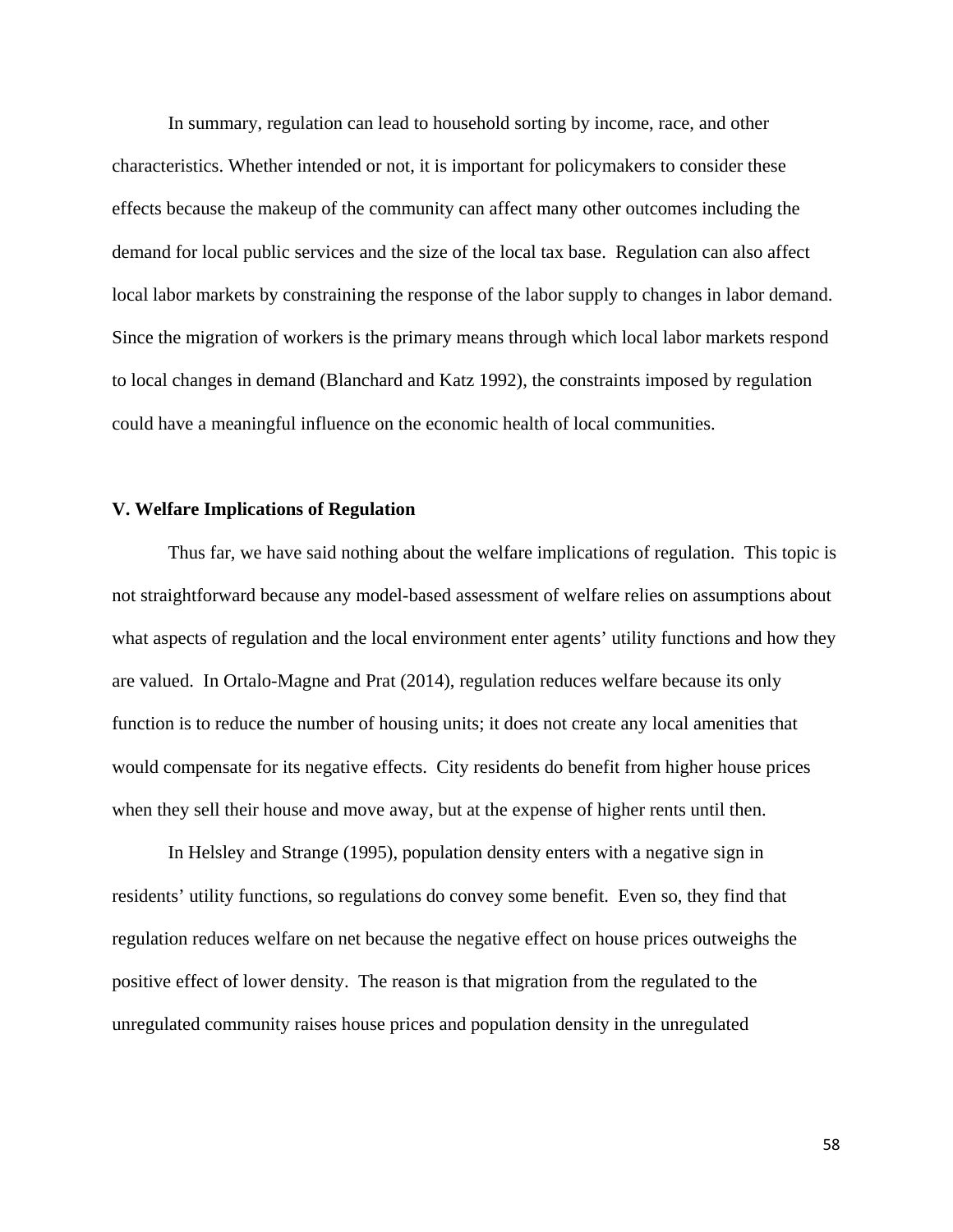community, reducing utility. Since free migration flows imply equality of utility across locations, it must be the case that residents in the regulated community are worse off as well.<sup>39</sup>

But this result would not hold if the unregulated community was large enough to absorb the extra population without an increase in density or house prices. In models where the regulated community is small, the amenity created by population controls is fully capitalized in land rents, raising the utility of homeowners and landlords and reducing the utility of owners of undeveloped land, with the net effect on aggregate welfare being ambiguous (Brueckner 1990, Engle, Navarro and Carson 1992).

Empirical efforts to gauge the efficiency of land use controls include Glaeser, Gyourko and Saks (2005), who ask whether there are sufficient counterbalancing spillovers to justify the very high 'regulatory tax' that they estimate in their study of the Manhattan condominium market. In the context of Manhattan, it cannot credibly be argued that adding another person would spoil the bucolic nature of the area. However, there are clear external costs associated with building up. For example, views of existing residents are blocked, there is more congestion of the city infrastructure, and new residents could create a fiscal burden on current citizens. The authors estimate the value of a view from the price differential of apartments on different floors of the same building, and congestion externalities from regressing rents on average income and population size in a sample of 193 cities. Both yield relatively small cost estimates compared to the magnitude of the regulatory tax. Furthermore, they argue that incoming Manhattan residents would likely represent a positive fiscal transfer to the city because high house prices imply that new residents would likely be richer than the average existing residents, and at the same time these migrants are likely to have fewer children than the average current resident. Thus, Glaeser,

 $39$  In particular, house prices in the regulated community are even higher than in the unregulated community, morethan offsetting the benefit of the smaller population.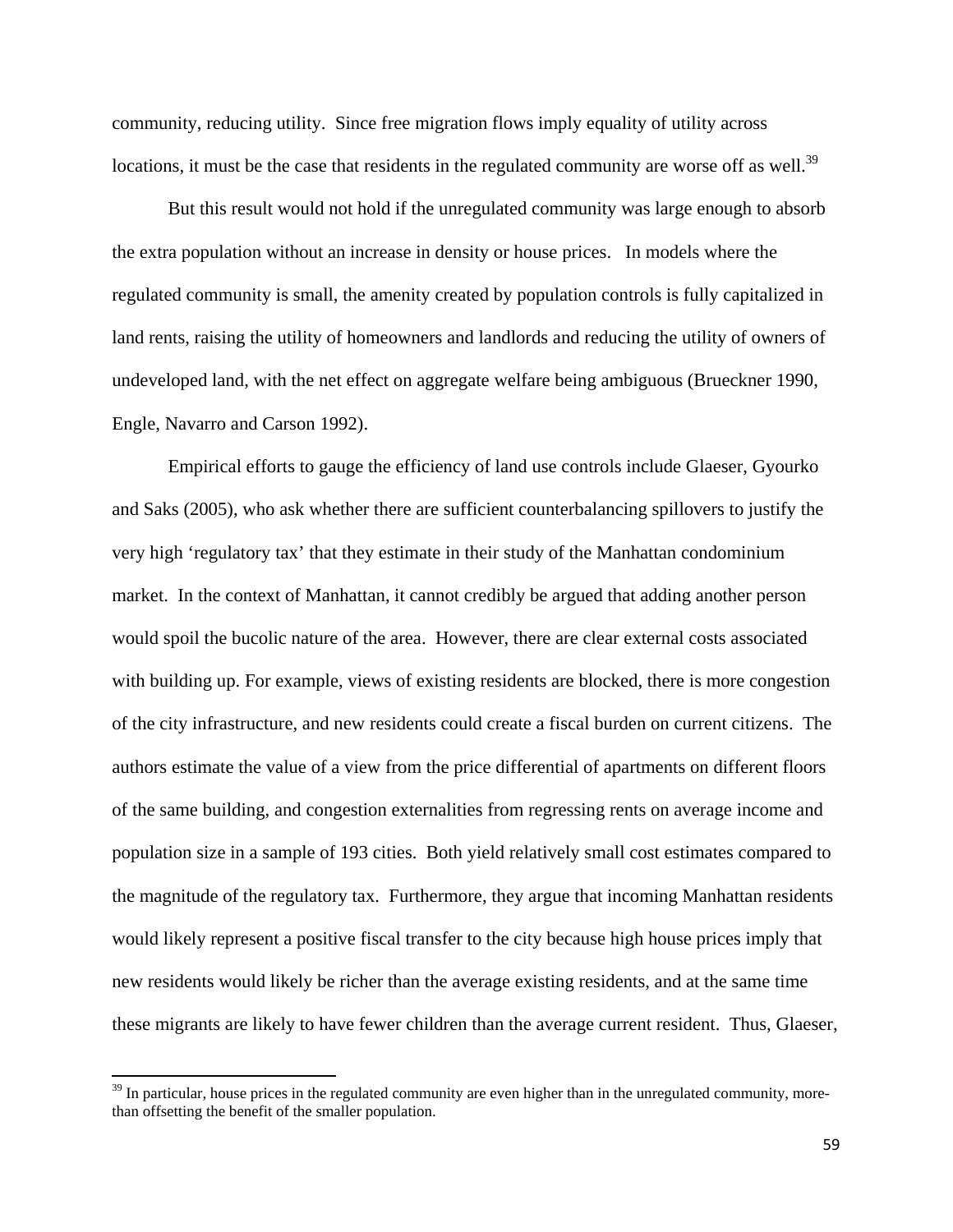Gyourko and Saks (2005) conclude that land use controls make the housing supply inefficiently tight in Manhattan.

A more recent and ambitious estimate of the welfare consequences of supply constraints is provided by Turner, Haughwout and van der Klaauw (2014). They bring much more data to bear on the question by combining property-level data on land sales from a major industry data provider (CoStar) with the WRLURI regulatory constraint measure and the 2006 National Land Use and Land Cover database. Ultimately, they are able to create a national data set, yet see fine geographic detail.

Conceptually, the authors show that the causal impact of regulation on land value is comprised of three effects: (a) an "own-lot effect" which reflects the cost of regulatory constraints on how land is used; (b) an "external effect" which reflects the value of regulation for owners of nearby land; and (c) a "supply effect" which reflects the effect of regulation on the supply of developable land. Their empirical strategy to identify each impact relies on discontinuities at the border between municipalities. Essentially, they compare sales prices of vacant land across municipal borders where the restrictiveness of regulation changes. The key identifying assumption is that mean differences in unobserved traits of land on each side of the relevant border are not correlated with differences in regulation across the same border. Turner, Haughwout and van der Klaauw (2014) argue that the exogenous nature of many borders and their ability to control for a wide variety of covariates helps ensure that assumption is not violated.

The authors report a statistically and economically large and negative "own-lot' effect. Land values are about one-third lower if local regulation as reflected in the WRLURI measure is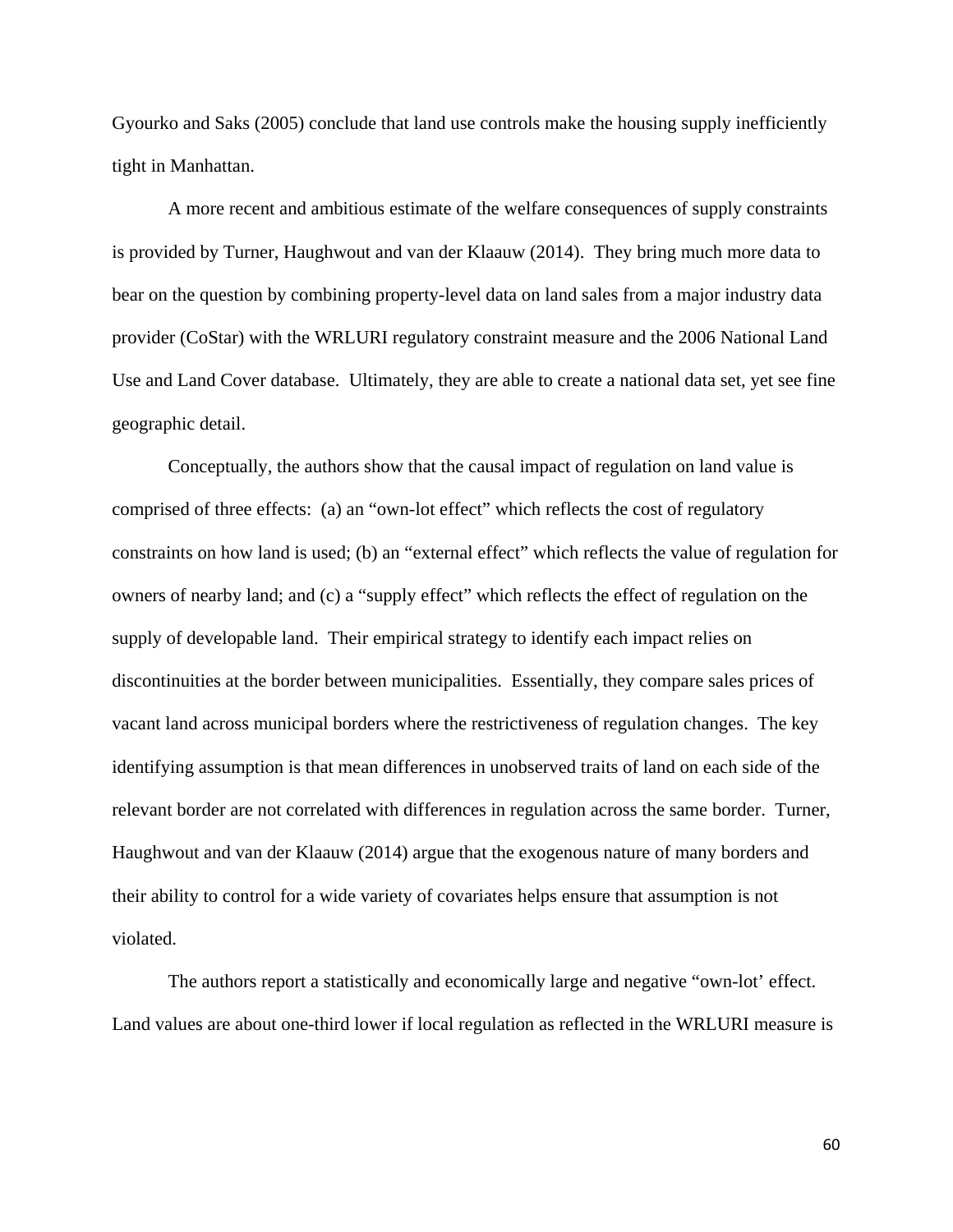one standard deviation higher.<sup>40</sup> The authors cannot reject that the 'external' component is zero, and the standard errors are small enough that they can conclude with high confidence that it could not be positive enough to counterbalance the 'own-lot' impact. They aslo find a modest reduction in the supply of developable land if the local regulatory environment is one standard deviation higher. In total, a one standard deviation increase in the index of regulation reduces land prices by 36 percent, so Turner, Haughout and van der Klaauw (2014) also conclude that welfare would be improved by relaxing land use regulation.

The study by Turner, Haughwout and van der Klaauw (2014) represents a major advance in our knowledge of and insight into the welfare consequences of local land use controls. However, their analysis is not the final word on the subject, as the authors clearly recognize. Their reliance on discontinuities at borders is a great strength in terms of econometric execution, but the estimated effects need not generalize to farther away land parcels, and much development occurs away from borders of already built up suburbs. Moreover, their analysis could underestimate the "external" benefit of regulation because it is based on comparing land prices within a few hundred meters, and the benefits of, say, reduced traffic and more open space might accrue to a much larger area.

With respect to this latter point, Cheshire and Sheppard (2002) analyze the welfare effects of regulation in a manner that allows them to include the more geographically-dispersed benefits. In a sample of homes for sale in Reading, England, they estimate a hedonic regression and expenditure share equation to determine the value that households place on limitations on

 $40$  The finding of a negative "own-lot" effect suggests that regulation prevents landowners from putting their land to its optimal use. However, not all constraints on the form of land development need make landowners worse off. Libecap and Lueck (2011) conclude that the Rectangular System of land demarcation raises land values substantially relative to the Metes and Bounds system, even though it constrains the shape of parcels. They argue that even though the Rectangular System is more constraining, it creates more secure and exchangeable property rights by reducing enforcement costs, trading costs, and coordination costs of infrastructure investment.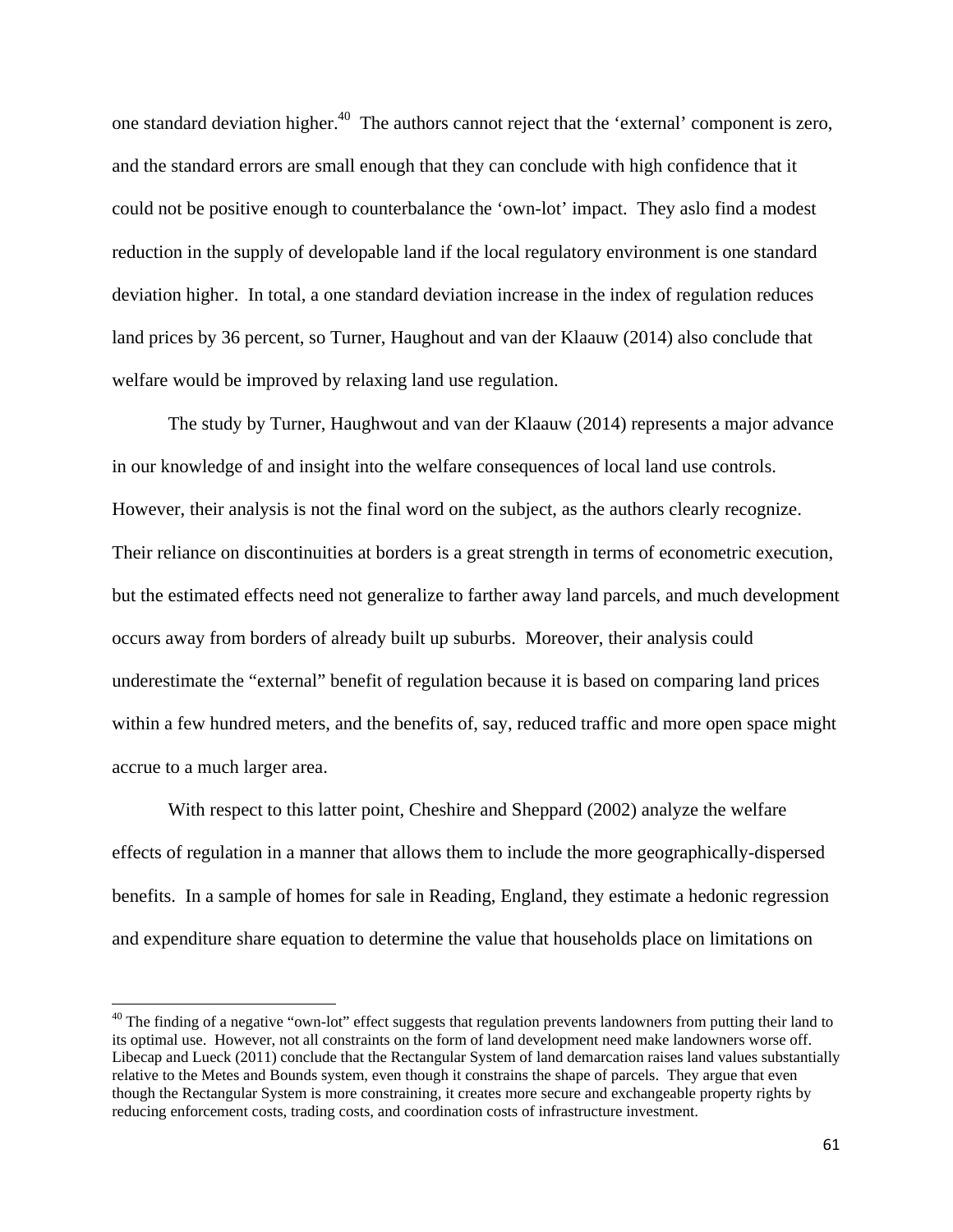industrial land use and the provision of open space, two key amenities generated by the local planning system in the area that they study. Although they estimate fairly substantial gross benefits from these amenities, in a calibration exercise they find that net welfare would be improved by relaxing land use regulation because the resulting reduction in house prices would outweigh the loss of amenities.<sup>41</sup> In particular, a modest relaxation would lead to an average increase in utility of 2 percent of household income, while a significant relaxation would result in an average increase of roughly 4 percent of income.

In summary, most models and empirical estimates suggest that regulation reduces aggregate welfare, on net. And the estimated effects are often economically large. Yet more remains to be done, particularly on measuring the benefits that regulation may impart to local residents. In addition, further research into precisely who benefits and who loses from regulation, as well as the welfare consequences of different types of regulation, would be incredibly useful.

# **VI. Conclusion**

Despite the rapidly growing body of research on the regulation of the housing supply, much is still unknown about its causes and effects. One reason for our imperfect understanding is that most empirical work is based on cross-sectional data. Since regulation is likely correlated with many unobserved characteristics of the local geography, population, and economic environment, it is difficult to estimate causal effects from a cross-section alone. Throughout this chapter, we have pointed out examples where panel data would allow for much cleaner analysis of both the causes and effects of regulation. However, panel data would be extremely costly to

 $41$  In a sample of homes in Florida, Ihlanfeldt (2009) also finds that land use planning increases the desirability of a community, in that a balanced-budget expansion in expenditures on comprehensive land use planning raises house prices.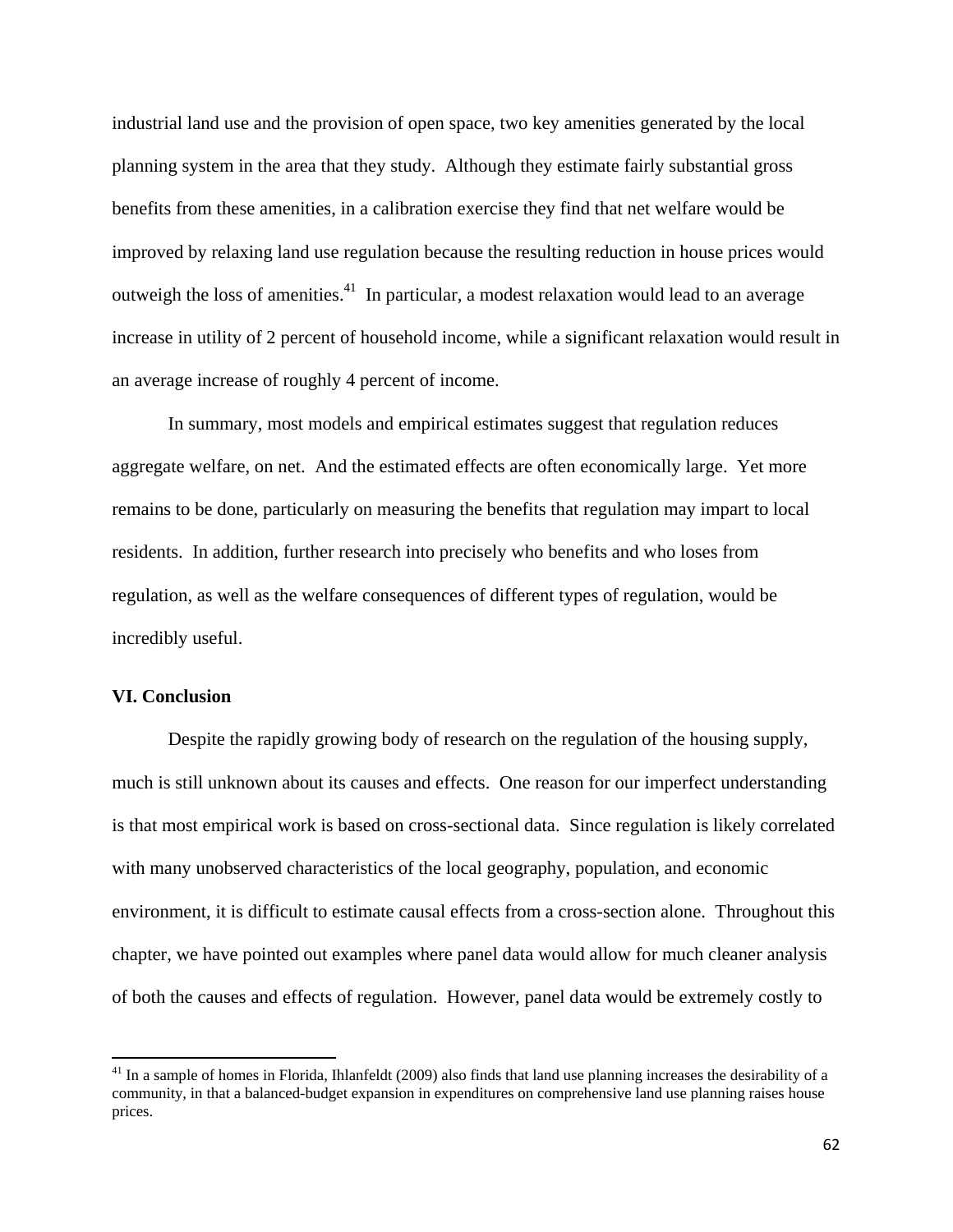collect because surveys must be very detailed in order to capture the wide variety of regulations that exist in different locations. In addition to more surveys, researchers should explore other readily-available data that might shed light on the degree of regulation. It would also be fruitful to think of creative instruments for regulation and the potential determinants of regulation, which would allow for better causal estimation without the use of panel data.

Another unsatisfying aspect of current data on housing supply regulation is that the vast majority of data are from the United States. One notable exception is Hilber and Vermeulen (2013), who use data for Local Planning Areas in England on the refusal rate of major residential projects and the fraction of major residential projects that are delayed over 13 weeks. Another is Sole-Olle and Viladecans-Marsal (2012) who use data on the amount of new land zoned for development by local municipal governments in Spain.<sup>42</sup> Also, Fu and Somerville  $(2001)$ analyze height restrictions in Shanghai. The chapter in this volume by Brueckner and Lall discusses the role of regulation in restricting the supply of affordable housing in developing countries. The lack of international evidence on regulation is particularly unfortunate because the US appears to be on one end of the spectrum in regards to the elasticity of housing supply. Caldera and Johansson (2013) estimate this elasticity for each of 21 OECD countries using a two-equation error correction model, and find that the U.S. has the most elastic supply. It also has the lowest average time required to obtain a building permit among these 21 countries. In general, they find that more elastic countries tend to have shorter periods of time required to obtain a permit.<sup>43</sup>

 $42$  Cheshire and Hilber (2008) use the indirect method proposed by Glaeser and Gyourko (2003) to examine supply restrictions for office space in 14 British and 8 continental European locations.

 $43$  A number of other studies have estimated the elasticity of housing supply for a smaller set of countries and compared them to qualitative assessments of the regulatory environment for residential construction. These studies include Vermeulen and Rouwendal (2007) for the Netherlands, Malzezzi and Maclennan (2001)for the UK and US, Mapezzi and Sa-aadu (1996) for Africa, Bertaud and Malpezzi (2001) for Malaysia, Green Malpezzi and Vandell (1994) for Korea, and Whitehead, Chiu, Tsenkova and Turner (2009) for the UK, Bulgaria, and China.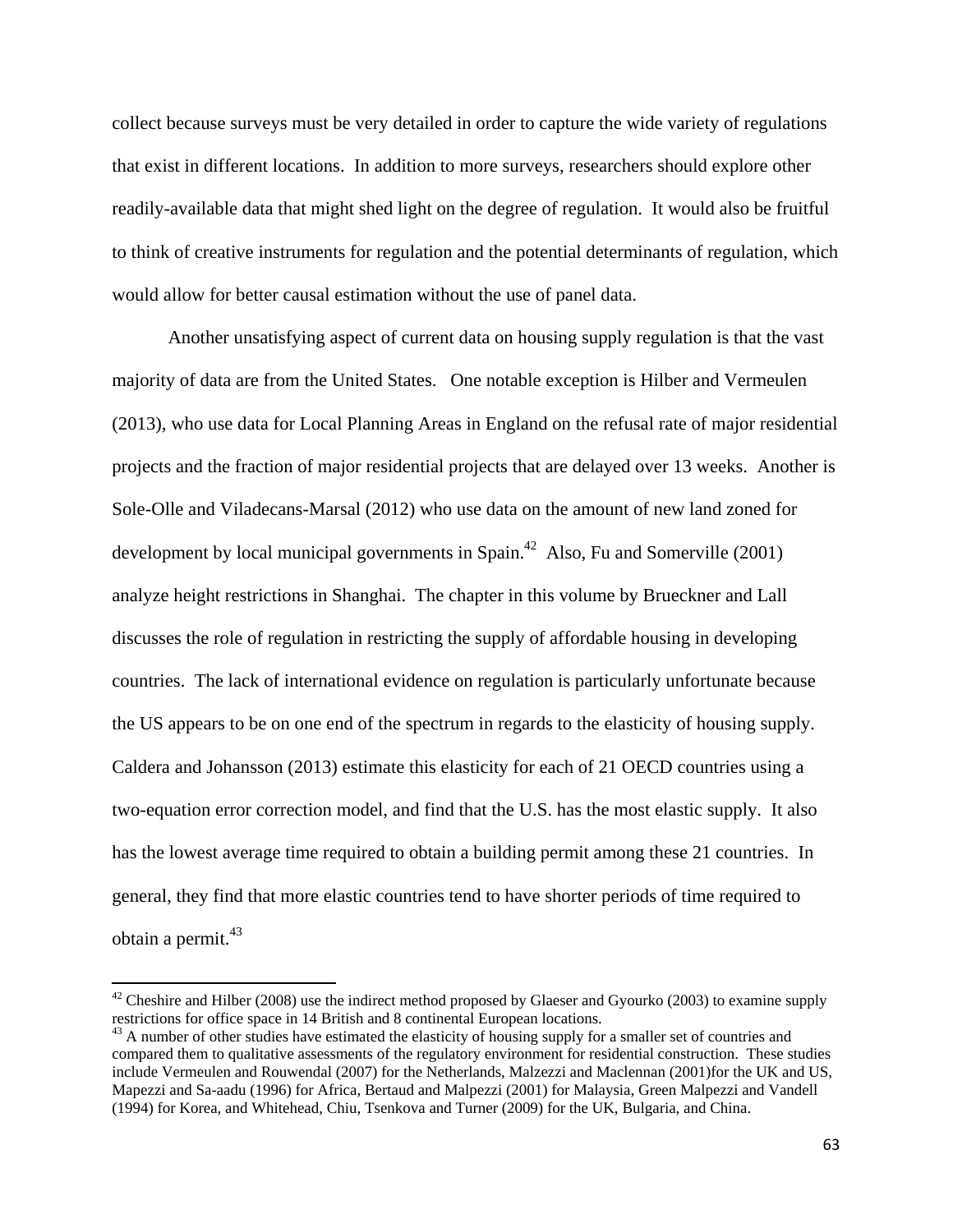Due to the difficulty of measuring regulation, theory on this topic tends to be much more advanced than empirical work. Yet there are still some gaps on the theoretical side as well. One such area is on the effects of developers and other pro-development participants in the local political process. Whereas a number of researchers have proposed models to explain the role of homeowners in the formation of regulation, much less attention has been devoted to the opposing forces. Another area that seems worthy of further theoretical work is the effect of regulation on homeownership. Many policymakers denounce housing supply regulation as an impediment to homeownership because it raises house prices. Yet simple theories of regulation would predict proportional increases in house prices and rents, leaving the incentives for homeownership unchanged. In fact, regulation might promote homeownership if it reduces the likelihood of nearby development that would negatively affect local house prices. We are not aware of any formal models on this topic, and such theory would be helpful in informing policy discussions.

In this article we have also highlighted a number of empirical puzzles that warrant further exploration. One is the lack of correlation between regulation and homeownership given the many models that predict homeowners to be strong supporters of regulation. Another dissonance in the literature is the correlation of regulation with past land use. When comparing locations within a single metropolitan area it seems that municipalities that were historically more densely built are less regulated today, at least in regards to allowed future density. But in a cross section of metropolitan areas locations with greater historical density are *more* regulated. A third is the fact that the most recent house price cycle was not larger in amplitude in markets with more regulation.

The vast majority of papers on the effects of regulation have focused on implications for the housing market, and in this chapter we have discussed effects on house prices, construction,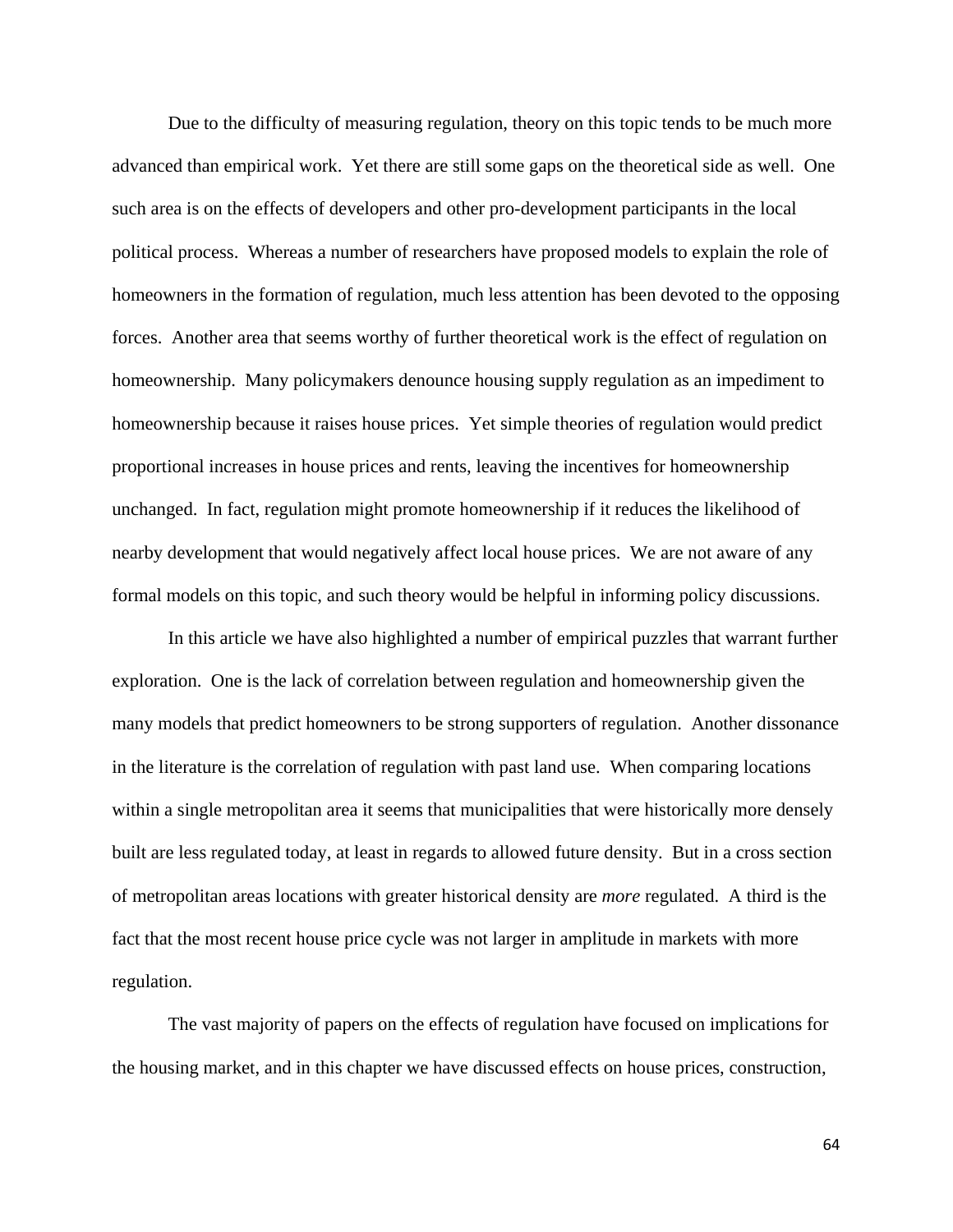the elasticity of housing supply, the volatility of house prices and construction, and urban form. We have also discussed effects beyond the housing market that include sorting of households by income and demographic characteristics, and effects on local labor markets. Yet regulation could potentially affect many other aspects of the economy as well. A few ideas that seem worth exploring include the effect of regulation on labor productivity and output given that restrictions on the housing supply affect the number and skill distribution of available workers, the effect of regulation on renovation expenditures as it might encourage households to remain in their current home rather than trading up to a newly-built home, and effects of regulation on access to credit by raising house prices and thereby boosting the wealth of homeowners.

We close with a few words about the welfare consequences of regulation. It is not obvious that regulation should reduce welfare, even if it raises housing costs, because many forms of regulation are designed to generate local amenities or mitigate negative externalities. However, most theoretical and empirical research has found that the costs of regulation outweigh the benefits by a substantial margin. Given this result, it might be somewhat puzzling that land use regulations are so ubiquitous. One possibility is that agents who do benefit from regulation have more influence in the local political process, leading to a result that benefits a few at the expense of the majority. Another possibility is that local policy makers and their constituents have an inflated view of the benefits or underestimate the costs. A third possibility is that researchers have been unable to measure the benefits of regulation adequately. Clearly, more research would be helpful to investigate the welfare effects of regulation, especially the distributional consequences and the interaction of these effects with the local political process.<sup>44</sup> With regulatory constraints on the housing supply continuing to proliferate and become stricter

<sup>&</sup>lt;sup>44</sup> Cheshire and Sheppard (2002) examine distributional effects, and find that regulation has a positive net cost for most of the households in their sample. But their sample is small and consists only of homeowners.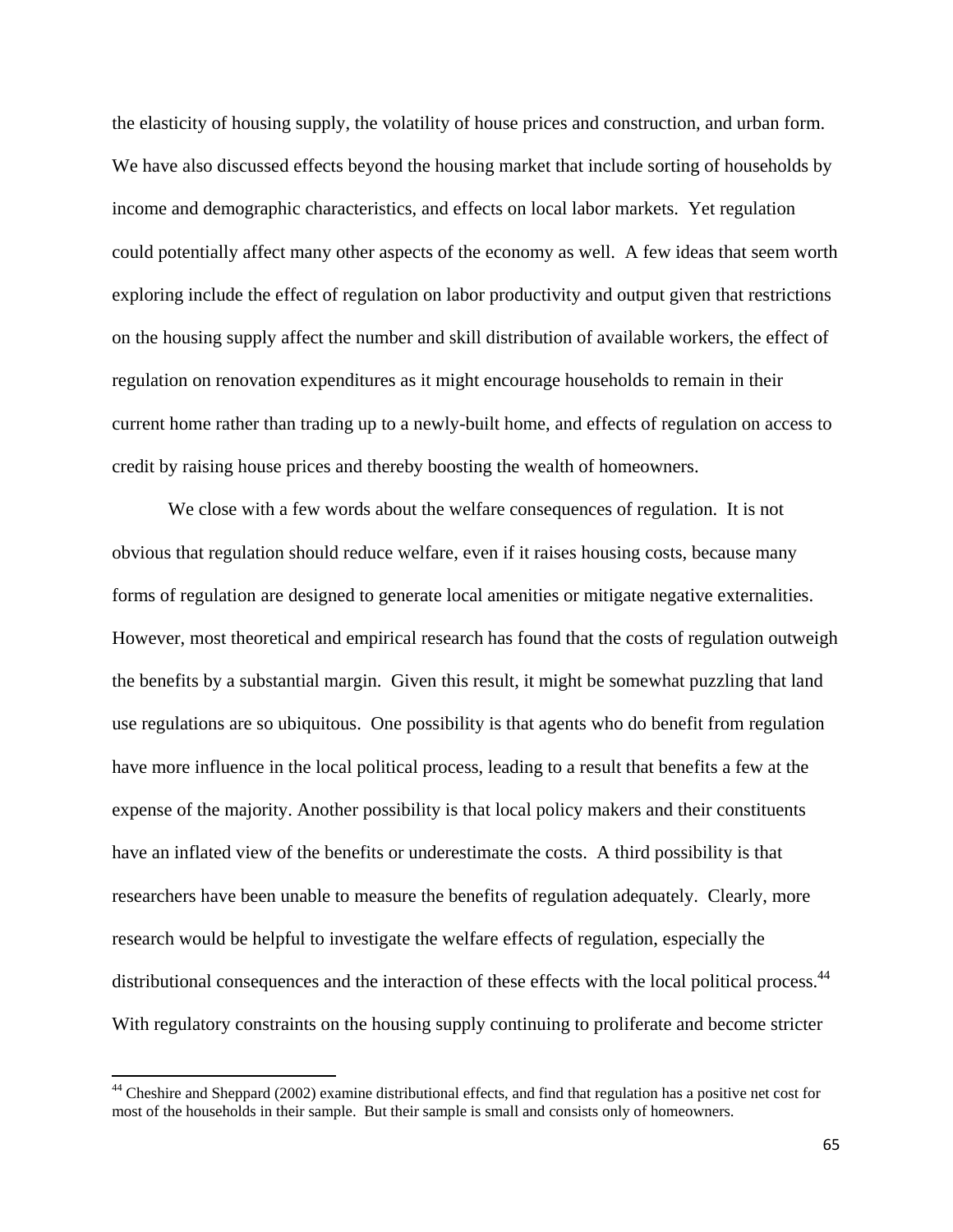over time, further research on all of the causes and consequences of these regulations is only becoming more important for improving our understanding of housing markets, local public finance, and the distribution of households and economic activity across space.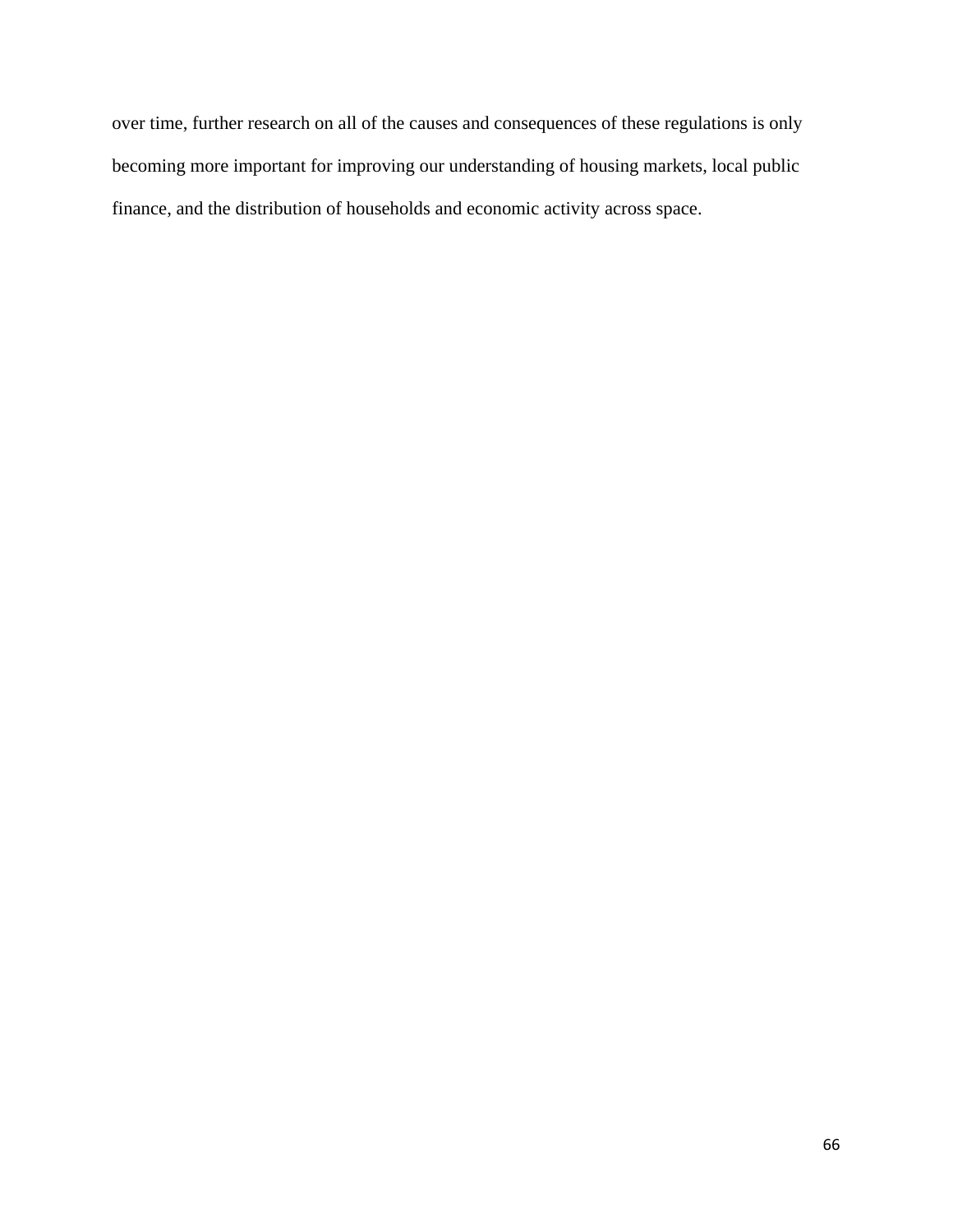# **References**

- Baldassare, Mark and William Protash (1982). "Growth Controls, Population Growth, and Community Satisfaction", *American Sociological Review*, Vol. 47, no. 3: 339-346.
- Barseghyan, Levon and Stephen Coate (2013). "Property Taxation, Zoning, and Efficiency: A Dynamic Analysis", *Cornell University*, Revised September 2013.
- Bartik, Timothy (1991). Who Benefits from State and Local Economic Development Policies? W.E. Upjohn Institute for Employment Research, Kalamazoo, MI.
- Bates, Laurie J. and Rexford E. Santerre (1994). "The Determinants of Restrictive Residential Zoning: Some Empirical Findings", *Journal of Regional Science*, Vol. 34, no. 2: 253-263.
- Bertaud, Alain and Stephen Malpezzi (2001). "Measuring the Costs and Benefits of Urban Land Use Regulation: A Simple Model with an Application to Malaysia", *Journal of Housing Economics*, Vol. 10: 393-418.
- Bertaud, Alain and Jan K. Brueckner (2005) "Analyzing Building-Height Restrictions: Predicted Impacts and Welfare Costs," *Regional Science and Urban Economics* 25: 109-125.
- Black, J. Thomas and James E. Hoben (1985) "Land Price Inflation and Affordable Housing." *Urban Geography* 6: 27-47.
- Blanchard, Olivier and Lawrence F. Katz. 1992. "Regional Evolutions." *Brookings Papers on Economic Activity* 1992: 1-61.
- Brooks, Leah and Byron Lutz (2012). "From Today's City to Tomorrow's City: An Empirical Investigation of Urban Land Assembly", *American Economic Journal: Economic Policy*. Revised November 2012.
- Brueckner, Jan K. (1990). "Growth Controls and Land Values in an Open City", *Land Economics*, Vol. 66 no. 3: 237-248.

\_\_\_\_\_\_\_\_\_\_\_\_\_\_\_ (1995). "Strategic Control of Growth in a System of Cities", *Journal of Public Economics*, Vol. 57: 393-416.

\_\_\_\_\_\_\_\_\_\_\_\_\_\_\_ (1997). "Infrastructure Financing and Urban Development: The Economics of Impact Fees", *AEA Papers and Proceedings*, Vol. 66: 383-407.

\_\_\_\_\_\_\_\_\_\_\_\_\_\_\_ (1998). "Testing for Strategic Interaction Among Local Governments: The Case of Growth Controls", *Journal of Urban Economics*, Vol. 44: 438-467.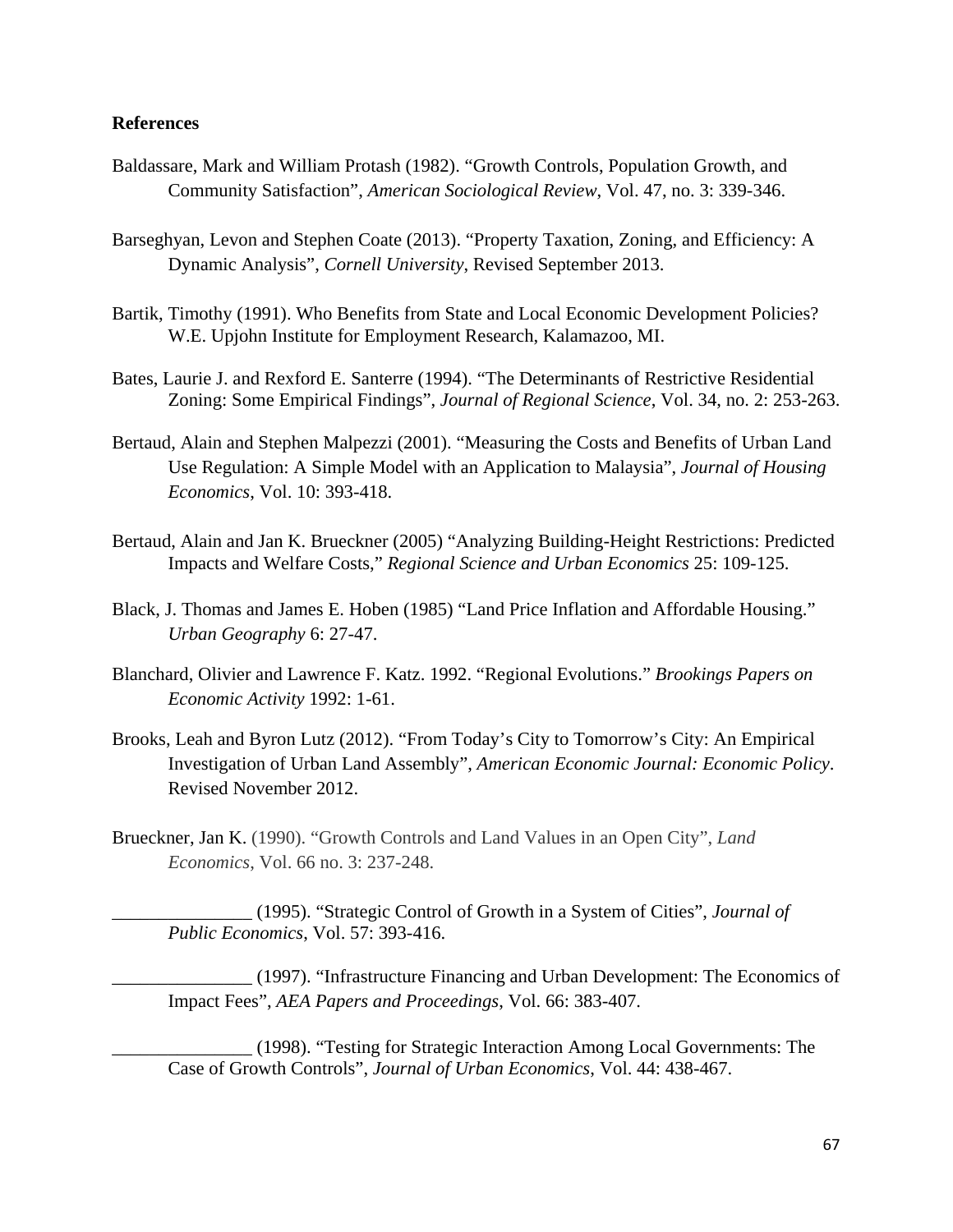\_\_\_\_\_\_\_\_\_\_\_\_\_\_\_ (2009). "Government Land Use Interventions: An Economic Analysis," in *Uran Land Markets: Improving Land Management for Successful Urbanization*, Somik V. Lall, Mila Freire, Belinda Yuen, Robin Rajack and Jean-Jacques Helluin eds. New York: Springer.

- Burge, Gregory and Keith Ihlanfeldt (2006a). "Impact Fees and Single-Family Home Construction", *Journal of Urban Economics*, Vol. 60: 284-306.
- Burge, Gregory and Keith Ihlanfeldt (2006b). "The Effects of Impact Fees on Multifamily Housing Construction", *Journal of Regional Science*, Vol. 46, no. 1: 5-23.
- Calabrese, Stephen, Dennis Epple and Richard Romano (2007). "On the Political Economy of Zoning", *Journal of Public Economics*, Vol. 91: 25-49.
- Caldera, Aida and Asa Johansson (2013). "The Price Responsiveness of Housing Supply in OECD Countries", *Journal of Housing Economics*, Vol. 22: 231-249.
- Cervero, Robert and Michael Duncan (2004). "Neighbourhood Composition and Residential Land Prices: Does Exclusion Raise or Lower Value?", *Urban Studies*, Vol. 41 no. 2 (February): 299-315.
- Chakraborty, Arnab, Gerrit-Jan Knapp, Doan Nguyen and Jung Ho Shin (2010). "The Effects of High-density Zoning on Multifamily Housing Construction in the Suburbs of Six U.S. Metropolitan Areas", *Urban Studies*, Vol. 47, no. 2: 437-451.
- Cheshire, Paul and Stephen Sheppard (2002). "The Welfare Economics of Land Use Planning", *Journal of Urban Economics*, Vol. 52: 242-269.
- Clark, Terry Nichols and Edward G. Goetz (1994). "The Antigrowth Machine" in *Urban Innovation: Creative Strategies for Turbulent Times*, Terry Nichols Clark, Ed. Thousand Oaks: SAGE Publications.
- Colwell, Peter and James Kau. (1982). "The Economics of Building Codes and Standards" in Resolving the Housing Crisis, M. Bruce Johnson (ed.). San Francisco: Pacific Institute for Public Policy Research.
- Courant, Paul. (1976). "On the Effects of Fiscal Zoning on Land and Housing Values", *Journal of Urban Economics*, no. 3: 88-94.
- Cunningham, Christopher. (2007). "Growth Controls, Real Options and Land Development", *Review of Economics and Statistics*, Vol. 89, no. 2: 343-58.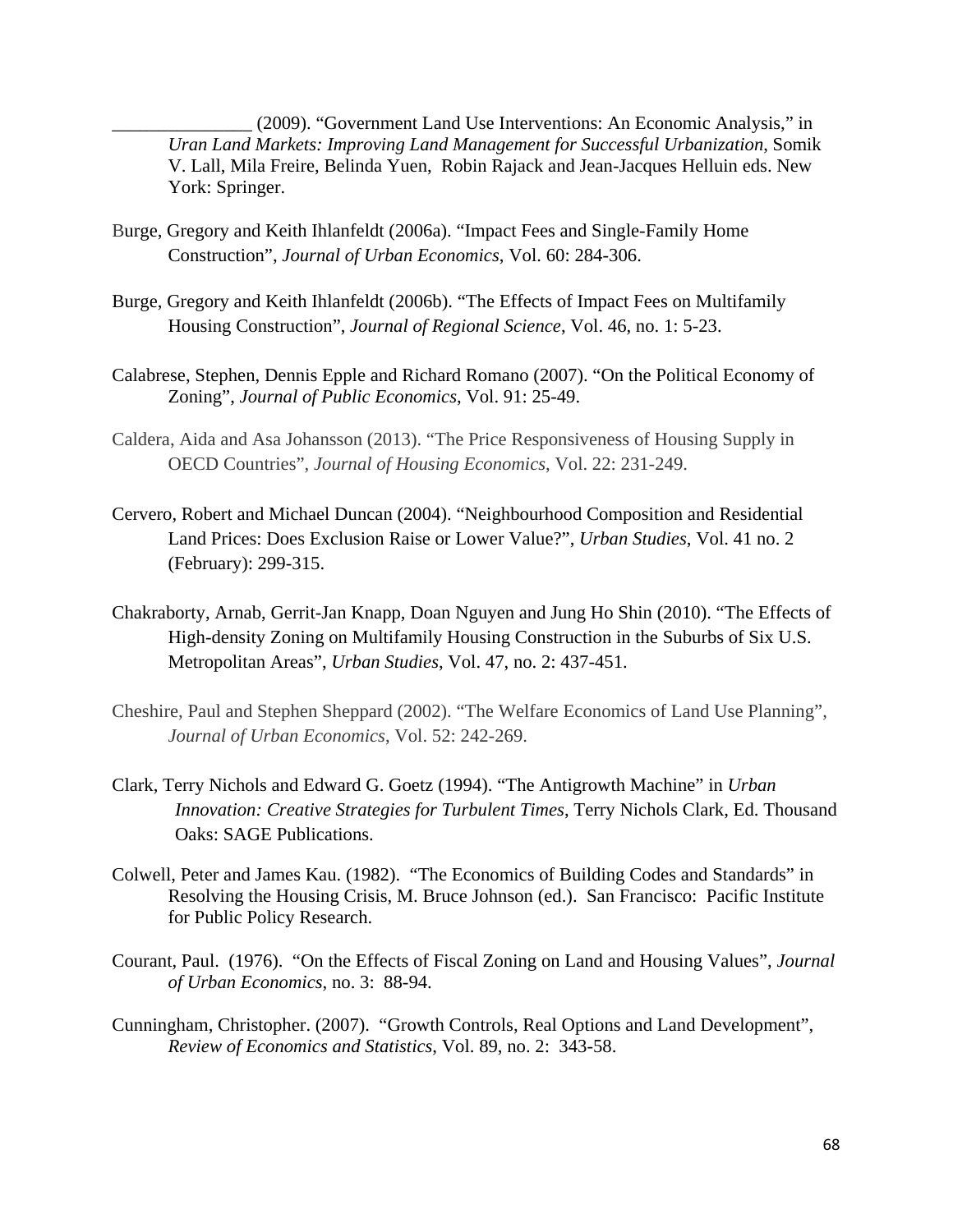- Davidoff, Thomas (2013). "Supply Elasticity and the Housing Cycle of the 2000s", *Real Estate Economics*, Vol. 41, no. 4: 793-813.
- Davis, Morris and Jonathon Heathcote. (2004). "The Price and Quantity of Residential Land in the United States", Discussion Paper No. 2004-37, Board of Governors of the Federal Reserve System, Finance and Economics.
- Davis, Morris A. and Michael G. Palumbo (2008). "The Price of Residential Land in Large US Cities", *Journal of Urban Economics*, Vol. 63: 352-384.
- Donovan, Todd and Max Neiman (1995). "Local Growth Control Policy and Changes in Community Characteristics", *Social Science Quarterly,* Vol. 76, no. 4: 780-793.
- Downs, Anthony (1973) *Opening Up the Suburbs: An Urban Strategy for America* new Haven: Yale University Press.
- Dubin, Jeffrey A., D. Roderick Kiewiet and Charles Noussair (1992) "Voting on Growth Control Measures: Preferences and Strategies" *Economics and Politics* 4: 191-213.
- Ellickson, Robert (1977). "Suburban Growth Controls: An Economic and Legal Analysis", *Yale Law Journal*, Vol. 86 (January): 385-511.
- Engle, Robert, Peter Navarro and Richard Carson (1992). "On the Theory of Growth Controls," J*ournal of Urban Economics* 32: 269-283.
- Epple, Dennis, Thomas Romer and Radu Filimon (1988). "Community Development with Endogenous Land Use Controls", *Journal of Public Economics*, Vol. 35: 133-162.
- Evenson, Bengte and William C. Wheaton (2002). "Why Local Governments Impose Land-Use Regulations." Mimeo.
- Evenson, Bengte, William C. Wheaton (2003). "Local Variation in Land Use Regulations [with Comments]", *Brookings-Wharton Papers on Urban Affairs: 2013*, pp. 221-260.
- Fischel, William A. (1985). *The Economics of Zoning Laws: A Property Rights Approach to American Land Use Controls*. Baltimore: John Hopkins University Press.

\_\_\_\_\_\_\_\_\_\_\_\_\_\_\_ (1992). "Property Taxation and the Tiebout Model: Evidence from the Benefit View of Zoning and Voting", *Journal of Economic Literature*, Vol. 30, no. 1: 171-177.

\_\_\_\_\_\_\_\_\_\_\_\_\_\_\_ (2001). *The Homevoter Hypothesis*, Cambridge, MA: Harvard University Press.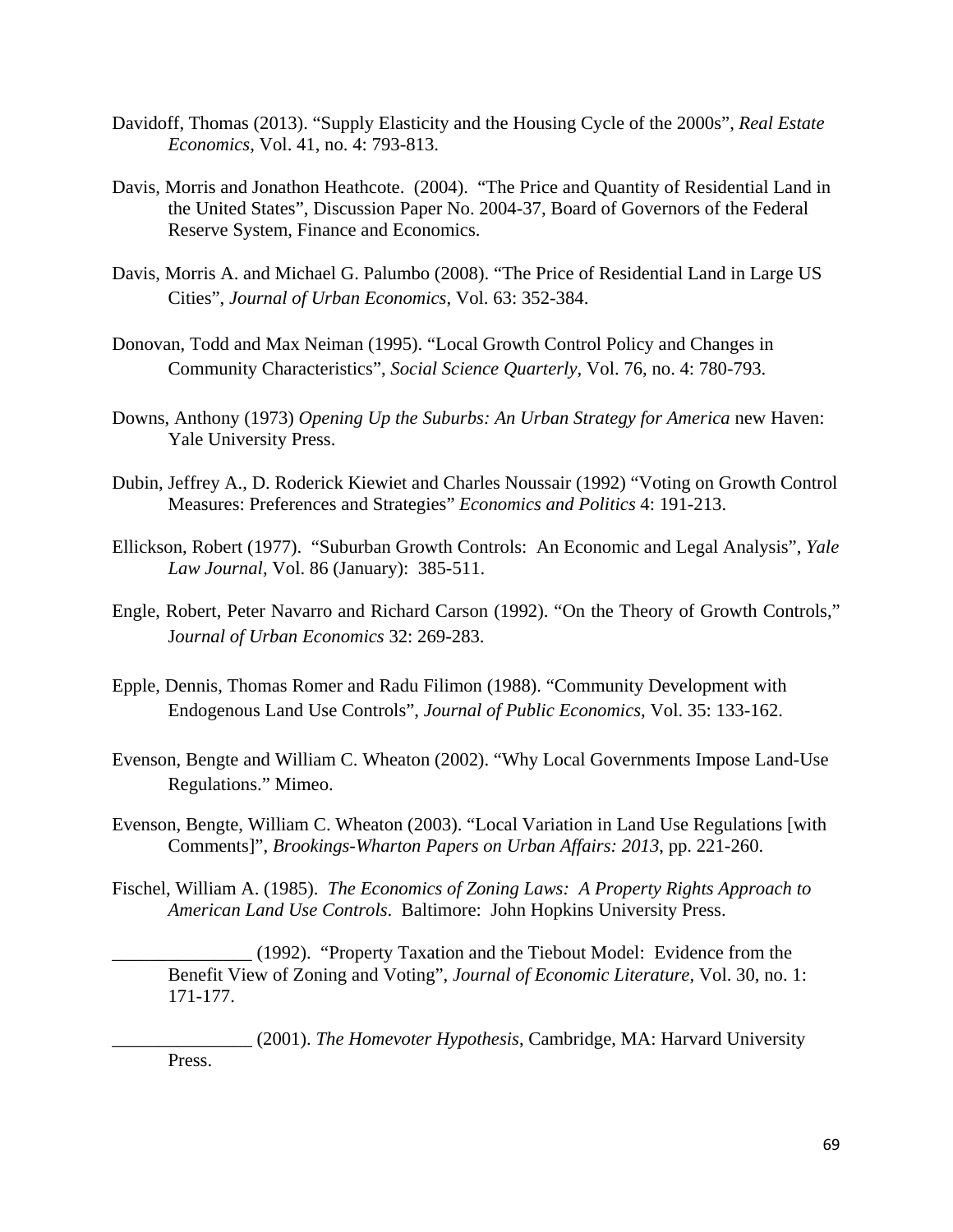\_\_\_\_\_\_\_\_\_\_\_\_\_\_\_ (2004). "An Economic History of Zoning and a Cure for its Exclusionary Effects", *Urban Studies*, Vol. 41, no. 2 (February): 317-340.

\_\_\_\_\_\_\_\_\_\_\_\_\_\_\_\_ (2008). "Political Structure and Exclusionary Zoning: Are Small Suburbs the Big Problem?" *Fiscal Decentralization and Land Policies,* Gregory K. Ingram and Yu-Hung Hong, eds. Cambridge, MA: Lincoln Institute of Land Policy.

- Foster, David and Anita A. Summers (2005). "Current State Legislative and Judicial Profiles on Land-Use Regulations in the U.S." Wharton Real Estate Center Working Paper No. 512. Philadelphia: The Wharton School, University of Pennsylvania.
- Frieden, Bernard. (1979). "A New Regulation Comes to Suburbia", *Public Interest*, No. 55 (Spring): 15-27.
- Fu, Yuming and C. Tsuriel Somerville (2001). "Site Density Restrictions: Measurement and Empirical Analysis", *Journal of Urban Economics*, Vol. 49: 404-423.
- Ganong, Peter and Daniel Shoag (2013). "Why Has Regional Income Convergence in the U.S. Declined?", HKS Working Paper No. RWP12-028. Available at SSRN: http://ssrn.com/abstract=2081216.
- Geshkov, Marin V. and Joseph S. DeSalvo (2012). "The Effect of Land-use Controls on the Spatial Size of U.S. Urbanized Areas", *Journal of Regional Science*, Vol. 52, no. 4: 648- 675.
- Glaeser, Edward L. and Joseph Gyourko (2003). "The Impact of Building Restrictions on Housing Affordability", *FRBNY Economic Policy Review*, June 2013: 21-39.
- Glaeser, Edward L., Joseph Gyourko and Albert Saiz (2008). "Housing Supply and Housing Bubbles", *Journal of Urban Economics*, Vol. 64: 198-217.
- Glaeser, Edward L., Joseph Gyourko and Raven E. Saks. (2005). "Why is Manhattan So Expensive? Regulation and the Rise in Housing Prices", *Journal of Law and Economics*, Vol. 48 no. 2 (October): 331-369.
- Glaeser, Edward L., Joseph Gyourko and Raven E. Saks (2006). "Urban Growth and Housing Supply", *Journal of Economic Geography*, Vol. 6: 71-89.
- Glaeser, Edward, Jenny Schuetz and Bryce Ward. (2006). "Regulation the Rise of Housing Prices in Greater Boston", Pioneer Institute for Public Policy Research Policy Brief PB-2006-1.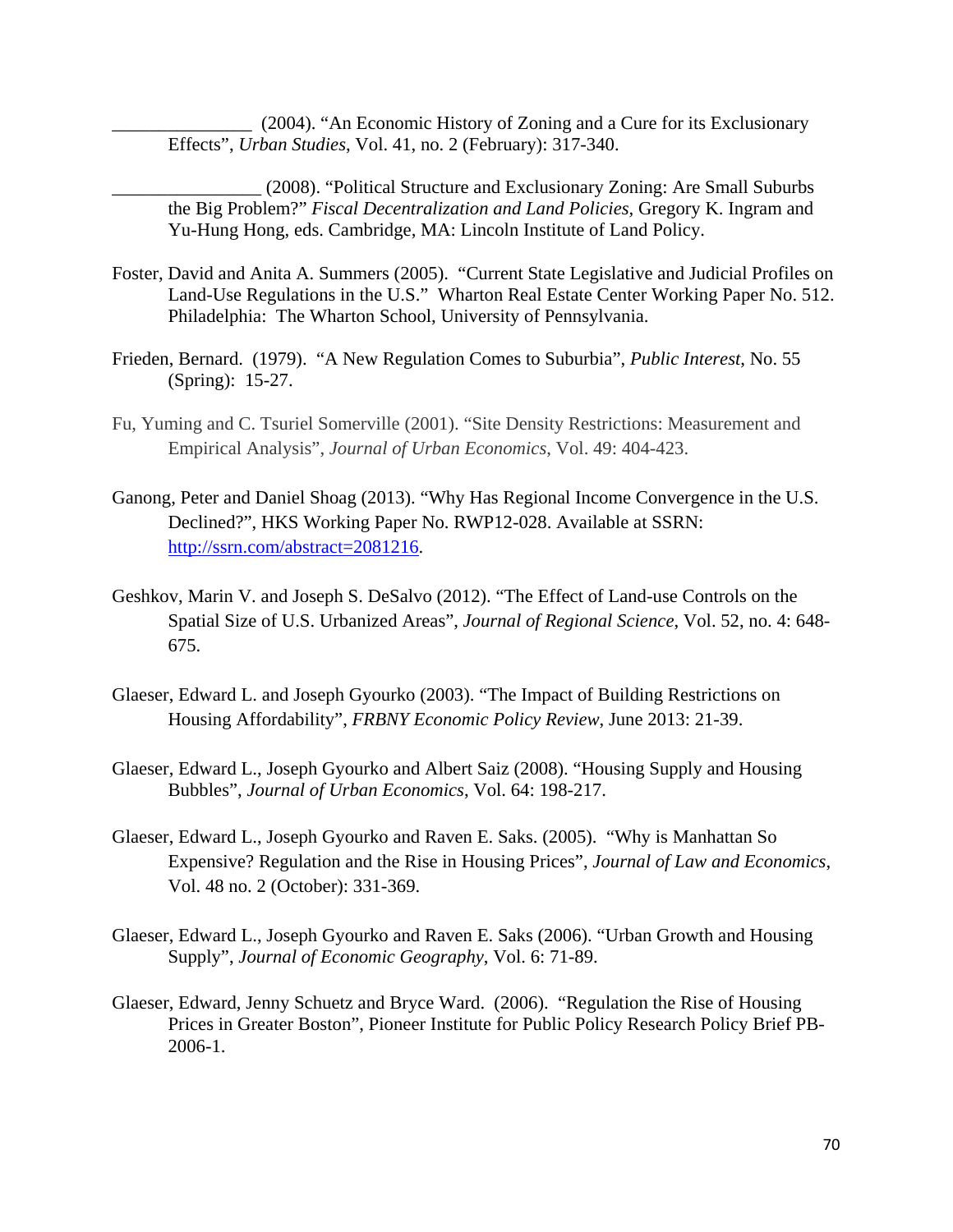- Glaeser, Edward and Bryce Ward. (2009). "The Causes and Consequences of Land Use Regulation: Evidence from Greater Boston", *Journal of Urban Economics*, Vol. 65, no. 3: 265-278.
- Glickfeld, Madelyn and Ned Levine (1992) *Regional Growth—Local Reaction: the Enactment and Effects of Local Growth Controla dn Management Measures in California*. Cambridge MA: Lincoln Institute of Land Policy.
- Green, Richard K., Stephen Malpezzi and Stephen K. Mayo (2005). "Metropolitan-Specific Estimates of the Price Elasticity of Supply of Housing, and Their Sources", *AEA Papers and Proceedings*, Vol. 95 no. 2 (May): 334-339.
- Green, Richard K., Steven Malpezzi and Kerry Vandell (1994). "Urban Regulations and the Price of Land and Housing in Korea", *Journal of Housing Economics*, Vol. 3: 330-356.
- Gyourko, Joseph, Christopher Mayer and Todd Sinai (2013). "Superstar Cities". *American Economic Journal-Economic Policy*, Vol. 5, no. 4: 167-199
- Gyourko, Joseph and Albert Saiz (2006). "Construction Costs and the Supply of Housing Structure", *Journal of Regional Science*, Vol. 46, no. 6 (October): 627-660.
- Gyourko, Joseph, Albert Saiz and Anita A. Summers (2008). "A New Measure of the Local Regulatory Environment for Housing Markets: The Wharton Residential Land Use Regulatory Index", Urban Studies, Vol. 45, no. 3: 693-721.
- Gyourko, Joseph and Richard Voith (2002). "Capitalization of Federal Taxes, the Relative Price of Housing, and Urban Form: Density and Sorting Effects" *Regional Science and Urban Economics* 32: 673-690.
- Hamilton, Bruce (1978). "Zoning and the Exercise of Monopoly Power", *Journal of Urban Economics*, no. 5: 116-30.
- Harter-Dreiman, Michelle (2004). "Drawing Inferences About Housing Supply Elasticity from House Price Responses to Income Shocks", *Journal of Urban Economics*, Vol. 55: 316- 337.
- Helsley, Robert W. and William C. Strange (1995). "Strategic Growth Controls", *Regional Science and Urban Economics*, Vol. 25: 435-460.
- Hilber, Christian A.L. and Frederic Robert-Nicoud (2013). "On the Origins of Land Use Regulations: Theory and Evidence from US Metro Areas", *Journal of Urban Economics*, Vol. 75: 29-43.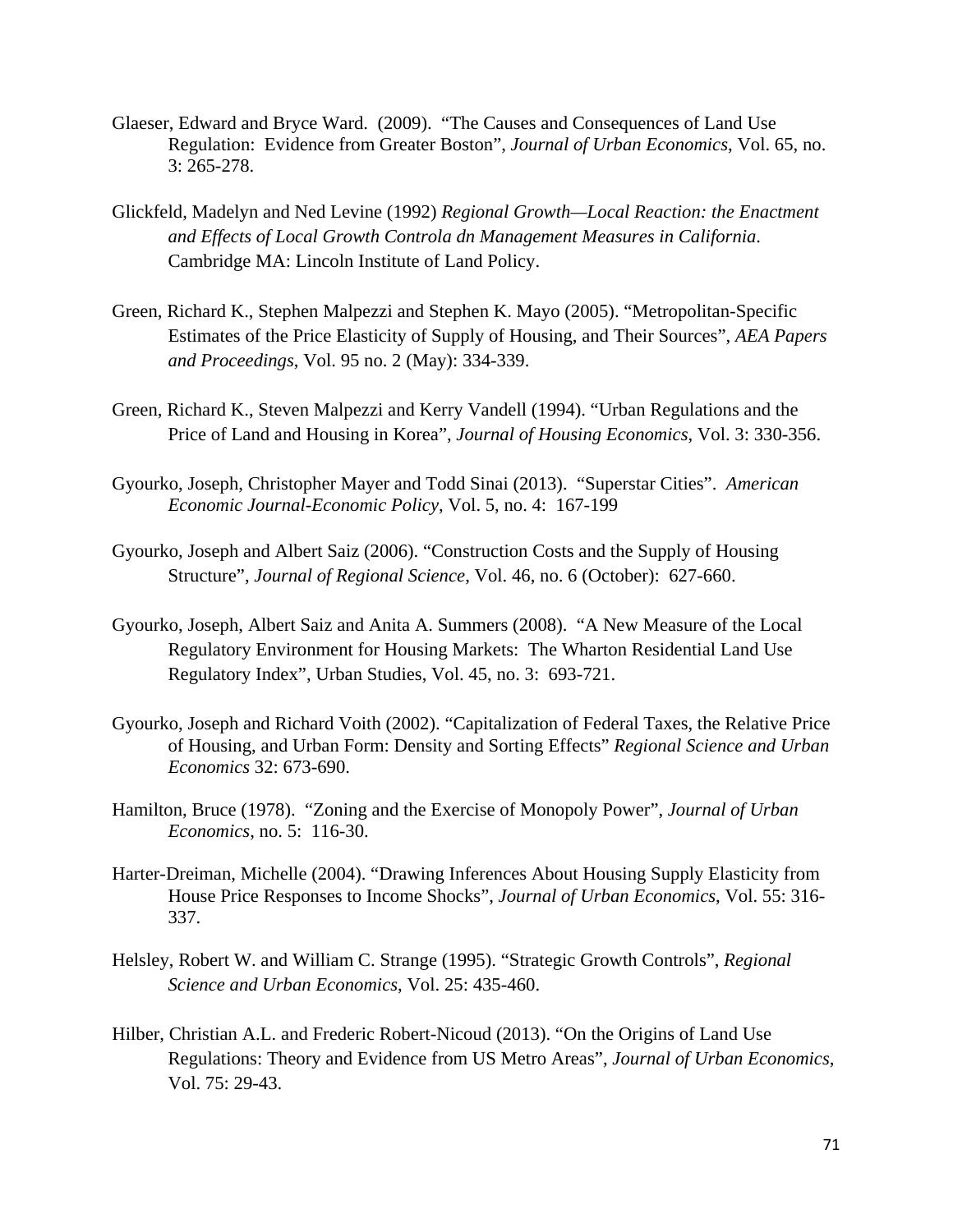- Hilber, Christian A.L., Rouwendal, Jan and Vermeulen, Wouter (2008). "Local Economic Conditions and the Nature of New Housing Supply", Paper presented to the European Real Estate Society Conference, Krakow. Preliminary draft of second version, November  $14^{\text{th}}$ , 2008.
- Hilber, Christian A.L. and Wouter Vermeulen (2013). "The Impact of Supply Constraints on House Prices in England", Version: July 24, 2013.
- Ihlanfeldt, Keith R. (2004). "Introduction: Exclusionary Land-use Regulations", *Urban Studies*, Vol. 41, no. 2: 255-259.

(2007). "The Effect of Land Use Regulation on Housing and Land Prices", *Journal of Urban Economics*, Vol. 61: 420-435.

- \_\_\_\_\_\_\_\_\_\_\_\_\_\_\_\_. (2009). "Does Comprehensive Land-Use Planning Improve Cities?", *Land Economics*, Vol. 85 no. 1: 74-86.
- Jackson, Kristoffer (Kip) (2014). "Do Land Use Regulations Stifle Residential Development? Evidence from California Cities", *Journal of Urban Economics*, Manuscript Number: YJUEC-D-14-00018.
- Kahn, Matthew E., Ryan Vaughn and Jonathan Zasloff (2010). "The Housing Market Effects of Discrete Land Use Regulations: Evidence from the California Coastal Boundary Zone", *Journal of Housing Economics*, Vol. 19: 269-279.
- Katz, Lawrence and Kenneth Rosen (1987). "The Interjurisdictional Effects of Growth Controls on Housing Prices", *Journal of Law and Economics*, Vol. 30, (April): 149-160.
- Lenon, MaryJane, Sajal K. Chattopadhyay and Dennis R. Heffley (1996). "Zoning and Fiscal Interdependencies", *Journal of Real Estate Finance and Economics*, Vol. 12: 221-234.

Levine, Ned. (1999). "The Effects of Local Growth Controls on Regional Housing Production and Population Redistribution in California", *Urban Studies*, Vol. 36, no. 12: 2047-2068.

- Libecap, Gay D. and Dean Lueck (2011). "The Demarcation of Land and the Role of Coordination Property Insitutions", *Journal of Political Economy*, Vol. 119 no. 3: 426- 467.
- Linneman, Peter, Anita A. Summers, Nancy Brooks and Henry Buist. (1990). "The State of Local Growth Management". Wharton Real Estate Center Working Paper No. 81. The Wharton School, University of Pennsylvania.
- Logan, John R., and Min Zhou (1990) "The Adoption of Growth Controls in Suburban Communities," *Social Science Quarterly* 71: 118-129.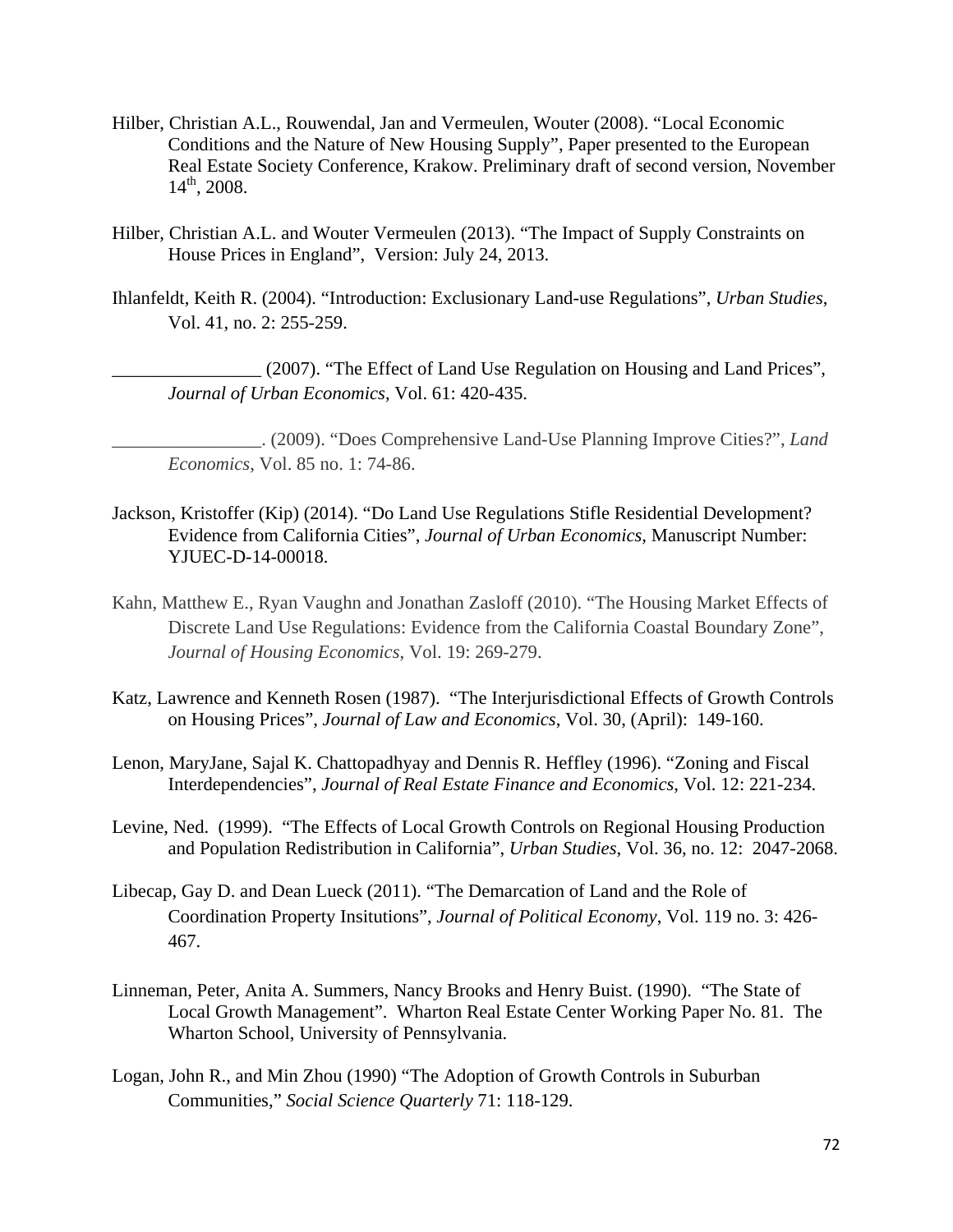- Lutz, Byron (forthcoming). "Quasi-Experimental Evidence on the Connection Between Property Taxes and Residential Capital Investment", *American Economic Journal: Economic Policy*. Revised January 13, 2014.
- Lynch, Allen K. and David W. Rasmussen (2004). "Proximity, Neighbourhood and the Efficacy of Exclusion", *Urban Studies*, Vol. 41 no. 2 (February): 285-298.
- Malpezzi, Stephen (1996) "Housing Prices, Externalities, and Regulation in U.S. Metropolitan Areas" *Journal of Housing Research* 7: 209-241.
- Malpezzi, Stephen and Duncan Maclennan (2001). "The Long-Run Price Elasticity of Supply of New Residential Construction in the United States and the United Kingdom", *Journal of Housing Economics*, Vol. 10: 278-306.
- Malpezzi, Stephen and J. Sa-Aadu (1996). "What Have African Housing Policies Wrought?", *Real Estate Economics*, Vol. 24 no.2: 133-160.
- Malpezzi, Stephen and Susan M. Wachter (2005). "The Role of Speculation in Real Estate Cycles", *Journal of Real Estate Literature*, Vol. 13, No. 2: 143-164.
- Mayer, Christopher J. and C. Tsuriel Somerville (2000). "Land Use Regulation and New Construction", *Regional Science and Urban Economics*, Vol. 30: 639-662.
- McDonald, John F. (1995). "Houston Remains Unzoned", *Land Economics*, Vol. 71, no. 1: 137- 140.
- McDonald , John F. and Daniel P. McMillen (2004). "Determinants of Suburban Development Controls: A Fischel Expedition," *Urban Studies* 41: 341-361.
- McFarlane, Alistair (1999). "Taxes, Fees, and Urban Development", *Journal of Urban Economics*, Vol. 46: 416-436.
- McMillen, Daniel P. and John F. McDonald (1991). "Urban Land Value Function With Endogenous Zoning", *Journal of Urban Economics*, Vol. 29: 14-27.
- Mills, Edwin S. (2005). "Why Do We Have Urban Density Controls?", *Real Estate Economics*, Vol. 33, no. 3: 571-585.
- Molotch, Harvey (1976). "The City as a Growth Machine: Toward a Political Economy of Place", *American Journal of Sociology*, Vol. 82, no. 2: 309-332.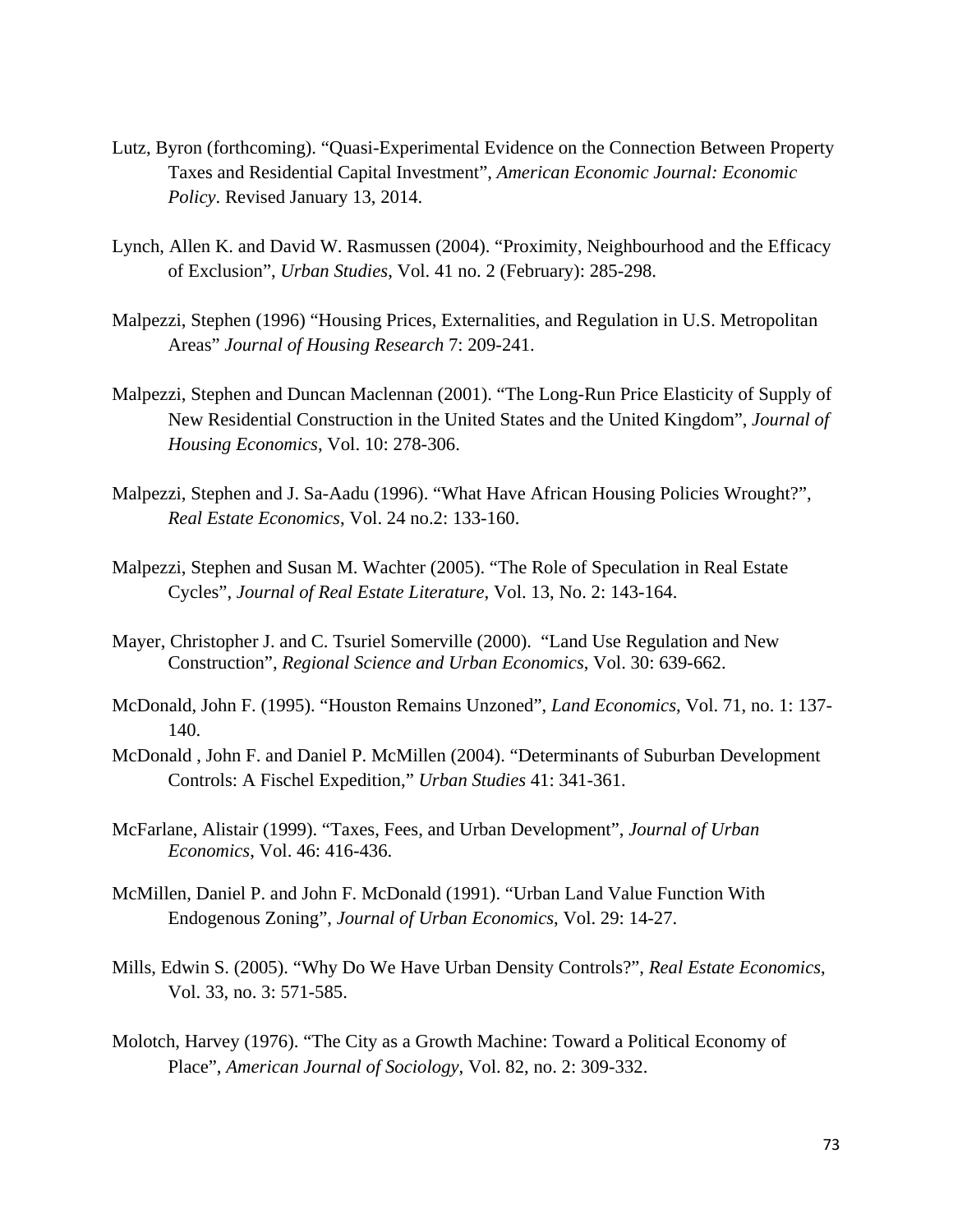- Neiman, Max (1980). "Zoning Policy, Income Clustering and Suburban Change", *Social Science Quarterly*, Vol. 61: 666-675.
- Nelson, Arthur C., Casey J. Dawkins and Thomas W. Sanchez (2004). "Urban Containment and Residential Segregation: A Preliminary Investigation", *Urban Studies*, Vol. 41, no. 2: 423-439.
- Nichols, Joseph B., Stephen D. Oliner and Michael R. Mulhall (2013). "Swings in Commercial and Residential Land Prices in the United States", *Journal of Urban Economics*, Vol. 72: 57-76.
- Noam, Eli M. (1983). "The Interaction of Building Codes and Housing Prices", *AREUEA Journal*, Vol. 10: 394-404.
- Ortalo-Magne, Francois and Andrea Prat (2014). "On the Political Economy of Urban Growth: Homeownership versus Affordability", *American Economic Journal: Microeconomics*, Vol. 6, no. 1: 154-181.
- Oster, Sharon and John Quigley (1977). "Regulatory Barriers of the Diffusion of Innovation: Some Evidence from Building Codes", *Bell Journal of Economics*, Vol. 8: 361-xxx.
- Paciorek, Andrew (2013). "Supply Constraints and Housing Market Dynamics", *Journal of Urban Economics*, Vol. 77: 11-29.
- Pasha, Hafiz A. (1992) "Comparative Statics Analysis of Density Controls" *Journal of Urban Economics* 32: 284-298.
- Pendall, Rolf (2000). "Local Land Use Regulation and the Chain of Exclusion", *APA Journal*, Vol. 66, no.2 (Spring): 125-142.
- Pendall, Rolf, Robert Puentes and Jonathan Martin. (2006). "From Traditional to Reformed: A Review of Land Use Regulations in the Nation's 50 Largest Metropolitan Areas". Metropolitan Policy Program, The Brookings Institution.
- Pogodzinski, J.M. and Tim R. Sass (1994). "The Theory and Estimation of Endogenous Zoning", *Regional Science and Urban Economics*, Vol. 24: 601-630.
- Pollakowski, Henry O. and Susan M. Wachter (1990). "The Effects of Land-Use Constraints on Housing Prices", *Land Economics*, Vol. 66 no. 3 (August): 315-324.
- Quigley, John M. and Steven Raphael (2005). "Regulation and the High Cost of Housing in California", *AEA Papers and Proceedings*, Vol. 95, no. 2 (May): 323-328.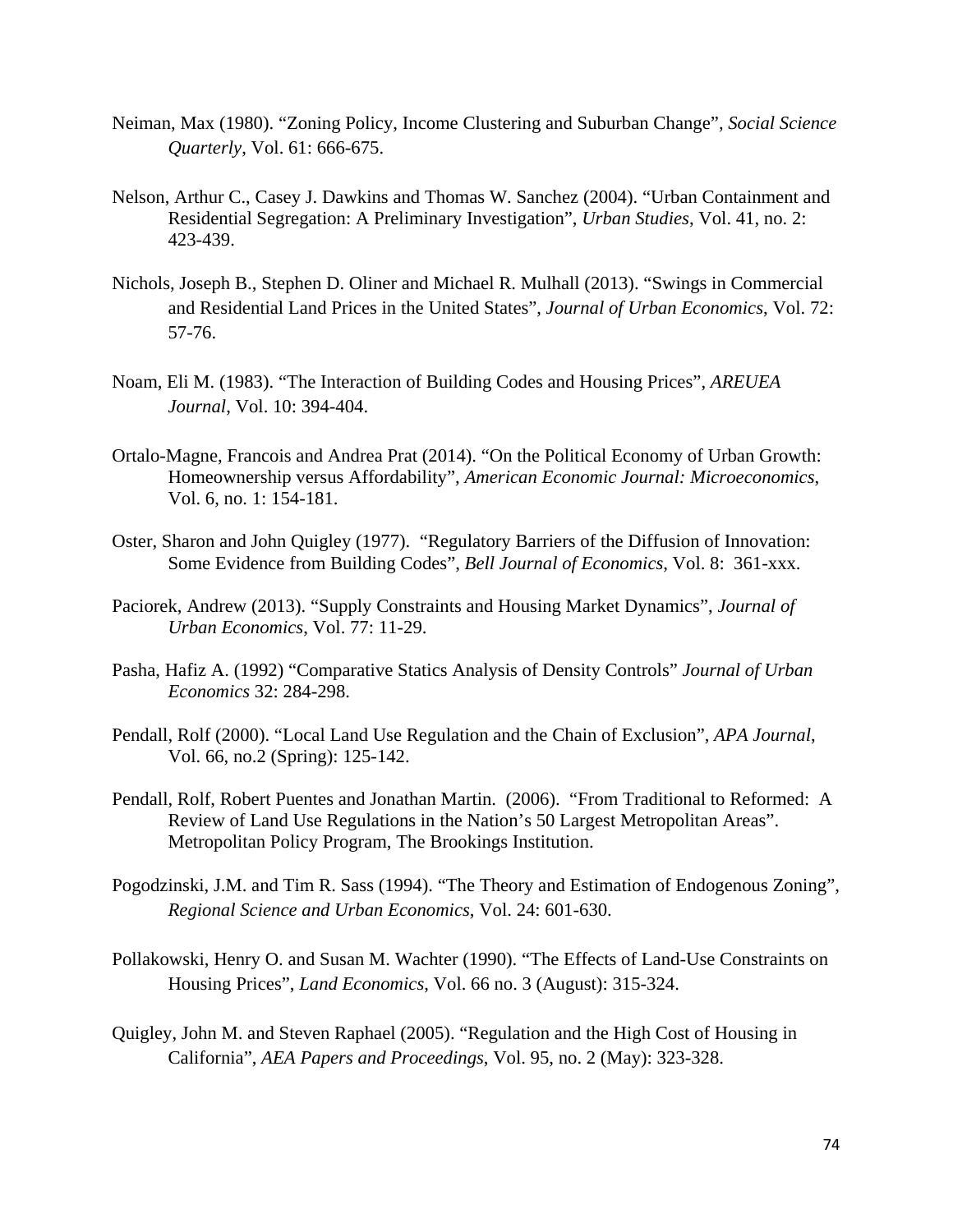- Quigley, John M., Steven Raphael and Larry A. Rosenthal (2004). "Local Land-use Controls and Demographic Outcomes in a Booming Economy", *Urban Studies*, Vol. 41, no. 2: 389- 421.
- Quigley, John and Larry Rosenthal. (2005). "The Effects of Land Regulation on the Price of Housing: What Do We Know? What Can We Learn?", *Cityscape*, Vol. 81, no. 1: 69- 137.
- Quigley, John M. and Aaron M. Swoboda 2007) "The Urban Impacts of the Endangered Species Act: A General Equilibrium Approach" *Journal of Urban Economics* 61: 299-318.
- Rolleston, Barbara Sherman (1987). "Determinants of Restrictive Suburban Zoning: An Empirical Analysis", *Journal of Urban Economics*, Vol. 21: 1-21.
- Rubinfeld, Daniel (1978). "Suburban Employment and Zoning: A General Equilibrium Analysis", *Journal of Regional Science*, Vol. 18: 33-44.
- Saiz, Albert (2010). "The Geographic Determinants of Housing Supply", *Quarterly Journal of Economics*, Vol. 125, no. 3: 1253-1296.
- Saks, Raven E. (2008). "Job Creation and Housing Construction: Constraints on Metropolitan Area Employment Growth", *Journal of Urban Economics*, Vol. 62: 187-195.
- Segal, David and Philip Srinivasan (1985). "The Impact of Suburban Growth Restrictions on U.S. Housing Price Inflation, 1975-1978", *Urban Geography*, Vol. 6 no. 1: 14-26.
- Shertzer, Allison, Tate Twinam and Randall P. Walsh (2014). "Race, Ethnicity, and Discriminatory Zoning", *NBER Working Paper Series*. Working Paper 20108 (May), http://www.nber.org/papers/w20108.
- Shlay, Anne B. and Peter H. Rossi (1981) "Keeping Up the Neighborhood: Estimating Net Effects of Zoning." *American Sociological Review* 46: 703-719.
- Skidmore, Mark and Michael Peddle (1998). "Do Development Impact Fees Reduce the Rate of Residential Development?", *Growth and Change*, Vol. 29 (Fall): 383-400.
- Solé-Ollé, Albert and Elisabet Viladecans-Marsal (2012). "Lobbying, Political Competition, and Local Land Supply: Recent Evidence from Spain", *Journal of Public Economics*, Vol. 96: 10-19.
- Song, Yan and Yves Zenou (2006) "Property Tax and Urban Sprawl: Theory and Implications for US Cities" *Journal of Urban Economics* 60: 519-34.
- Sonstelie, Jon C. and Paul R. Portney. 1978. "Profit Maximizing Communities and the Theory of Local Public Expenditures." *Journal of Urban Economics* 5: 263-277.